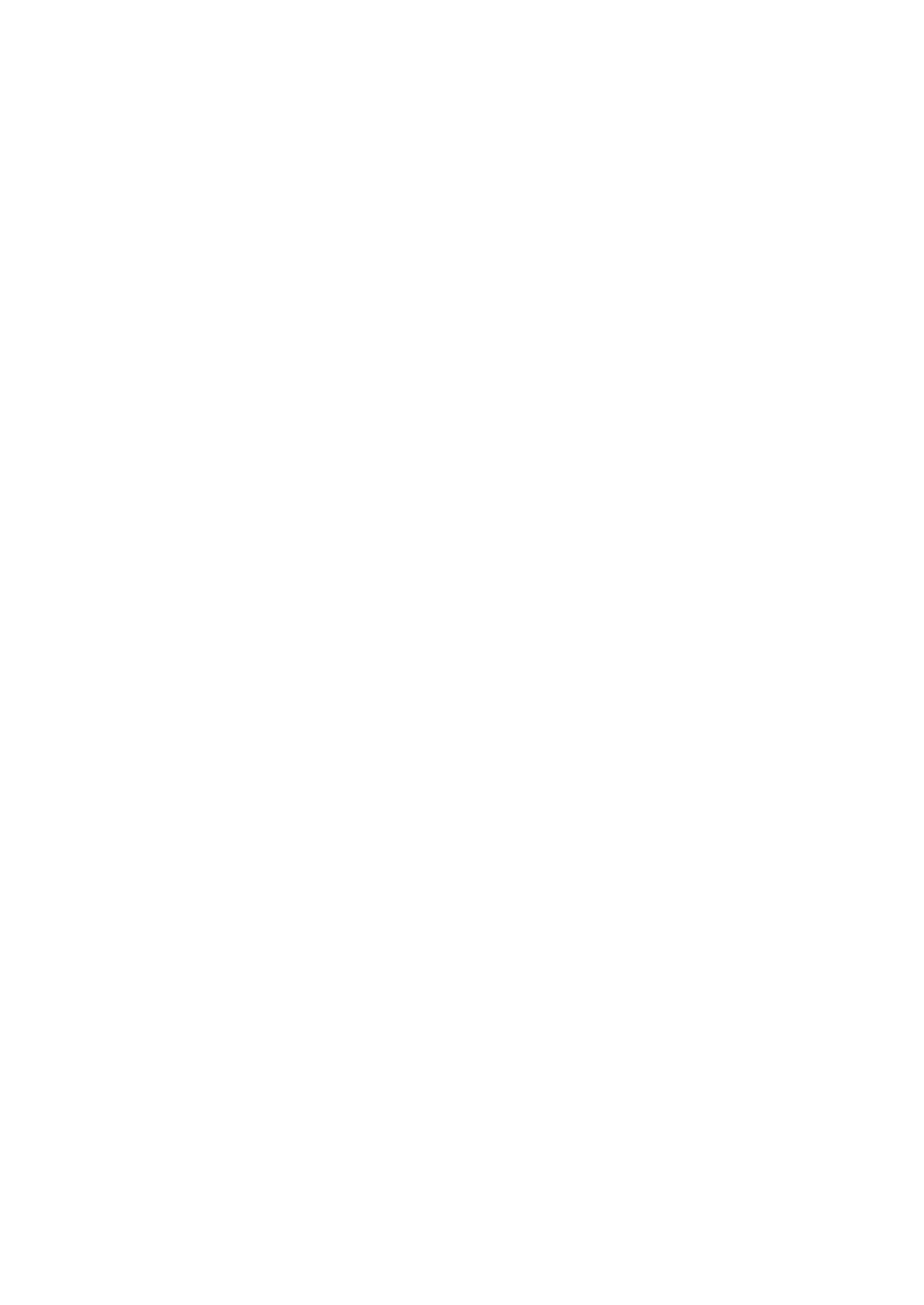

**To: Council**

**On: 9 March 2020**

**Report by: Director of Finance & Resources**

## **Heading: Revenue Budget and Council Tax 2020/21**

#### **1. SUMMARY**

1.1 This report provides members with an overview of the Council's anticipated financial position on the General Fund revenue budget and sets out the information required for the Council to set its budget and council tax for 2020/21. Members are expected to bring forward proposals to secure a balanced budget, and to assist in this, Directors have been providing details of the financial, service and equality implications of any changes to current service levels, as requested by members.

**\_\_\_\_\_\_\_\_\_\_\_\_\_\_\_\_\_\_\_\_\_\_\_\_\_\_\_\_\_\_\_\_\_\_\_\_\_\_\_\_\_\_\_\_\_\_\_\_\_\_\_\_\_\_\_\_\_\_\_\_\_\_\_\_\_\_\_**

**\_\_\_\_\_\_\_\_\_\_\_\_\_\_\_\_\_\_\_\_\_\_\_\_\_\_\_\_\_\_\_\_\_\_\_\_\_\_\_\_\_\_\_\_\_\_\_\_\_\_\_\_\_\_\_\_\_\_\_\_\_\_\_\_\_\_\_**

**\_\_\_\_\_\_\_\_\_\_\_\_\_\_\_\_\_\_\_\_\_\_\_\_\_\_\_\_\_\_\_\_\_\_\_\_\_\_\_\_\_\_\_\_\_\_\_\_\_\_\_\_\_\_\_\_\_\_\_\_\_\_\_\_\_\_\_**

**\_\_\_\_\_\_\_\_\_\_\_\_\_\_\_\_\_\_\_\_\_\_\_\_\_\_\_\_\_\_\_\_\_\_\_\_\_\_\_\_\_\_\_\_\_\_\_\_\_\_\_\_\_\_\_\_\_\_\_\_\_\_\_\_\_\_\_**

- 1.2 In setting the 2020/21 budget, members will wish to consider carefully the medium term financial context for the Council and the ongoing financial pressures and challenges facing the public sector more generally as set out in more detail in the main body of this report.
- 1.3 The Scottish Government has not provided detailed spending plans beyond their draft budget for 2020/21 but has importantly for context through its first two iterations of its annual Medium Term Financial Strategy (MTFS) reaffirmed its stated policy and spending commitments over this parliamentary period to areas of the public sector across Scotland which does not include the existing core grant for local government.
- 1.4 As outlined to members in previous financial outlook reports, the Scottish Government's own high level forecast of overall future revenue spending in Scotland over the medium term anticipated relatively shallow growth in spending.
- 1.5 In this context, coupled with the Government's stated commitments to real terms growth and protection of other areas of the public sector, including the NHS, Police, and early learning and childcare expansion; the prospects for the unprotected areas (the biggest element of which is the existing core local government grant), was considered to be consequently negative in their outlook with a reduction in future funding settlements likely to emerge over the medium term.
- 1.6 Members will be aware of the significant disruption to the normal budget setting cycle at both a UK level and consequently Scottish Government level following the unscheduled General Election on the  $12<sup>th</sup>$  December 2019. As a consequence of this event, the planned UK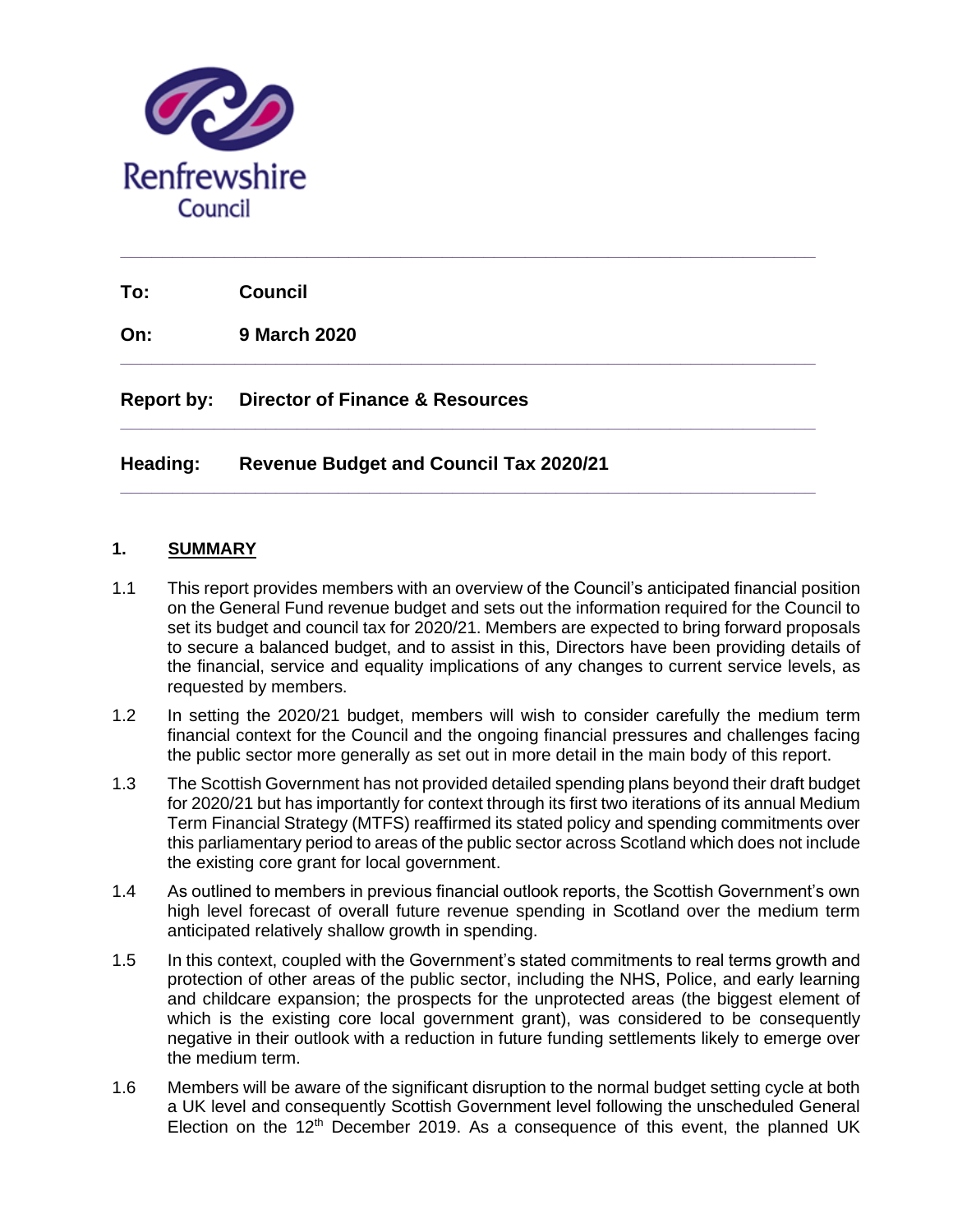Government comprehensive spending review scheduled for November 2019 and Scottish Government draft budget and draft local government settlement scheduled for 12<sup>th</sup> December 2019 were both postponed. As outlined in more detail in the main body of this report, the UK Government budget announcement is expected on  $11<sup>th</sup>$  of March and has been confirmed will be for a single year only with a multi year comprehensive spending review not expected until towards the end of this calendar year. Notwithstanding this delay at a UK level, the Scottish Government has elected to publish its own draft budget ahead of the UK, informed by announcements already made by the UK Government and ongoing engagement with the UK Government and HM Treasury.

- 1.7 In the lead up to and following the UK election in December, there has been spending announcements by the UK government leading to an expectation of a material increase in public sector spending at a UK level in 2020/21 and that this would benefit Scotland through positive Barnett consequential adjustments to the Scottish Block Grant. However, many of these new spending announcements are linked to the NHS and Police as well as infrastructure capital investment. It was therefore anticipated that should the Scottish Government choose to pass on these positive Barnett consequential adjustment directly to the NHS and Police budgets in Scotland, there was limited prospect of any material improvement emerging for the core local government grant beyond what was previously forecast.
- 1.8 Following the publication of the Scottish Government's draft budget for 2020/21, this anticipated outcome broadly emerged with the key points of note being as follows:
	- Spending on public services is up by around 3.6% in real terms compared to budget 2019/20, excluding new responsibilities in relation to the delivery of social security.
	- This uplift is nearly all due to positive Barnett consequential adjustments flowing from spending increases by the UK Government and is the largest increase in the block grant since pre-austerity days.
	- The Scottish Government has elected to maximise spending in 2020/21 by using its resource borrowing powers to mitigate the impact of approximately £200 million of negative fiscal reconciliation adjustments in 2020/21 (which reflect the 2017/18 budget being based on a set of income tax forecasts that subsequently turned out to be too optimistic). This borrowing will however be required to be repaid in future years.
	- Further, the expected fiscal reconciliation for 2021/22 although now slightly less negative at around £550 million, is nevertheless a very large future risk which along with the deferred £200 million adds significant net budget pressure that will need to be managed by the Scottish Government in future years.
	- The outlook for earnings in Scotland, which underpins the forecasts for income tax, has improved marginally since the Scottish Fiscal Commission's last assessment in May 2019. As a result, the outlook for tax revenues is also now slightly better than might have been anticipated 6 months ago. However, as outlined later in the report, the overall economic outlook remains weak by historic standards.
	- The budget effects of the devolved Scottish tax policy, which raises over £500 million more in revenues than if UK tax policy were implemented, has been all but wiped out by weaker earnings growth in Scotland relative to the UK, and there is nothing in the current economic forecasts to suggest any degree of recovery in this position in the next few years.
	- Nationally, the budget for capital spending is up significantly. The capital block grant from Westminster is increasing by 12% in real terms. On top of this, the government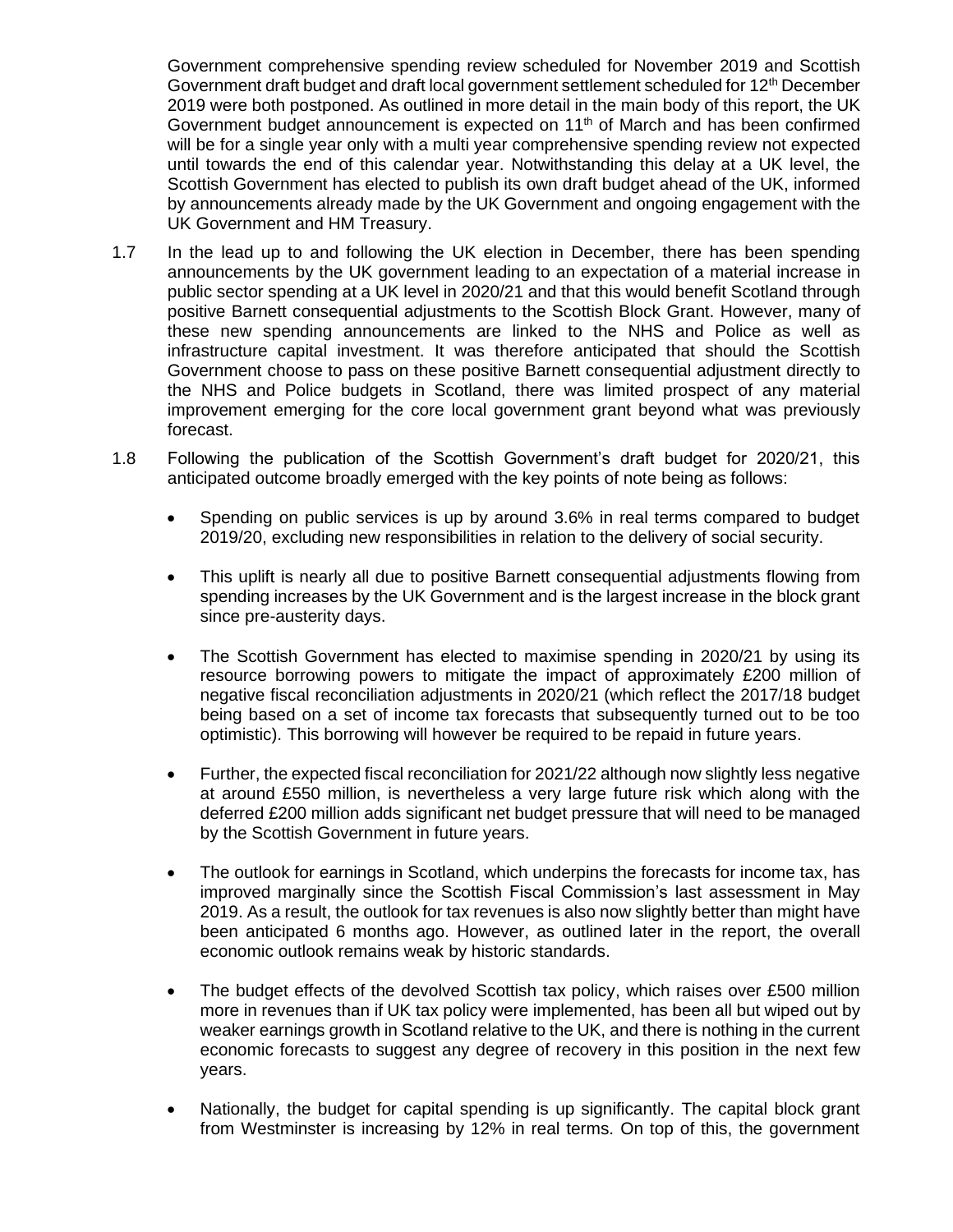plans to make full use of its capital borrowing powers in 2020/21. This will take capital investment in real terms in Scotland back to its pre-austerity peak. However as outlined in the capital report included on the Council agenda, this contrast starkly with the reduction in local government capital funding, where the Council's general capital grant settlement has been reduced by approximately 20% from 2019/20.

- For local government the headline increase in revenue resources announced by the Scottish Government was £495 million. However of this increase, around £590 million is linked to funding for new priorities such as Early Learning and Childcare expansion, funding for policy interventions in teachers pay, pass through funding from the UK government for teacher pension increases as well as conditional pass through funding for social care services delegated to Health and Social Care Partnerships. After adjustment for such areas the like for like comparison to 2019/20 is equivalent to a cash cut of 1%.
- This is approximately reflected in the Council's individual draft financial settlement with a like for like grant reduction of 1.1% which is broadly in line with the Council's central financial planning scenario.
- 1.9 There has been clear disruption to the normal course of fiscal and economic reporting events triggered by the calling of a UK General Election. The impact of this has undoubtedly heightened short term uncertainty in the context of the delays to national budget setting timetables at both a UK and Scottish level. The publication of the Scottish draft budget in advance of the UK Budget for 2020/21 being published on 11 March 2020 is unprecedented and inherently creates a degree of uncertainty with regards the spending commitments outlined within the Scottish draft budget. The timing of both the UK Budget and Scottish Draft Budget also truncates the period available for Parliamentary scrutiny of the draft Scottish Government budget; with the Budget Bill Stage 1 debate in the Scottish Parliament having taken place on the  $27<sup>th</sup>$  February 2020 with stages 2 and 3 scheduled to take place on  $4<sup>th</sup>$ and 5<sup>th</sup> March.
- 1.10 Similar to previous years, following the stage 1 parliamentary debate on  $27<sup>th</sup>$  February 2020, the Scottish Government announced a revision to the local government budget and draft settlement. In relation to the revenue grant, an additional £95 million of grant is being made available in 2020/21 for local government. This additional £95 million moves the local government revenue budget settlement nationally into a cash standstill position on a like for like basis moving from 2019/20 to 2020/21. For the Council, the confirmed distribution of the additional resources will provide a further £3.101 million of revenue grant, moving the Council close to a cash standstill position with the like for like change in grant between financial years being a reduction of 0.18%.
- 1.11 It is recognised however that should the UK budget once announced differ materially from the range of assumptions made by the Scottish Government, they have indicated that they may be required to revisit and adjust funding and spending commitments as currently set out in their own budget, which could impact on the local government settlement.
- 1.12 In this context the prospects for the Council's grant settlement over the medium term remain at this stage subject to ongoing uncertainty. Despite the improvements in overall spending emerging at a Scottish Government level for 2020/21, this has resulted in only a marginal improvement in the like for like change in the existing core grant for local government from 2019/20, with a flat cash position being confirmed after the additional resources announced after the stage 1 parliamentary debate are taken into account, as set against a 0.4% cut in 2019/20.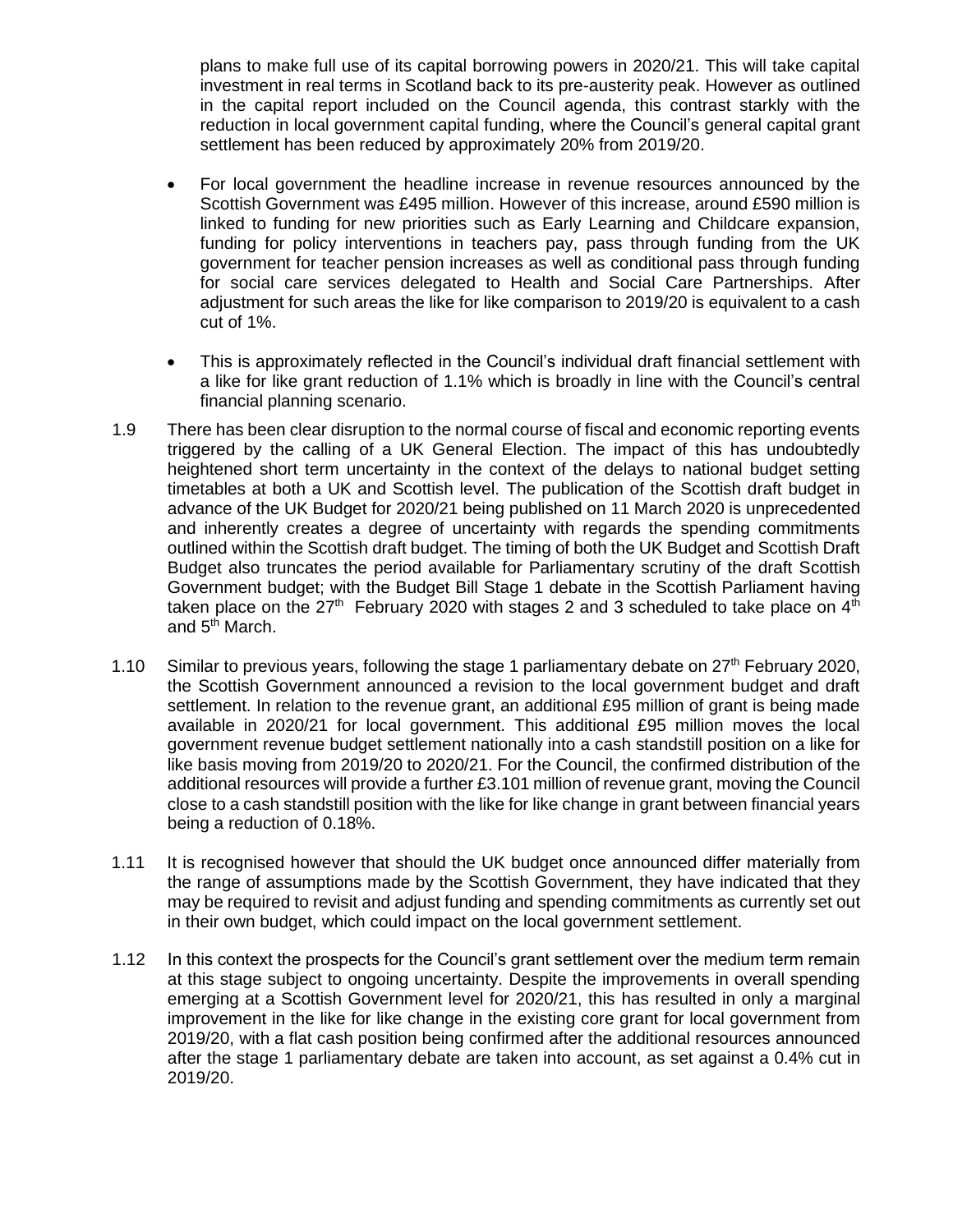- 1.13 Given some of the additional resources announced by the Scottish Government after the stage 1 debate have been funded through the use of in year flexibility resources, there remains some uncertainty over whether all of this additional funding will be baselined moving beyond 2020/21. There is therefore limited positive indication from the 2020/21 settlement to suggest any material adjustment should be made to the central planning assumption over the next two years of a forecast 1.25% per annum reduction in government grant funding for the Council. This is particularly the case in the context of the ongoing commitments made by the Scottish Government to the other priority areas of their budget coupled with the financial risk exposure that accompanies growing fiscal devolution for the Scottish Government. In the short term this is manifesting itself in significant challenges as a result of the growing fiscal reconciliation adjustments, estimated at approximately £2 billion, to be addressed over coming years along with relative weak underlying economic and earnings growth which now play a significant and direct role in the future prospects for the Scottish Budget nationally.
- 1.14 Members should note that similar to previous years and as detailed in the main body of the report, the Council's financial settlement for 2020/21 is conditional upon the package of measures linked to the local government finance settlement. To date the Scottish Government has not provided any confirmation of the financial sanction of not agreeing to and or implementing the full package of measures.
- 1.15 In setting out the terms of the draft local government finance settlement, the Scottish Government has again set a cap for Council Tax increases expressed as a 3% in cash terms (4.84% real terms). No element of the grant award is directly linked to this condition but equally no detail has been provided by the Scottish Government of any adjustment that would be made to the financial settlement were the Council to increase council tax beyond the 4.84% cap.
- 1.16 The Council has over the past number of years taken a medium term view of its financial position, agreeing savings measures which have supported temporary investment in priority areas. Over the past number of months, budget assumptions have been updated and confirmed, including most notably the confirmed grant available to the Council in 2020/21 and the associated conditions, the impact of new statutory obligations, the likely impact of increasing demographic and demand pressures and expected council tax yield levels for 2020/21. In addition, the Council has continued to take a number of decisions as part of the medium term financial strategy linked to the new Right for Renfrewshire transformation programme and Debt Smoothing Strategy that support the release of mitigating savings in 2020/21, as well as Directors continuing to identify areas of existing resource that can be redirected to mitigate the impact of new emerging cost pressures. After taking account of the cumulative impact of each of these issues there is, as presented in this report, a temporary budget surplus for 2020/21 of £2.365 million for 2020/21, subject to any further decisions taken by members.
- 1.17 Moving beyond 2020/21, it is anticipated that that the Council will continue to face significant financial challenges, with a forecast budget deficit over the two year period 2021 - 23 of approximately £20 million - £25 million. In this context it is strongly recommended by the Director that members should consider carefully any investment decisions that are not oneoff or temporary in nature.
- 1.18 The Council's financial projections beyond 2020/21 include, by necessity, a range of underlying assumptions and there remains significant uncertainty in relation to key elements of the Council's future financial position. Most notably the areas of key uncertainty continue to focus upon:
	- *Future grant settlement* as referred to above, there is limited encouragement from the 2020/21 draft budget and wider economic and fiscal outlook at a national position in Scotland that would suggest at this point there is any justification to alter the current medium term forecast for the Council future government grant prospects. It remains the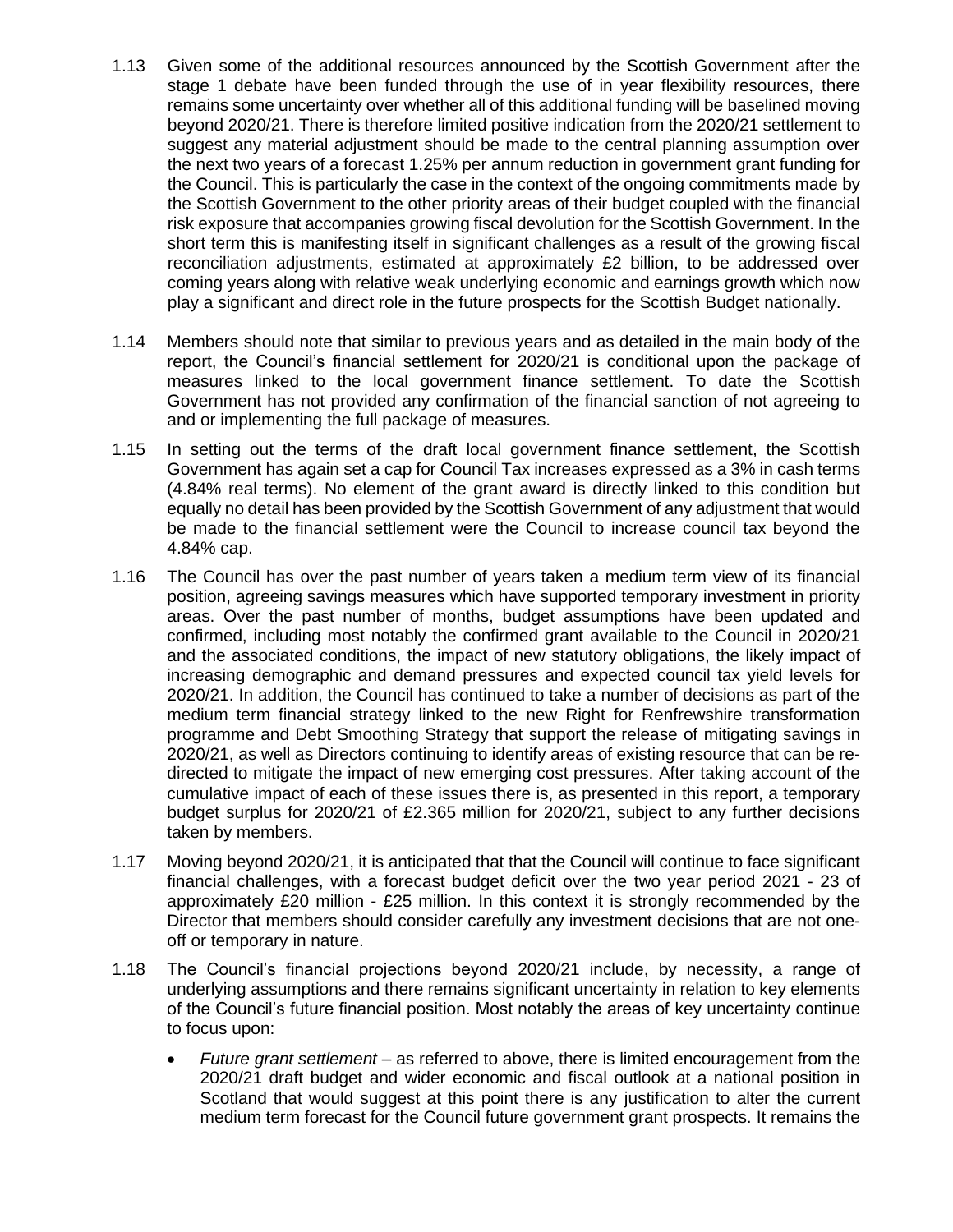central planning perspective the expectation that existing core revenue grant levels made available to local government are likely to experience a further medium term period of cuts, with uncertainty over both the scale and period of reductions and the current central planning assumption of 1.25% per annum cash cut for the Council over 2021 – 23 remains broadly valid. On the assumption a comprehensive spending review is announced at a UK level, the Scottish Government remains committed to providing multiyear financial settlements for local government. Should this emerge this will represent a positive step in facilitating greater certainty in forecasting the Council's medium term financial outlook.

- *Future Pay Settlements* Moving into 2021/22 the certainty provided by the current 3 year pay deal will fall away and a new round of negotiations will open up. The uncertainty around funding and the expectation of a continued squeeze on local government resources moving forward will be an important financial backdrop for future pay negotiations. The current three year settlement has provided a degree of restoration in pay levels with above inflation pay awards. However, the financial sustainability of future pay awards at similar levels will be a key challenge for local government in Scotland to balance as set against the ambitions of negotiating trade union bodies.
- *Demand led Pressures* demographic and socio-economic demand led cost pressures, in particular on both Children's Services and Adult Social Care, continue to be a key financial risk moving forward. In response, the Council is through the Right for Renfrewshire programme and partnership with Renfrewshire Health and Social Care Partnership continuing to actively progress a range of demand and cost management actions which seek to mitigate the ongoing growth in costs. As detailed later in the report, it is recommended that £1.8 million of a recurring provision is made by the Council to uplift the resources made available to the HSCP in line with the conditions set out in the financial settlement for the Council. This represents funding which the Scottish Government continues to pass through from the Health portfolio to support Social Care via the local government budget, but only for those functions which have been delegated to Health and Social Care. Therefore, similar to 2019/20, these resources are not available to support pressures within Children's Social Care or Criminal Justice Services within Renfrewshire. This funding uplift is approximately £0.4m above the forecast uplift that has been incorporated into both the Council's and HSCP's financial planning arrangements and it is expected that on this basis a balanced budget position will be presented to the Integrated Joint Board for consideration later in March. It is however recognised that the scale of cost and demographic demand pressures can at times be volatile moving forward and additionally the long term financial sustainability of increasing year on year the transfer of resources from the NHS budget by the Government to support Integration Authorities may come under increasing pressure. Consequently, the future scale of demographic and demand pressures from social care on the Council's core budget remains subject to uncertainty that will require ongoing and active management to mitigate as far as is possible.
- 1.19 The nature of the Council's financial outlook beyond 2020/21, both in scale and potential for movement, means that the Council should continue as in previous years to adopt a strategic and sustainable financial plan linked to the delivery of priorities approved in the Council Plan and agreed with partners in the Community Plan. These strategic priorities will continue to provide a focus in future budget decisions, where the delivery of core services must be balanced with the resources that will be available to the Council. It is also important that the Council's underlying financial strategy maintains a medium term perspective focused on financial sustainability, recognising the uncertainty around key elements, the variation in potential scale of savings that will be required over the medium term and the ambitions of the Council to redirect investment to support the delivery of key outcomes.
- 1.20 In addition, members should continue to be alert to the timing of future spending plan announcements from the Scottish Government. Although it is acknowledged that the Scottish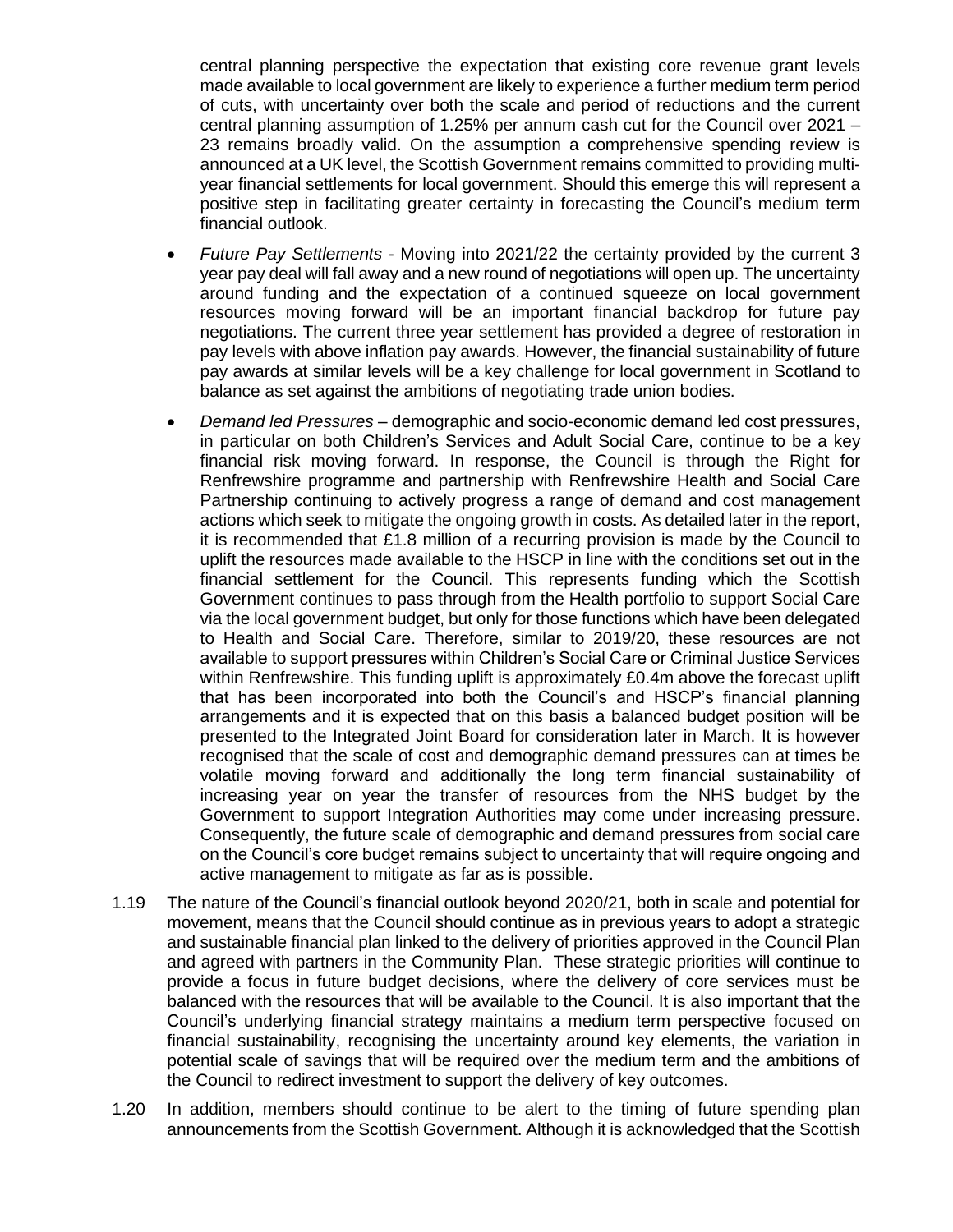Government have committed to three year funding settlements, potentially from 2021/22 onwards, it remains likely that the next budget announcement from the Scottish Government with regards local government funding will not be until December this year, after a potential UK Government Comprehensive Spending Review in the autumn. The Council should therefore continue to progress financial planning on the basis that for 2021/22 at least, there may again be limited time to respond to the confirmed grant settlement. Moving beyond 2021/22 it would be expected that multi-year financial settlements will go some way to mitigating the risk that the long period of annualised financial settlements has brought to local government financial planning arrangements. Consequently, it is important that the Council continues to pro-actively progress financial planning work in the context of the medium term outlook through the Right for Renfrewshire programme which as detailed in previous reports to members now represents the principal vehicle for the Council to address the future estimated budget gap of £20 million - £25 million in a way which seeks to ensure the most important priorities continue to be delivered by the Council.

1.21 In setting the 2020/21 budget, members should remain aware that any commitments to additional recurring expenditure will increase the projected medium term deficit in future years unless they are offset by sustainable savings or increased resources arising from an increase in Council Tax. Finally, members are encouraged to take a holistic view of the Council's total resources, covering both capital and revenue. In coming to final budget decisions, members' attention is drawn to unallocated capital resources available to the Council of £0.645 million, as detailed at Item 2 of this agenda.

#### **2. RECOMMENDATIONS**

Members are asked to:-

- 2.1 Submit for approval proposals for any savings and/or investments and any service changes as part of delivering a balanced budget for 2020/21, and in doing so: -
	- to consider the equality impact of any proposed service changes as referred to at paragraph 7.7 and,
	- to assess whether adequate provision is being made in the 2020/21 budget to deliver against the specified commitments linked to the Council's grant settlement for 2020/21, as detailed at paragraph 3.2.
- 2.2 Approve the provisions for inflationary pressures as recommended at Section 5.
- 2.3 Approve the revenue estimates for all services for 2020/21 subject to adjustment for the allocation of specific grants, inflationary allowances and any proposals for service changes approved by Council.
- 2.4 Approve the release of additional resources being made available in 2020/21 to Renfrewshire Health and Social Care Partnership as set out in paragraph 4.6.
- 2.5 Approve that the Council retains unallocated general fund balances of £7.5 million in 2020/21 and that a transfer to or from the Investment Programme Capital Fund is utilised as required to achieve this recommended position on the closure of the 2019/20 accounts.
- 2.6 Submit for approval the council tax banding levels A to H inclusive to apply for 2020/21.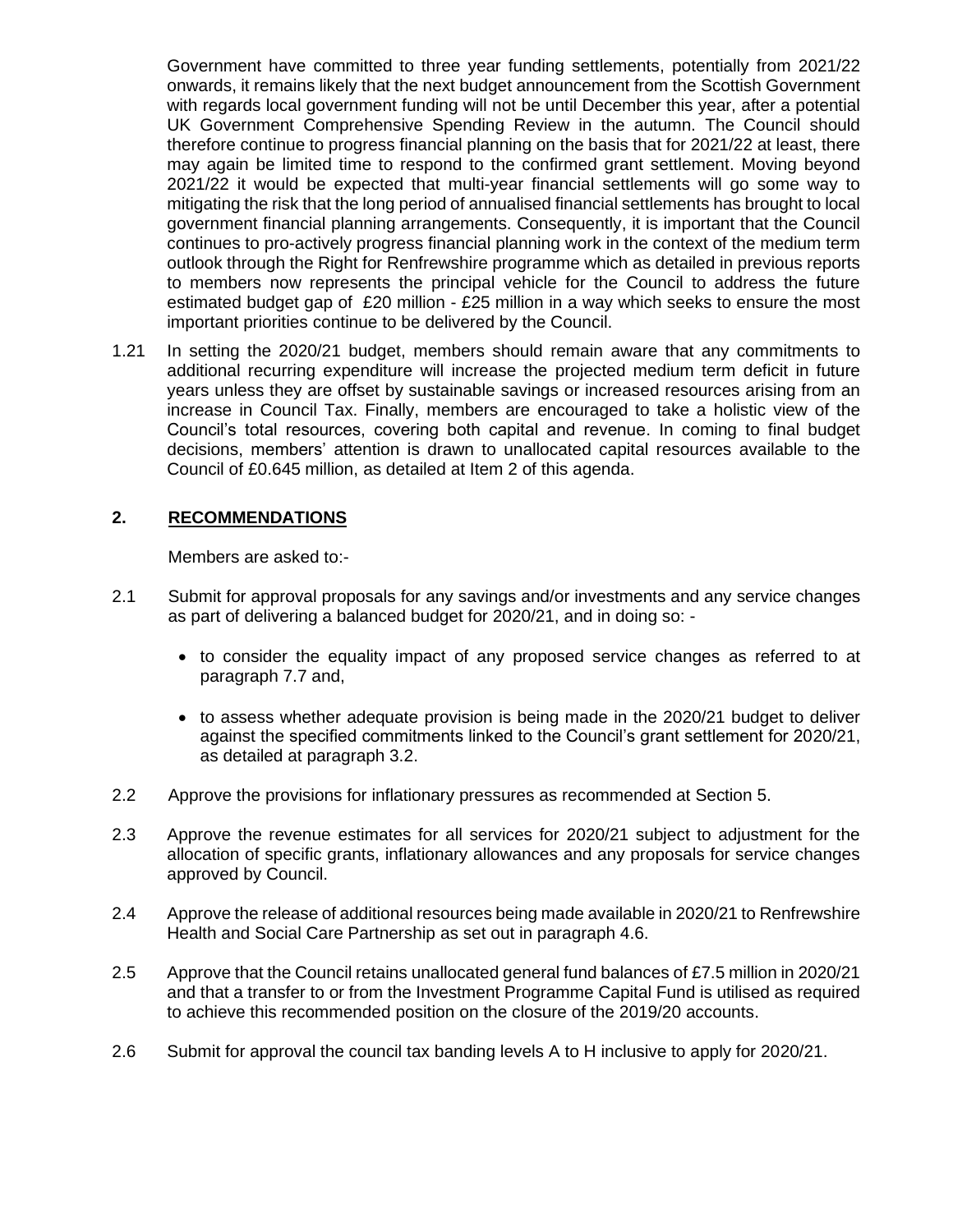# **3. GRANT SETTLEMENT**

- 3.1 On the 6<sup>th</sup> February 2020 the Scottish Government published their draft budget for 2020/21 which was subject to parliamentary approval over the course of February and March 2020. Also, on  $6<sup>th</sup>$  February, the draft local government finance settlement was published as set out in the Local Government Finance Circular 1/2020, which provided details of the provisional revenue and capital funding allocations for 2020/21 for local government across Scotland.
- 3.2 Circular 1/2020 confirmed Scottish Government revenue grant funding in 2020/21 for the Council of £338.783 million. The then Minister for Public Finance and Digital Economy outlined associated conditions in a letter to all Council Leaders that set out specific commitments that should be read in conjunction with the detail of the financial settlement that make up the provisional funding allocation and which constitute:
	- a) Maintaining at a national level the overall pupil teacher ratio (PTR) and providing places for all probationers who require one.
	- b) The continued prioritisation of financial support for social care. Included within the local government settlement, the Government has provided an additional £100m nationally to support health and social care as delegated to Integration Joint Boards broken down as follows:
		- £57.2m to support cost and demand pressures
		- £25m to support continued delivery of the real Living Wage
		- £11.6m to support the ongoing implementation of the Carers Act
		- £4m to support School Mental Health Services
		- £2.2m to support free personal and nursing care

The government confirmed that taken together, the total additional funding of £100 million is to be additional to each Council's 2019/20 recurrent spending delegated Integration Authorities and not substitutional. The Government confirmed this means that Local Authority social care budgets for allocation to Integration Authorities and funding for school counselling services must nationally be £100 million greater than the 2019/20 recurrent budget.

- c) The continuation of the Council Tax cap of 3% in real terms (4.84% in cash terms), representing the maximum increase that can be applied locally by an individual council as part of setting the 2020/21 budget.
- 3.3 The grant floor (which doesn't include all revenue funding but the majority) was set by the Scottish Government at a maximum reduction of 0.44%. Ten councils are immediately on the floor, with a further ten pulled down onto the floor once the floor calculation mechanism is applied. There are therefore twenty, of the thirty two councils, on the grant floor with the grant change ranging from a grant increase of 1.70% to a cut of 0.44%. Renfrewshire is 10<sup>th</sup> on the floor calculation table, one of 12 councils not on the floor, with an initial grant increase of 0.97%, which converts to a grant cut of 0.31% after the application of the floor mechanism. This results in Renfrewshire surrendering £3.511 million of grant to support the floor compensation measures for the ten councils immediately on the floor.
- 3.4 The Council's settlement figure includes a number of adjustments for new spending burdens, responsibilities and conditional funding, totalling £20.916m million linked primarily to the ongoing implementation of the expansion in free Early Years Learning and Childcare and the Carers (Scotland) Act; direct pass through of funding to Integration Joint Boards, Government intervention in teachers' pay and pension arrangements. There is also a range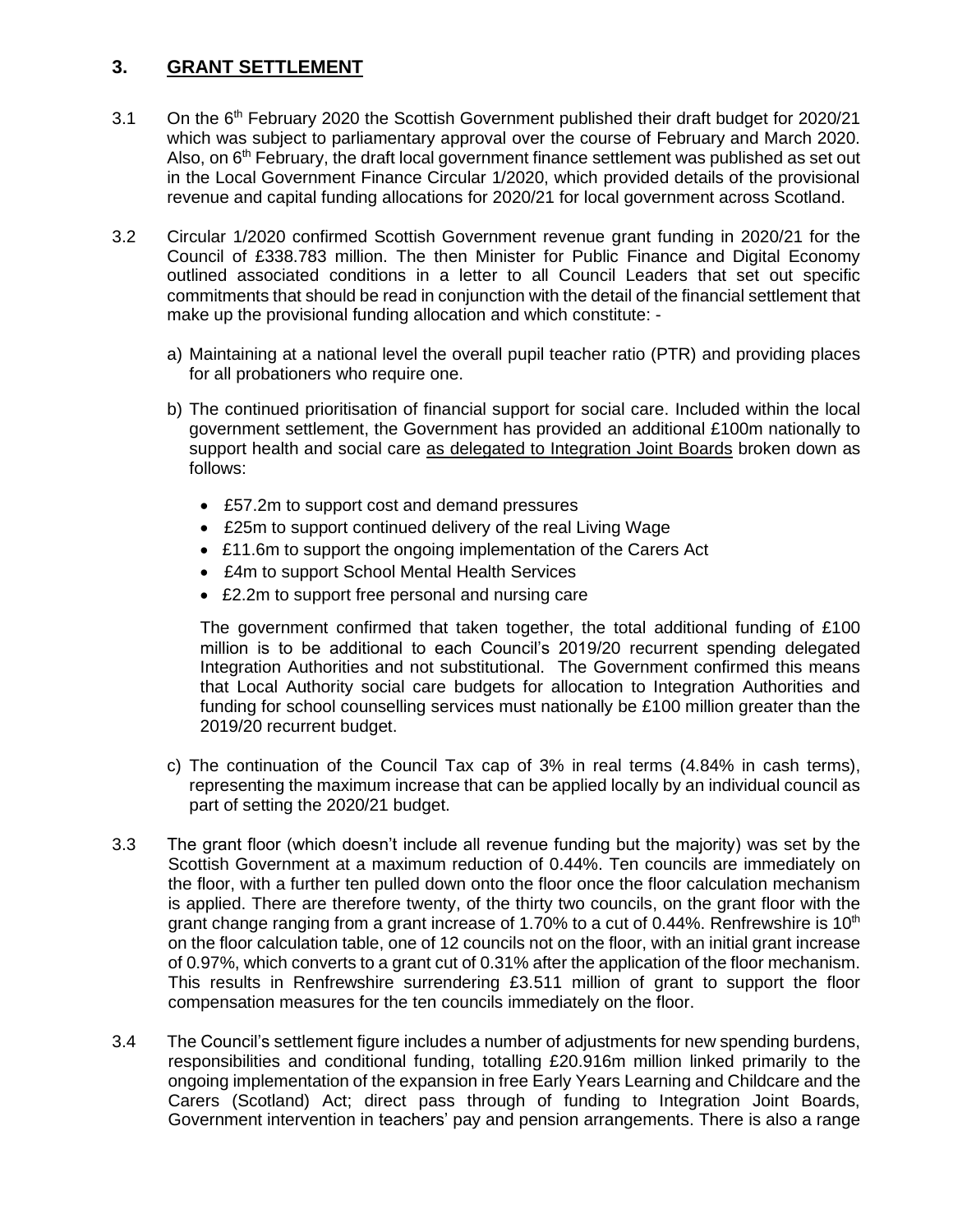of differences in the planned timing of distribution of resources linked to discretionary housing payments, and Barclay review implementation from the settlement position outlined for 2019/20.

- 3.5 After adjusting for these areas of new burdens funding, new responsibilities, conditional funding and timing differences in the distribution of funding, the Council's 2020/21 core grant figure as set out in the provisional local government finance settlement has, on a like for like basis, decreased by 1.1% from 2019/20, broadly in line with the 1% like for like cut nationally. The Council's share of the overall local government revenue funding settlement has increased marginally from 3.21% to 3.22%.
- 3.6 The publication of the Scottish draft budget in advance of the UK Budget for 20/21 being published on 11 March 2020 inherently creates a degree of uncertainty with regards the spending commitments outlined within the Scottish draft budget. The timing of both the UK Budget and Scottish Draft Budget also truncates the period available for Parliamentary scrutiny of the draft Scottish Government budget; with the Budget Bill Stage 1 debate in the Scottish Parliament having taken place on  $27<sup>th</sup>$  February 2020 with stages 2 and 3 taking place on the  $4<sup>th</sup>$  and  $5<sup>th</sup>$  March.
- 3.7 Similar to previous years, following the stage 1 parliamentary debate on  $27<sup>th</sup>$  February 2020, the Scottish Government announced a revision to the local government budget and draft settlement with an additional £95 million of revenue grant being made available in 2020/21. This additional £95 million moves the local government revenue budget settlement nationally into a cash standstill position on a like for like basis moving from 2019/20 to 2020/21. For the Council, the confirmed distribution of the additional resources will provide a further £3.101 million of revenue grant, moving the Council close to a cash standstill position with the like for like change in grant between financial years being a reduction of 0.18%.
- 3.8 Further, it was also subsequently confirmed that in addition to the £100 million transfer from the health portfolio to support Integration Authorities, similar to last year, flexibility will be available to local authorities to offset their adult social care allocations to Integration Authorities by up to 2% and a maximum of £50 million in 2020-21 based on local needs
- 3.9 As referred to above, the UK Government's budget is not due to be announced until 11<sup>th</sup> March. Should this differ materially from the range of assumptions made by the Scottish Government in setting their own budget, there remains the potential that the Scottish Government may revisit and adjust funding and spending commitments as currently set out in their own budget, which could impact on the local government settlement. In the event that the level of funding available to the Council changes from that allocated, a further report to Council may be required to consider the implications of such a change.

|                                                         | 2020/2021<br>£000 |
|---------------------------------------------------------|-------------------|
| <b>Provisionally allocated Government Grant Funding</b> |                   |
| <b>Specific Grants</b>                                  | 26,453            |
| Non Domestic Rate Income                                | 110,286           |
| <b>Revenue Support Grant</b>                            | 205,145           |
| <b>TOTAL CONFIRMED GOVERNMENT GRANT</b>                 | 341,884           |

## *Table 1 – Grant Settlement 2020/21*

3.10 There are sufficient resources included within the proposed budget set out in this report to meet the conditions set out as part of the offer to local government with the condition in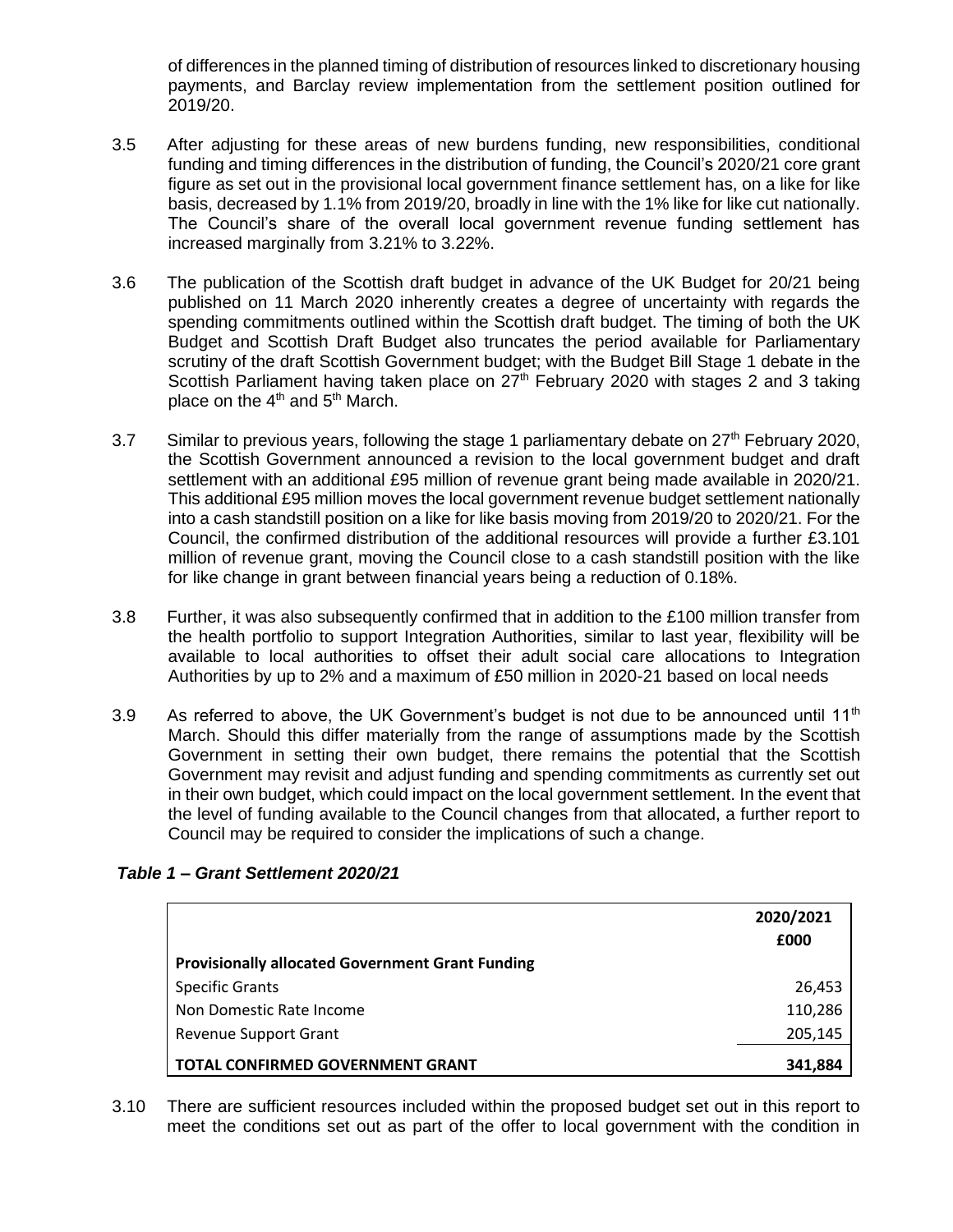relation to Council Tax being subject to elected member's decisions in setting the budget for 2020/21. If the Council elects not to take up this package on offer from the Scottish Government, it has not at this stage been confirmed what action the Scottish Government may take in response.

- 3.11 As detailed above, beyond 2020/21, although no specific grant figures are available for local government across Scotland and consequently for Renfrewshire, it is anticipated that local government in Scotland will continue to face a challenging medium term financial outlook with further reductions in the levels of revenue grant made available by the Scottish Government. At present there is significant uncertainty over what the scale of this reduction will be, however the economic outlook provided by the Scottish Fiscal Commission (SFC) outlines economic growth in Scotland averaging around 1.0-1.2% over the next 5 years – lower than the April 2019 OBR forecast for the UK over the same period (it is anticipated the OBR will update this forecast when the UK budget is produced on 11 March 2020). Subdued annual growth forecasts of this nature over a sustained period increases the risk of more limited growth in future tax receipts which in turn is an additional constraining factor on future spend across the public sector in Scotland. This coupled with the Scottish Government's stated commitments to fully fund the delivery of key policy priorities, which the existing core local government grant not does feature within, presents overall a challenging financial outlook for the future prospects for the local government portfolio within the Scottish Government's overall budget.
- 3.12 The revised SFC forecasts also outline that, in relation to the devolution of tax and social security powers under the Scotland Act 2016, and the fiscal framework which accompanies these powers; the block grant adjustments will require the Scottish Government to either raise taxes, cut spending or utilise reserves/borrowing to make up the shortfall. In 2020/21, the Scottish Government has elected to borrow the £207 million required with this borrowing being repaid over the following five years. The indicative reconciliation adjustment for 2021/22 is £555 million; resulting in the SFC warning that future reconciliations could result in much larger repayments being required; adding pressure to the Scottish Budget position over the medium term.
- 3.13 There also remain wider risks, in particular the potential outcome that may unfold over coming weeks and months in respect to the publication of the UK Budget on 11 March 2020; and future trading relationships with the EU and the rest of the world. The Scottish Government's budget is therefore being exposed to heightened downside risks and uncertainty that may potentially increase further over the medium term adding to the financial pressures nationally and which is likely to present an increasingly challenging outlook for local government. Moving forward, members will be kept appropriately briefed and informed as announcements are made by the Scottish and UK Governments during the course of 2020 and in addition, of any significant developments in the wider UK economy which are likely to materially change the future financial outlook for the Council.

#### **4. SPENDING PRESSURES, MANAGING DEMAND, AND AGREED SAVINGS**

- 4.1 An analysis has been enclosed with this report detailing, for each service, the proposed budget changes between 2019/20 and 2020/21. The budget has been adjusted to reflect: -
	- (i) the continuing costs of the current level of service;
	- (ii) the financial impact of any decisions already taken by the Council or its Policy Boards as well as required adjustments to budgets to reflects specific aspects included within the financial settlement; and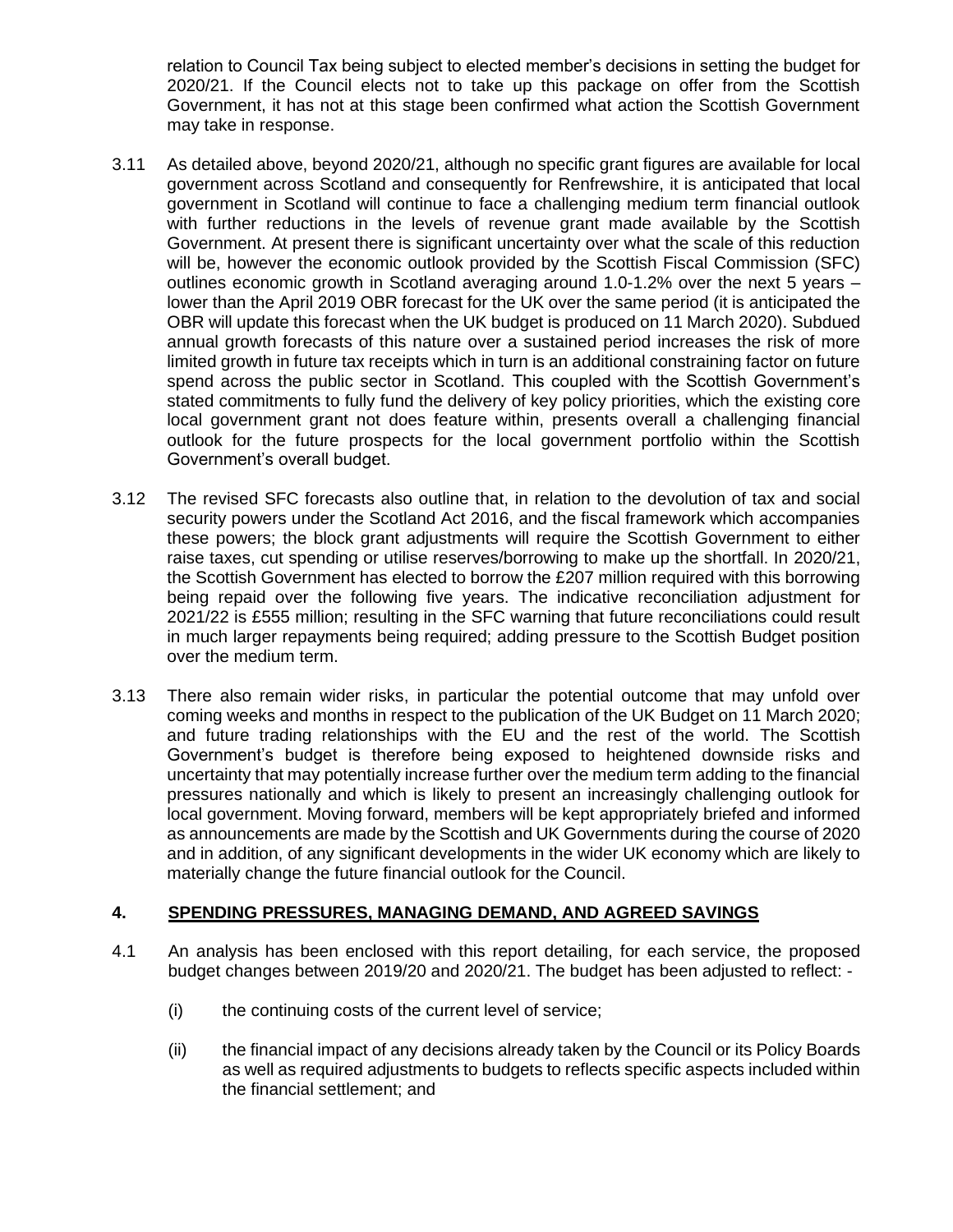- (iii) the continuation of the approved medium-term debt smoothing strategy which will support the delivery of further budget savings on financing charges in 2020/21.
- 4.2 Demographic and socio-economic factors continue to play a major role in driving spending pressures for the Council, specifically in relation to both Adult and Children's Services and relating mainly to: -
	- older people's services linked to the shift in the balance of care, supporting older people to live safely at home for as long as possible, and facilitating prompt discharge from hospital;
	- the increasing number and complexity of care packages required to support adult clients to live as independently as possible in the community; and
	- increasing demand in relation to additional support needs for children across both internal staffed services and externally commissioned support and care services.
- 4.3 The Council has for several years and more recently in conjunction with the Integration Joint Board been taking forward a range of mitigation strategies designed to dampen the impact of demand led growth. These strategies have extended across multiple perspectives including: -
	- Seeking to provide more cost effective services for example Children's Services has been focusing on a long term strategy to shift a number of care arrangements to in-house provision, reducing reliance on arrangements sourced through more expensive external agencies.
	- Investing in preventative and early intervention measures and redesigned services to reduce longer term demand growth as outlined in the recent Right for Renfrewshire report in relation to Children's Services.
	- Better service provision to reduce ongoing demand for example Children's Services has focused on delivering a long term strategy to improve how well the service is able to support children through to places of permanency, principally aimed at delivering more sustainable outcomes for the children but at the same time reducing ongoing demand for temporary care arrangements.
- 4.4 In this context, the Director of Children's Services has confirmed that resources to be made available to manage demographic and socio-economic pressures will be sufficient to manage such pressures after the impact of ongoing demand and cost mitigation strategies. There remains some uncertainty in relation to the scale of service pressures that will gradually emerge in relation to the impact of the extension of statutory responsibilities to provide services for looked after children through until they are 25. The scale, shape and extent of the cost pressure in this regard is likely to develop over time and will require careful monitoring.
- 4.5 Over the course of 2020/21 Adult Services will again be exposed to expected cost pressures arising from the renewal of contractual arrangements, the financial impact of the negotiated application of the increased living wage across the sector, legislative changes impacting upon the cost of delivering support to Carers and the negotiated increase on the National Care home contract, agreement of which remains outstanding. The projected gross spending pressures for the HSCP, are being offset by a planned range of cost mitigation measures agreed by the HSCP in January. In addition, it is recognised that the HSCP is progressing a range of more significant transformation and service redesign work as reported to their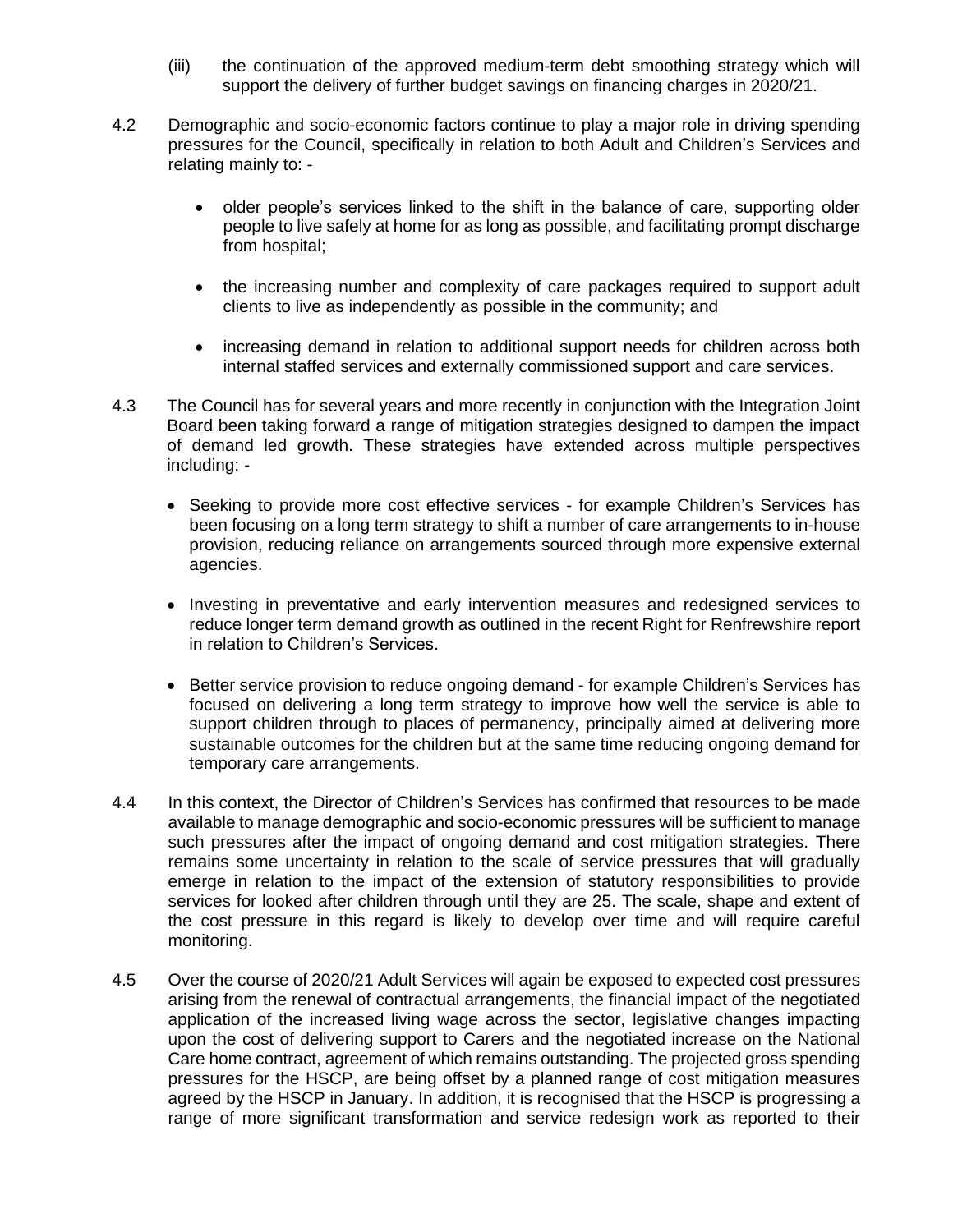January board cycle with an update report due to be considered at their March meeting alongside consideration of their budget for 2020/21.

- 4.6 The HSCP's financial planning arrangements have been progressing on the basis of a net 2% (£1.4 million) uplift in financial resources from the Council moving into 2020/21. It is recommended that £1.8 million of a recurring provision is made by the Council to uplift the resources made available to the HSCP in line with the conditions set out in the financial settlement for the Council. This represents funding which the Scottish Government have indicated it continues to pass through from the Health portfolio to support Social Care via the local government budget, net of an allowable 2% flexibility adjustment set out in the associated grant conditions. This funding uplift is approximately £0.4m above the forecast uplift that has been incorporated into both the Council's and HSCP's financial planning arrangements and it is expected that on this basis a balanced budget position will be presented to the Integrated Joint Board for consideration later in March by the HSCP Chief Financial Officer.
- 4.7 Further, and as reported through 2019/20 budget monitoring arrangements, the HSCP is expected to underspend on Adult Social Care services in the current financial year with the underspend transferring to balances to support ongoing transformation activities and future cost pressures. Additionally, in the 2019/20 budget, the Council made available £1.4 million of its own non-recurring resources to support the HSCP meet the costs of transformation activities for which no draw has been made or is anticipated to be made over the course of this year. These resources will therefore remain available to the HSCP to continue to support change and transformation as well as key prevention and early intervention activities that will support long term demand management as well as better outcomes for individuals and their families.
- 4.8 Table 2 below summarises the recommended base budget adjustments to reflect the pressures facing the Council in 2020/21. Also included in the table is an adjustment arising from the ongoing implementation of the Council's medium term debt smoothing strategy and Right for Renfrewshire Programme which will support the delivery of budget savings in 2020/21 and subsequent years.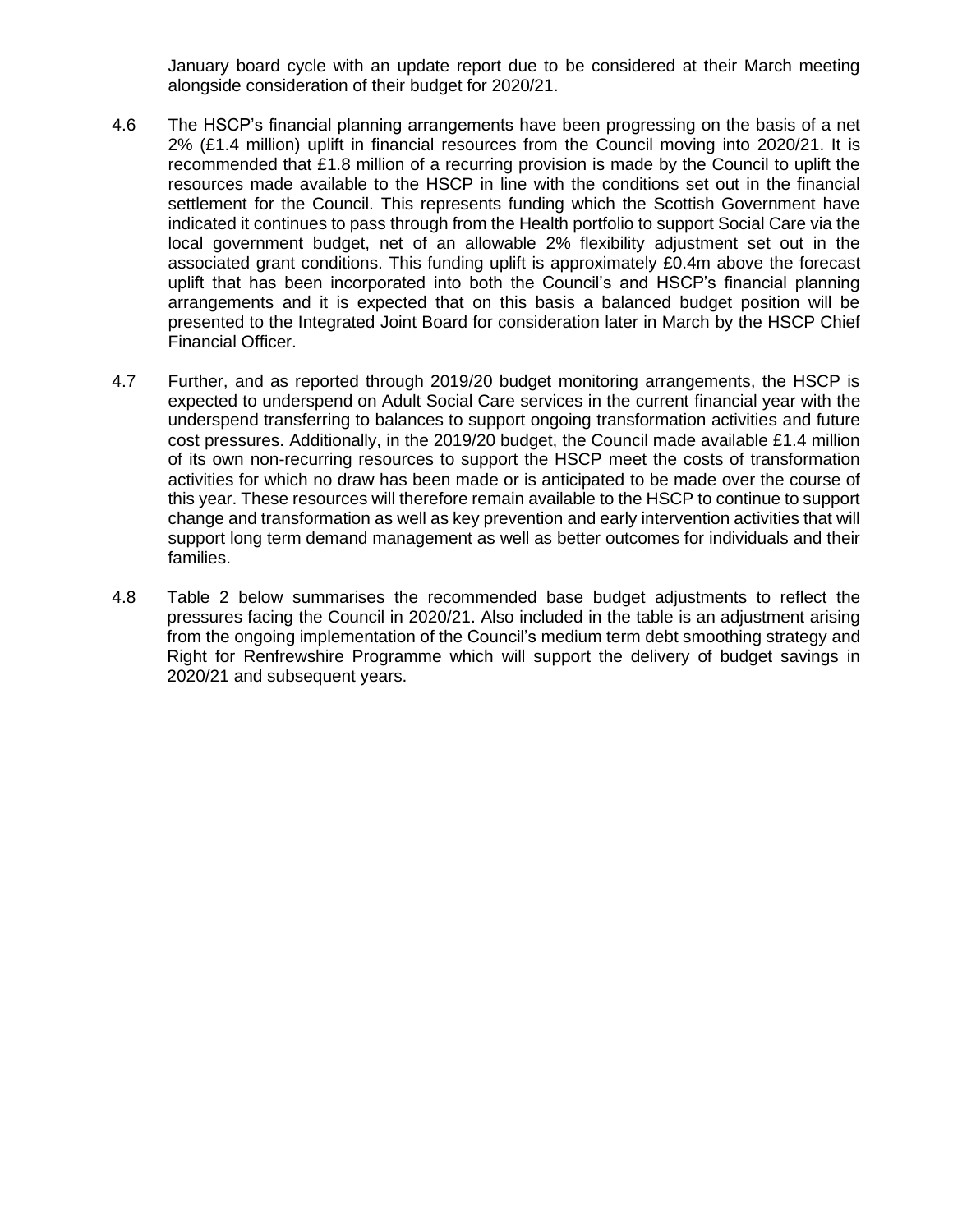|                                                    | 2020/21  |          |
|----------------------------------------------------|----------|----------|
|                                                    | £000     | £000     |
|                                                    |          |          |
| Net Impact of previous Council and Board Decisions |          |          |
| Reversal of 2019/20 single year investments        | (7,630)  |          |
| Debt Smoothing Saving against Financing Costs      | (2,000)  |          |
| Right for Renfrewshire programme                   | (2, 569) |          |
| Other Savings approved in 2019/20 and prior years  | (1,696)  |          |
| <b>Total (Net Reductions)</b>                      |          | (13,895) |
| Add:                                               |          |          |
| <b>Early Learning Expansion</b>                    | 8,018    |          |
| <b>Financial Settlement adjustments</b>            | 10,642   |          |
| Pay/staff related                                  | 1,410    |          |
| <b>Contract Payment Adjustments</b>                | 2,917    |          |
| NDR/Utilities                                      | 230      |          |
| Revenue costs of prior investment decisions        | 2,861    |          |
| Memorial headstone safety assessment               | 1,000    |          |
| <b>Other Unavoidable Pressures</b>                 | 122      |          |
|                                                    |          |          |
| <b>Total Increases</b>                             |          | 27,200   |
| <b>Net Base Budget (Reduction)/Increase</b>        |          | 13,305   |

## **5. PAY AND PRICE PRESSURES**

- 5.1 The 2020/21 budget position detailed in Table 3 at paragraph 7.1, includes a provision for pay inflation at £7.265 million. This provides for the agreed pay settlement for both teachers and non-teaching staff for 2020/21, including the element of the teachers pay settlement funded by the Scottish Government and includes £0.856 million for the HSCP funded by the pass through resources as part of the financial settlement.
- 5.2 In setting previous budgets, the Council decided not to apply any general inflationary uplift to non-pay budgets. Given the financial challenges facing the Council, in particular over the medium term and in line with historic practice, general non pay inflation is not provided for in the 2020/21 budget.
- 5.3 The Financial Regulations require charges for services to be reviewed at least annually. The overview of the Council's spending in Table 3 at paragraph 8.1 makes provision of £0.086 million for an inflation adjustment to charges at 2%.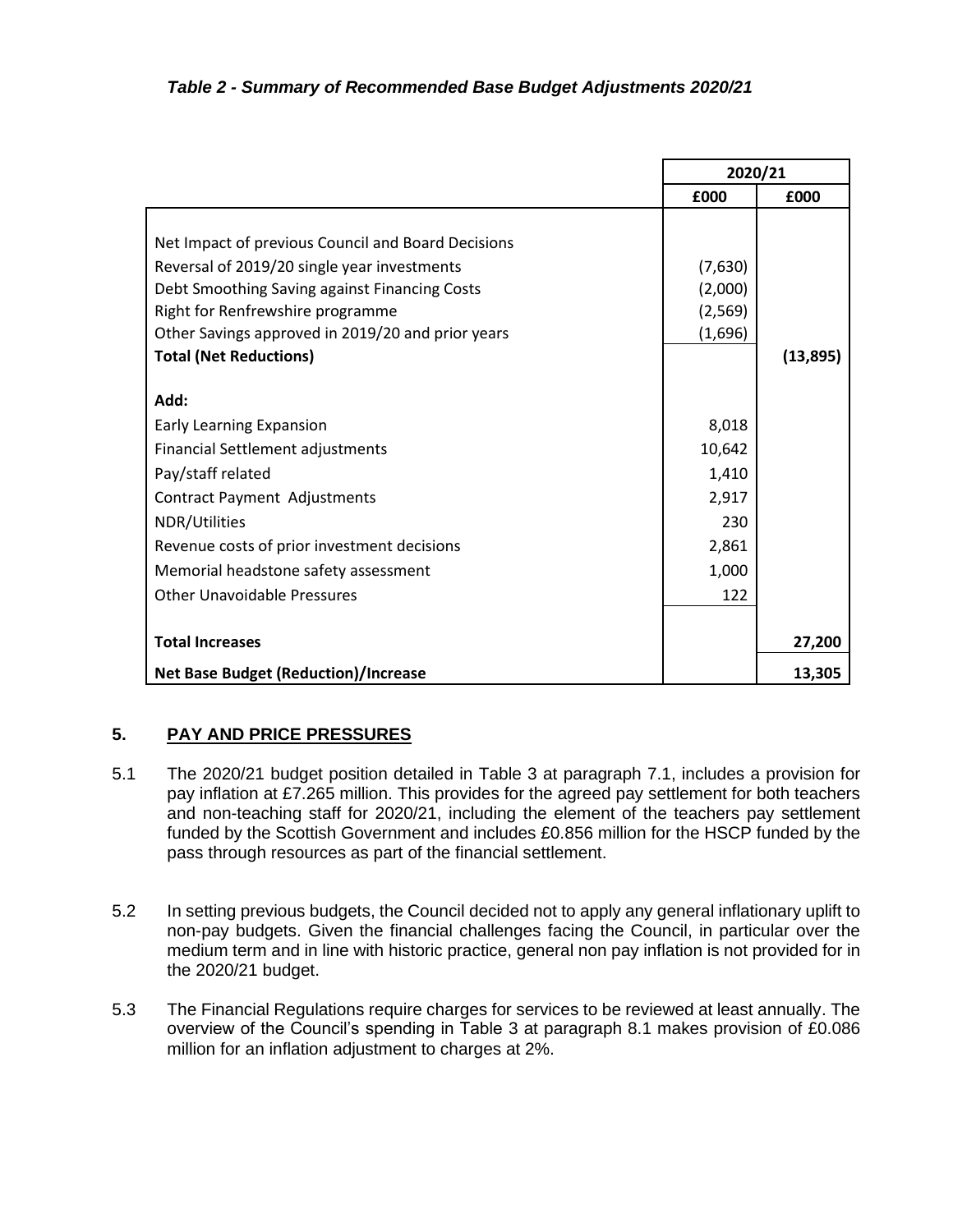## **6. FINANCING COSTS**

- 6.1 The provision for financing costs includes both debt charges payable as a result of the Council's capital investment programme and the interest gained on temporary investment of cash. In assessing financing cost requirements, an assumed average interest rate of 4.61% has been applied. A minor adjustment has been made to the temporary interest income budget reflecting existing cash balances and management approaches, and an expectation that interest rate levels are unlikely to materially increase over the course of the year. A minor revision to the treasury management strategy is proposed in the Non-Housing capital investment programme report elsewhere on this agenda which will allow the Council to invest for longer periods with appropriately assessed counterparties.
- 6.2 As previously reported to members, a strategy of debt smoothing, with the intention of releasing budget savings over the medium term, is incorporated into the Council's medium term financial planning assumptions. As referred to earlier in this report, a further tranche of £2 million of savings is being released from the financing cost budget in 2020/21 as part of the strategy to address the underlying medium term budget deficit and overview position outlined in section 7. It should be noted that while any avenue for further debt related savings will continue to be explored, it is anticipated this will represent the final tranche of significant Debt Smoothing in its current form. Moving forward, the Council will be consequently more heavily reliant upon both service redesign and transformation to support the delivery of savings over the medium term. As previously reported to members, this change represents an important milestone in the Council's long term financial strategy arrangements and will place increased emphasis and need for the Right for Renfrewshire programme to deliver significant levels of savings over the next two financial years.

## **7. SPENDING OVERVIEW**

7.1 The Council approved spending for 2019/20 at the meeting on 28 February 2019 of £412.151 million. This figure was based on an assumed level of grant in relation teachers pensions of £3.3 million. Subsequent to the 2019/20 Council budget being set, a revised finance circular (2/2019) was issued which released funding previously undistributed by the Scottish Government; resulting in a revised base expenditure figure for the Council of £412.895 million. It is estimated that £433.379 million (as detailed in Table 3) is needed to fund the costs of maintaining present service levels, provide for new responsibilities and conditional funding commitments provided as part of the financial settlement, new cost burdens and addressing known pressures and demands in 2020/21.

| Spending approved 2019/20 budget*<br>Add:            | £000<br>412,895 |
|------------------------------------------------------|-----------------|
| Recommended Budget Adjustments (per Table 2)         | 27,200          |
| Net reductions Applied (per Table 2)                 | (13,895)        |
| Revised Budget per Appendix 1                        | 426,200         |
| Net Increase in Provision for inflationary pressures | 7,179           |
| <b>Estimated spending need for 2020/21</b>           | 433.379         |

# *Table 3 – Estimated Spending Need 2020/21*

\* adjusted to reflect final local government settlement as per Financial Circular 2/2019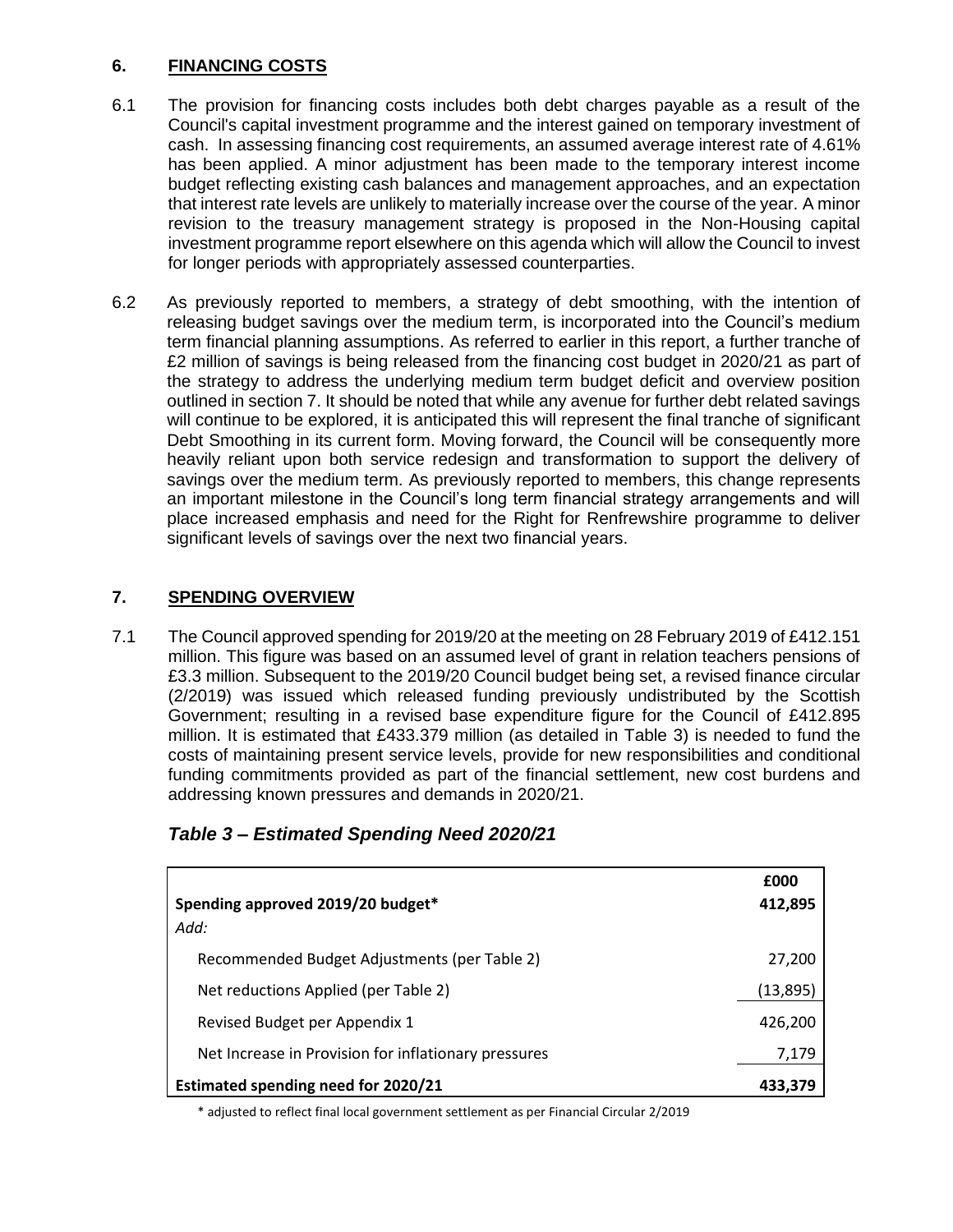- 7.2 Significant cost pressures are anticipated to persist beyond 2020/21 for the Council. Some cost pressures, such as those related to some contractual commitments or taxation are easier to predict for future years. Uncertainty will once again emerge in relation to future pay pressures with the current 3 year agreement covering up to 2020/21 coming to an end and a new cycle of negotiations opening up. Next financial year is also the final year of the current triennial valuation of pension commitments, with a change in employer contribution rates being possible in 2021/22 and which may be exacerbated by the solution implemented to address the outcome from the McCloud Case, which was a successful equality challenge that will impact on all public sector pensions across the UK. Others, such as the impact of legislative and national policy changes, movement on key commodity prices and increasing demand led pressures are more difficult to estimate and are not necessarily within the direct control of the Council. In addition, and as referred to in section 3 above, there is continuing uncertainty in respect to how much of a reduction is likely to be experienced in government grant levels over the medium term. The intention that the Scottish Government would provide multi-year finance settlements from 2020/21 has been delayed due to the postponement of a UK Government comprehensive spending review, which may happen until the autumn of this year at the earliest. It appears likely that the Scottish Government will not commit to multi year budgets and financial settlements until a similar outlook is provided at a UK level and it is only at this point will this facilitate the Council to plan over the medium term with a greater degree of financial certainty in respect to Government Grant prospects.
- 7.3 It is also recognised that shorter term uncertainty is being exacerbated by what may emerge over coming months in relation to Brexit and the UK's future trading relationships with the EU. The potential impact this may have on the economy and public finances at both a UK and Scottish level in both the immediate term and moving forward over the medium to longer term is at this point uncertain and will require careful ongoing monitoring and assessment.
- 7.4 In this context there remains a material degree of uncertainty in relation to the scale of savings that the Council may be required to deliver over even the short term period through to 2022/23. Based on existing assumptions and estimates, the position for 2020/21 presented in this report and subject to any decisions taken by Council for 2020/21, it is forecast that a residual funding gap of approximately £20 million - £25 million is likely to emerge for the medium term period 2021/22 – 2022/23 (for the purpose of clarity this forecast budget gap is prior to the impact of any council tax level change applying in any of these financial years).
- 7.5 Consequently, the Council will continue to operate with a medium term financial outlook that remains inherently uncertain, both in scale and potential for variability. It is important therefore that the Council continues to adopt a flexible medium term perspective to the delivery of savings and maintains a strategic and sustainable focus to its financial planning linked to the delivery of priorities approved in the Council Plan and agreed with partners in the Community Plan. The Council should plan for the possibility that over the future financial years there may continue to be limited time to respond to confirmed grant settlements and manage both unexpected and higher levels of cost pressures than is currently being forecast. Consequently, the Council needs to continue to pro-actively progress financial planning work for 2021/22 and beyond through the Right for Renfrewshire Programme to prepare for what is anticipated to be a continuation of a highly challenging and uncertain financial period for the Council.
- 7.6 Members will continue to be updated on developments for future years, but should be aware that in setting the 2020/21 budget any commitments to additional recurring expenditure will increase the projected deficit in future years unless they are offset by recurring savings or increases in Council Tax. Similarly, any decisions taken now to address the future year budget deficits provides greater certainty for service planning and the workforce, and also supports the future financial stability of the Council.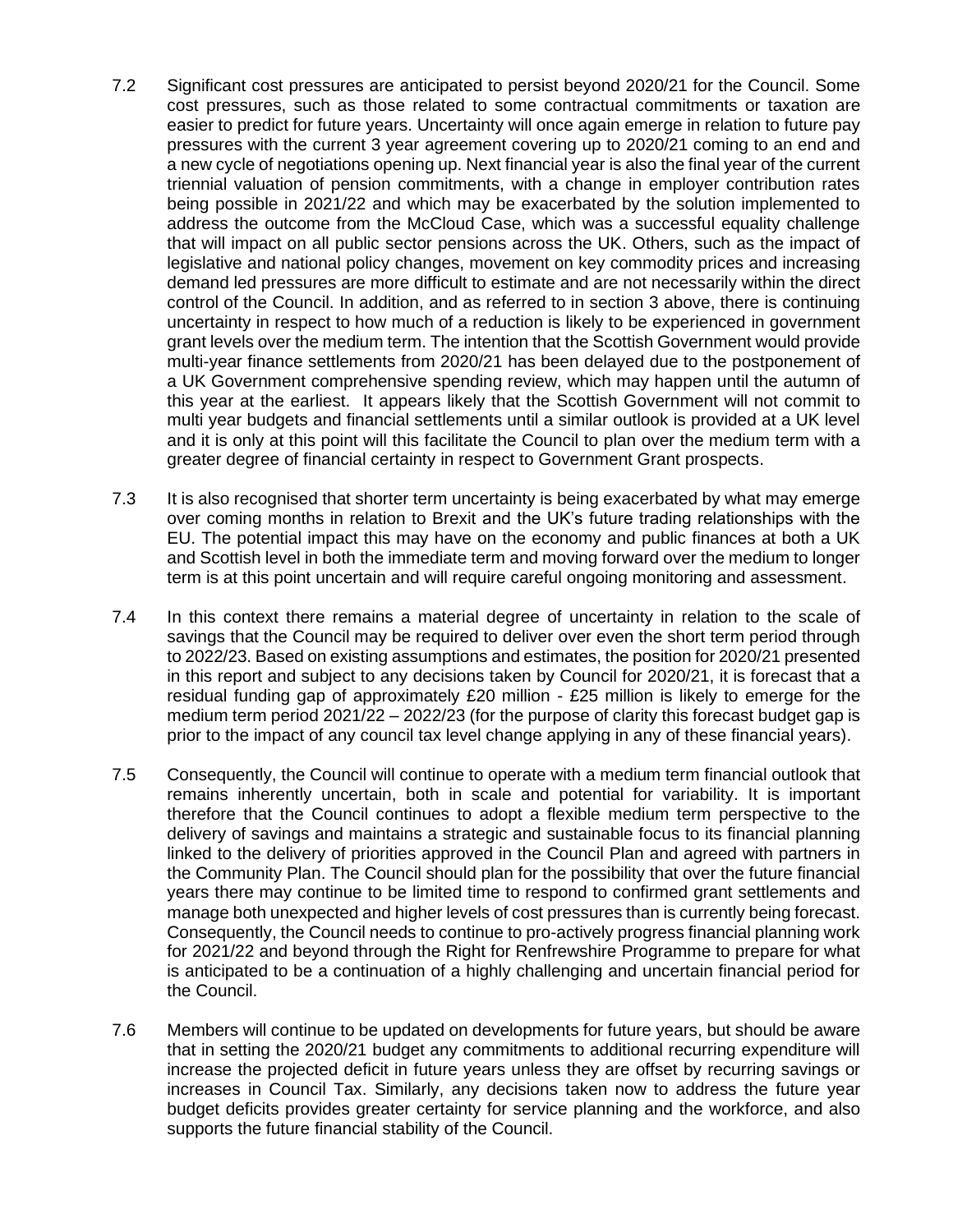- 7.7 Where the Council is making decisions in relation to its spending priorities, it is obliged to comply with the public sector equality duty set out in the Equalities Act 2010. This means that the Council must have due regard to the need to:
	- Eliminate unlawful discrimination, harassment and victimisation and other prohibited conduct
	- Advance equality of opportunity between people who share a relevant characteristic and those who do not; and
	- Foster good relations between people who share a protected characteristic and those who do not.
- 7.8 To meet this requirement, where necessary the Council must assess the impact of applying a new policy or decision against these three "needs" and at the point where a decision is made elected members must have sufficient information available to them to assess that impact. Members in considering their budget proposals prior to presentation at the Council meeting are therefore encouraged to seek advice from Directors on the equality implications of each proposal.

## **8. RESOURCE ALLOCATIONS**

8.1 Appendix 1 attached summarises the provisional resource allocation for each service in terms of the revenue estimates which accompany this report at Appendix 2. The resource allocations will be subject to amendment to reflect the Council's views on budget proposals, inflationary pressures and the allocation of central support costs, specific grants and capital charges.

#### **9. PROBABLE OUTTURN 2019/20, BALANCES AND RESERVES**

- 9.1 Appendix 3 to this report details an overview of the Probable Outturn for 2019/20.
- 9.2 The Council's general fund balances as at 1<sup>st</sup> April 2019 were £59.144 million, and as outlined in Table 4 below, the significant majority of this was earmarked for specific purposes. As reported to members during the course of 2019/20, a year-end break-even position was being projected at period 8 and this is expected to move to a small forecast underspend of approximately £0.400 million in the period 10 report to the next cycle of policy boards. In line with this current projection, the position on unallocated reserves on the closure of the 2019/20 accounts is expected to be £7.537 million.
- 9.3 It is important that the Council maintains sufficient reserves to protect it during the course of the financial year. Audit Scotland will continue to closely monitor the Council's position to ensure unallocated general working balances remain at an appropriately prudent level and it is recommended that in the context of the Council's risk profile moving into 2020/21, unallocated reserves are maintained at least at £7.5 million, approximately 1.7% of the Council's net expenditure.
- 9.4 Table 4 below summarises the forecast movement and year end position of the General Fund balances, including those earmarked for agreed purposes and estimated future liabilities.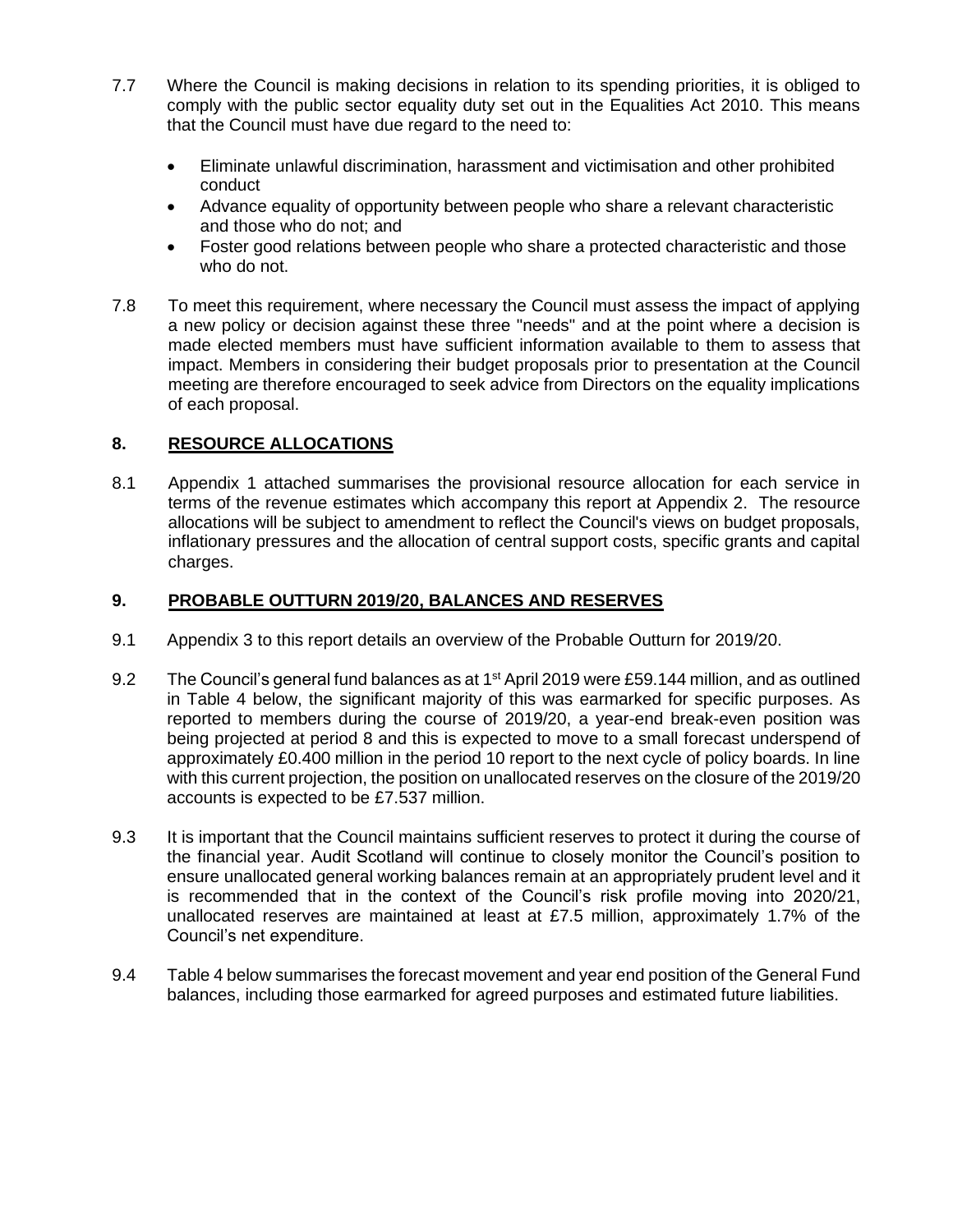|                                                | <b>Balances as at</b><br>1/4/2019 | <b>Forecast In Year</b><br><b>Change and Year</b><br><b>End Transfers</b> | <b>Forecast Closing</b><br><b>Position as at</b><br>31/3/2020 |
|------------------------------------------------|-----------------------------------|---------------------------------------------------------------------------|---------------------------------------------------------------|
|                                                | £000                              | £000                                                                      | £000                                                          |
| Service Modernisation and Reform Fund          | 10,343                            | 400                                                                       | 10,743                                                        |
| <b>PPP Reserve</b>                             | 12,670                            |                                                                           | 12,670                                                        |
| M74 Contribution                               | 566                               | (566)                                                                     |                                                               |
| Development Contribution - Paisley Town Centre | 1,056                             |                                                                           | 1,056                                                         |
| <b>Early Years Strategy</b>                    | 1,051                             | 1,000                                                                     | 2,051                                                         |
| Kilbarchan AAC                                 | 250                               | (250)                                                                     |                                                               |
| <b>Welfare Reform</b>                          | 603                               | (170)                                                                     | 433                                                           |
| <b>Community Safety</b>                        | 31                                | (31)                                                                      |                                                               |
| <b>Private Sector Housing Grant</b>            | 2,687                             | (225)                                                                     | 2,462                                                         |
| <b>Renfrewshire HSCP</b>                       | 1,232                             | (1, 232)                                                                  |                                                               |
| Paisley Town Centre Heritage Strategy          | 2,632                             | (424)                                                                     | 2,208                                                         |
| City Deal                                      | 1,273                             | (46)                                                                      | 1,227                                                         |
| <b>Tackling Poverty</b>                        | 4,002                             | (1,000)                                                                   | 3,002                                                         |
| Service Year End Flexibility                   | 1,049                             |                                                                           | 1,049                                                         |
| Public Wi Fi Project                           | 344                               | (145)                                                                     | 199                                                           |
| <b>Pupil Equity Funding</b>                    | 1,426                             |                                                                           | 1,426                                                         |
| <b>Culture Bid Legacy</b>                      | 2,411                             |                                                                           | 2,411                                                         |
| Villages Improvement Fund                      | 370                               |                                                                           | 370                                                           |
| <b>Community Empowerment Fund</b>              | 472                               | (50)                                                                      | 422                                                           |
| Digital Infrastructure                         | 440                               | (30)                                                                      | 410                                                           |
| Employability                                  | 4,500                             |                                                                           | 4,500                                                         |
| <b>Environment and Place</b>                   | 2,500                             | (500)                                                                     | 2,000                                                         |
| British Sign Language                          | 99                                | (20)                                                                      | 79                                                            |
| <b>Unallocated General Fund Balances</b>       | 7,137                             | 400                                                                       | 7,537                                                         |
| <b>Total General Fund Balances</b>             | 59,144                            | (2,889)                                                                   | 56,255                                                        |

## *Table 4 – General Fund Balances 2019/20*

9.5 As previously reported to Council in its consideration of the 2018/19 accounts, and as detailed in Table 5 below, other specific reserves continue to be maintained.

|                                     | <b>Balances as at</b><br>1/4/2019 | <b>Forecast In Year</b><br><b>Movement</b> | <b>Forecast Balance</b><br>as at 31/3/2020 |
|-------------------------------------|-----------------------------------|--------------------------------------------|--------------------------------------------|
|                                     | £000                              | £000                                       | £000                                       |
| Insurance Fund                      | 2,543                             |                                            | 2,543                                      |
| Reservoir Repair Fund               | 315                               |                                            | 315                                        |
| <b>Education Capital Items Fund</b> | 1,047                             |                                            | 1,047                                      |
| Investment Programme Capital Fund   | 76,733                            | 5,000                                      | 81,733                                     |
| <b>Total Specific Reserves</b>      | 80,638                            | 5,000                                      | 85,638                                     |

# *Table 5 – Specific Reserves 2019/20*

9.6 The Insurance Fund covers the main classes of insurance and is earmarked for insurance purposes such as the cost of insurance excesses and premiums.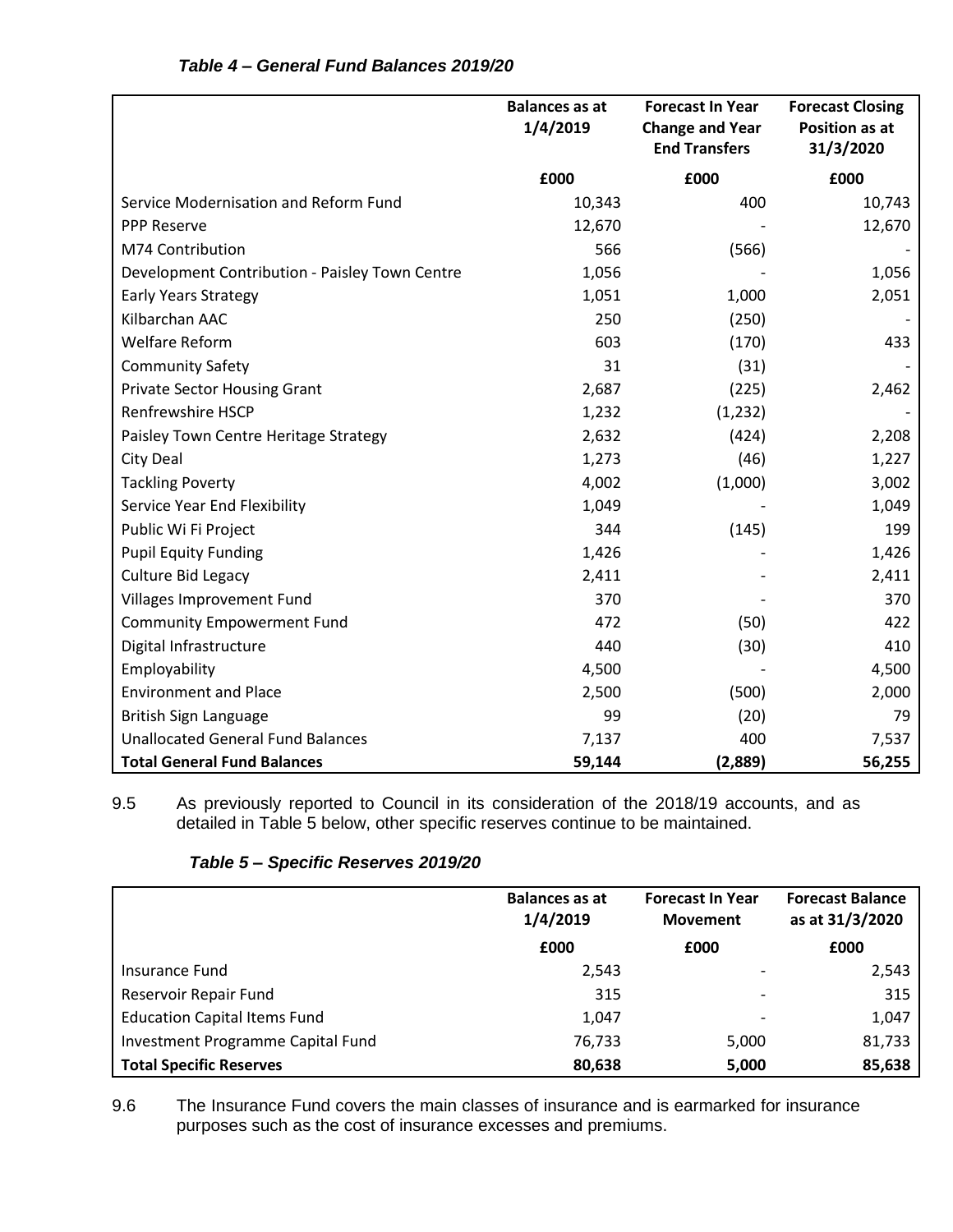- 9.7 The Reservoir Repairs Fund represents funding received from a developer for repairs in perpetuity in relation to the Thornly Dam.
- 9.8 The Education Capital Items fund is earmarked for specific schools for the planned purchases of a capital nature such as computers and information communication technology equipment.
- 9.9 The Investment Capital Fund is used to hold planned contributions to the delivery of the ongoing capital investment programmes as well as resources which support the debt smoothing strategy operating across the General Fund. These debt smoothing resources are utilised to manage both the debt levels linked with the capital investment programme and the associated debt servicing costs charged to the revenue account each year.

## **10. COUNCIL TAX**

- 10.1 The Council's council tax (Band D) for 2019/20 is £1,257.09 and is £6.09 (0.5%) above the Scottish average. It is estimated that in 2020/21 each £1 of council tax will yield £74,267 gross (£63,187 net of adjustment for Council Tax Reduction) which is higher than 2019/20. The increase in the yield reflects actual and anticipated growth in the council tax base in the context of the recovery being experienced in the housing development market along with a drop in the level of discounts being awarded, primarily linked to the Council Tax Reduction Scheme and operational improvements to better manage discount eligibility.
- 10.2 A maximum net gross yield of £93.360 million can be anticipated from the forecast Council Tax base and present council tax levels. Within the context of the current service resources, specific collection initiatives continue to be implemented to support the collection of council tax, including the recovery of arrears for prior years. It is anticipated that £0.500 million will be collected next year from prior years.
- 10.3 Members are required to determine the level of council tax for Bands A to H inclusive which should apply for 2020/21, and in doing so, are reminded of the grant conditions detailed at paragraph 3.2.

## **11. BUDGET OVERVIEW – 2020/21**

11.1 The overview budget position for the Council for 2020/21, prior to any changes in service levels or council tax levels, is outlined in Table 6 below. This overview position confirms a temporary in year revenue surplus for 2020/21, subject to decisions by members in setting the final budget for 2020/21.

|                                                 | £000    |
|-------------------------------------------------|---------|
| Income:                                         |         |
| Confirmed Government Grant (per Table1)         | 341,884 |
| Council Tax Income                              | 93,360  |
| Council Tax / Community Charge Arrears Recovery | 500     |
| <b>Total Income</b>                             | 435,744 |
| Less: Estimated Spending Need (Table 3)         | 433,379 |
| <b>Estimated Funding Surplus 2020/21</b>        | 2,365   |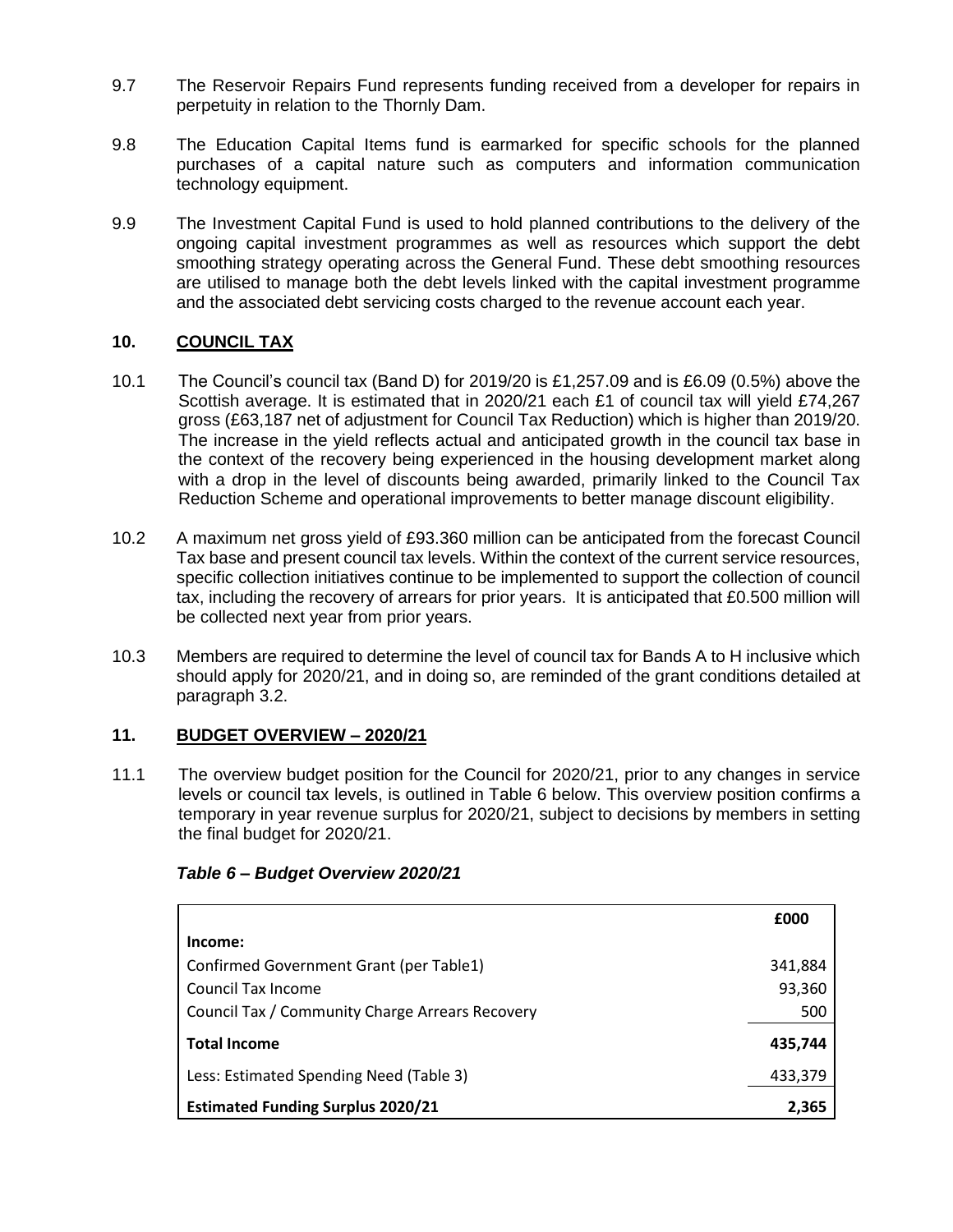#### **12. BUDGETARY CONTROL**

12.1 Directors are expected to manage their approved budgets on a bottom line basis in accordance with the Financial Regulations. If an overspend emerges during the year on any approved budget line the Director is expected to take corrective action, seeking Policy Board approval for any policy changes involved in such actions.

## **13. FURTHER ACTION**

- 13.1 Members wishing clarification of the details of this report or the enclosed Revenue Estimates pack should contact the Director of Finance & Resources or the Chief Executive or any Director in relation to their specific service responsibilities.
- 13.2 Members wishing advice on budget proposals should contact the appropriate service Director.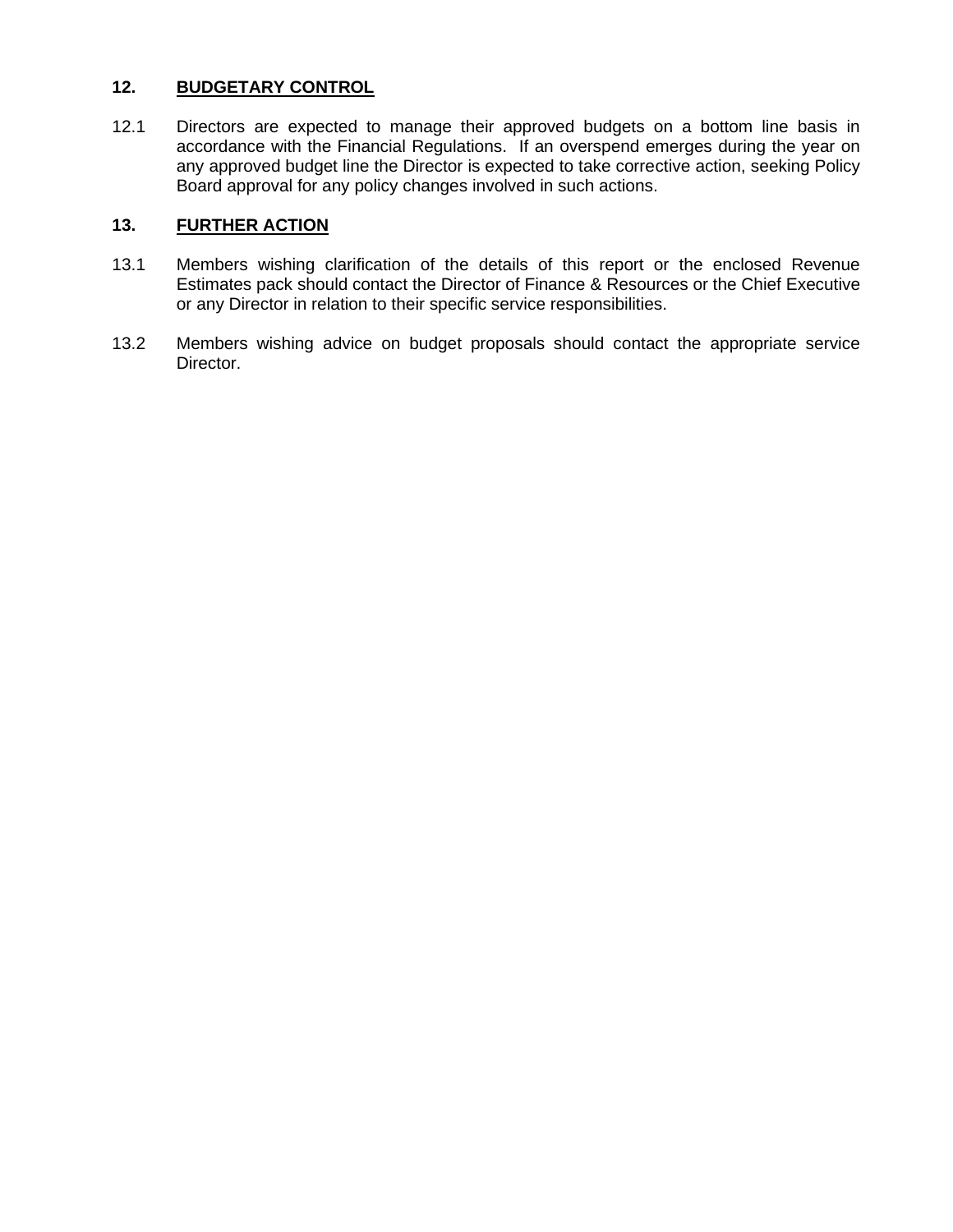#### ————————————————————————————————————— **Implications of the Report**

- 1. **Financial** *-* The report and enclosures provide the background information on the 2020/21 budget, identifying a temporary surplus position, with a significant budget deficit of approximately £20 million - £25 million forecast over the following two years. As detailed in the report, if the Council does not comply with the specified set of commitments linked to the financial settlement offer as part of agreeing the 2020/21 budget, it would be anticipated that the grant settlement may be subject to review by the Scottish Government, albeit detail on the specific action that would be taken by the Government has not been confirmed.
- 2. **HR & Organisational Development** *-* implications will be subject to any budget proposals agreed.
- 3. **Community/Council Planning –** implications will be subject to any budget proposal agreed. Members should however keep in mind that over the medium term the Council is anticipated to have less resources in both cash and real terms and as such there will be a requirement to increasingly make key choices to direct reducing resources to support the delivery of those outcomes of greatest priority as defined in the Council Plan.
- 4. **Legal** *–* the Council is legally required to set a balanced budget.
- 5. **Property/Assets** *-* implications will be subject to any budget proposals agreed.
- 6. **Information Technology** *-* implications will be subject to any budget proposals agreed.
- 7. **Equality & Human Rights** *-* The Recommendations contained within this report have been assessed in relation to their impact on equalities and human rights. No negative impacts on equality groups or potential for infringement of individuals' human rights have been identified arising from the recommendations contained in the report, however the final implications will be determined by the budget proposals agreed. If required following implementation, the actual impact of the recommendations and the mitigating actions will be reviewed and monitored, and the results of the assessment will be published on the Council's website.

## 8. **Health & Safety** *-* none

#### 9. **Procurement** *–* none

10. **Risk** *-* As outlined in the report, the Council continues to be faced with risk and uncertainty in setting its 2020/21 budget and future financial outlook over the medium term, principally in relation to factors outwith its direct control. In addition, the scope of ongoing change underway within the Council and scale of ongoing budget reduction necessary to realign Council spending with available resources over the medium term brings with it additional risk for the Council. In recognition of this it is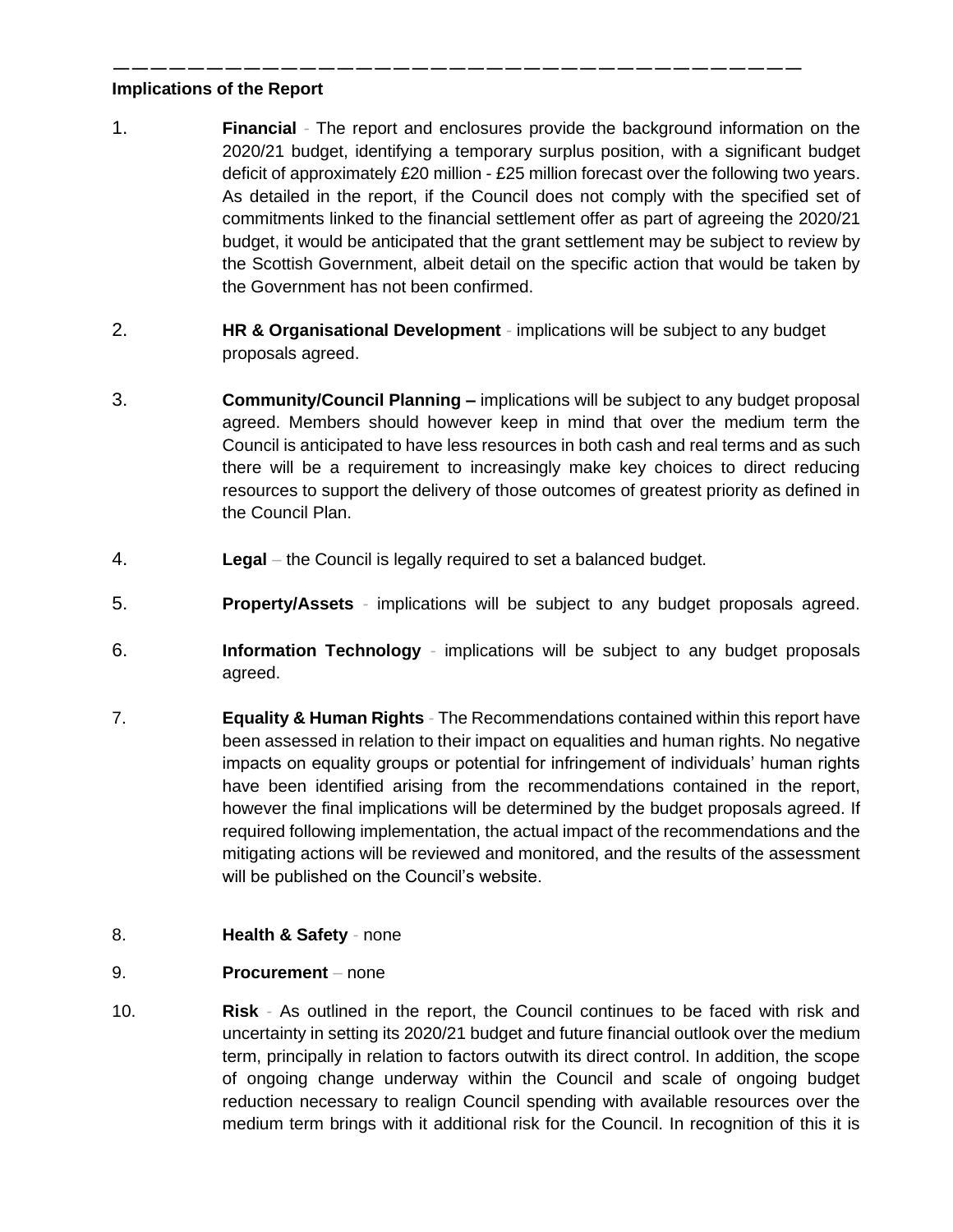important that the Council's unallocated balances remain at an appropriately prudent level and that decisions taken by the Council pay due regard to the medium term financial outlook.

- 11. **Privacy Impact** *-* implications will be subject to any budget proposals agreed.
- 12*.* **Cosla Policy Position** *–* implications will be subject to any budget proposals agreed.
- 13*.* **Climate Risk** implications will be subject to any budget proposals agreed.

**\_\_\_\_\_\_\_\_\_\_\_\_\_\_\_\_\_\_\_\_\_\_\_\_\_\_\_\_\_\_\_\_\_\_\_\_\_\_\_\_\_\_\_\_\_\_\_\_\_\_\_\_\_\_\_\_\_\_\_\_\_\_\_\_\_\_\_**

**Author**: Alan Russell, Director of Finance & Resources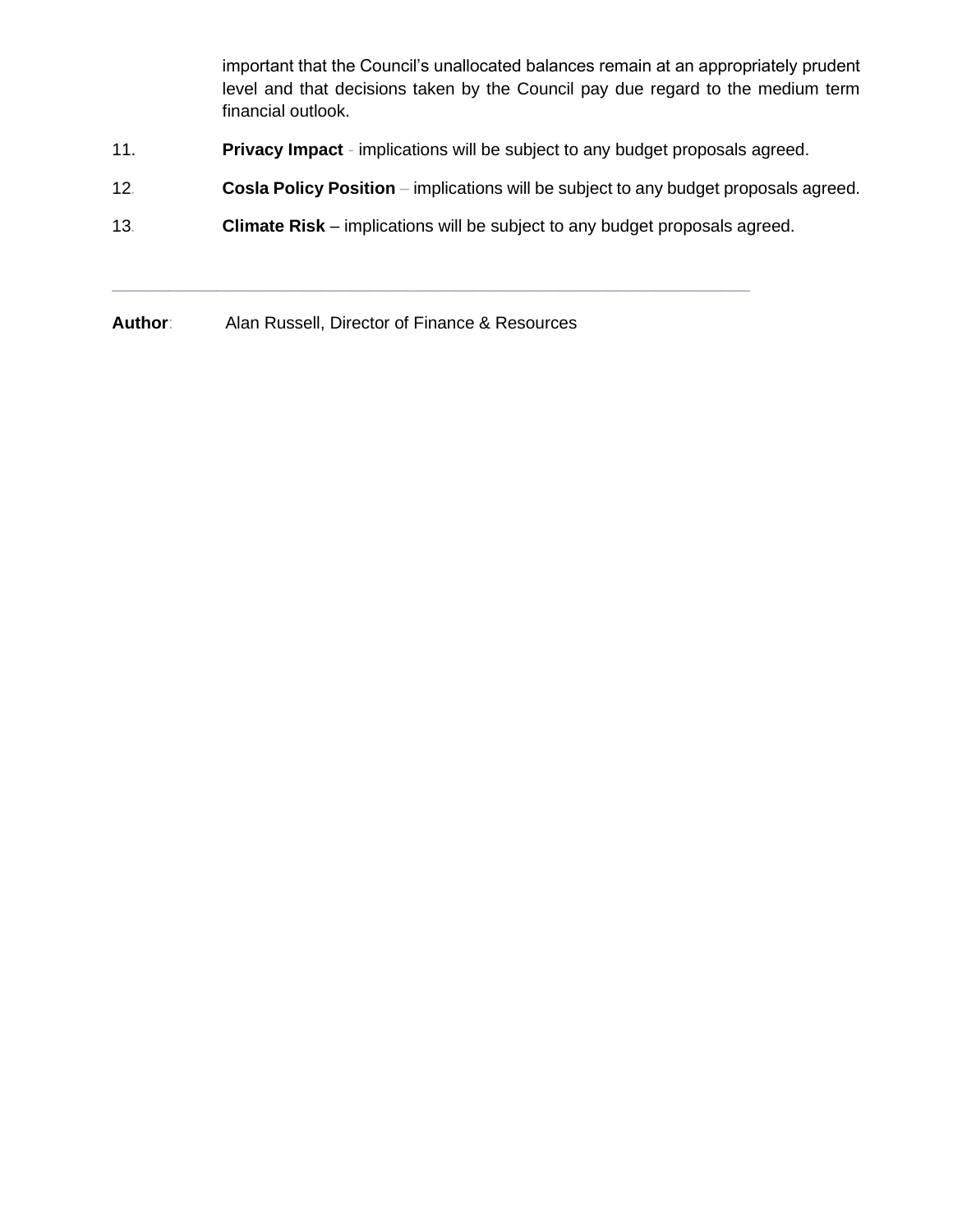#### **REVENUE ESTIMATES 2020/21 PROVISIONAL RESOURCE ALLOCATION STATEMENT (subject to amendment for any budget proposals approved by Council)**

| (subject to amendment for any budget proposals approved by Council) |                                       |
|---------------------------------------------------------------------|---------------------------------------|
|                                                                     | <b>RESOURCES</b><br><b>ALLOCATION</b> |
| <b>Service</b>                                                      | £000                                  |
| <b>Chief Executive's Service</b>                                    | 9,306                                 |
| <b>Children's Services</b>                                          | 200,802                               |
| Leisure Services                                                    | 11,006                                |
| Environment & Infrastructure                                        | 41,142                                |
| <b>SPTA</b>                                                         | 3,168                                 |
| <b>Finance and Resources</b>                                        | 31,691                                |
| <b>Valuation Joint Board</b>                                        | 1,671                                 |
| Community, Housing and Planning                                     | 10,514                                |
| <b>Adult Services</b>                                               | 69,598                                |
| <b>Miscellaneous Services</b>                                       | 37,863                                |
| Loans Fund                                                          | 9,438                                 |
| <b>NET EXPENDITURE PER APPENDIX 2</b>                               | 426,200                               |
| <b>Total per Table 3</b>                                            | 426,200                               |

**(Note: No allowance has been included in the resource allocations at this stage for inflation identified in section 5 of the report)**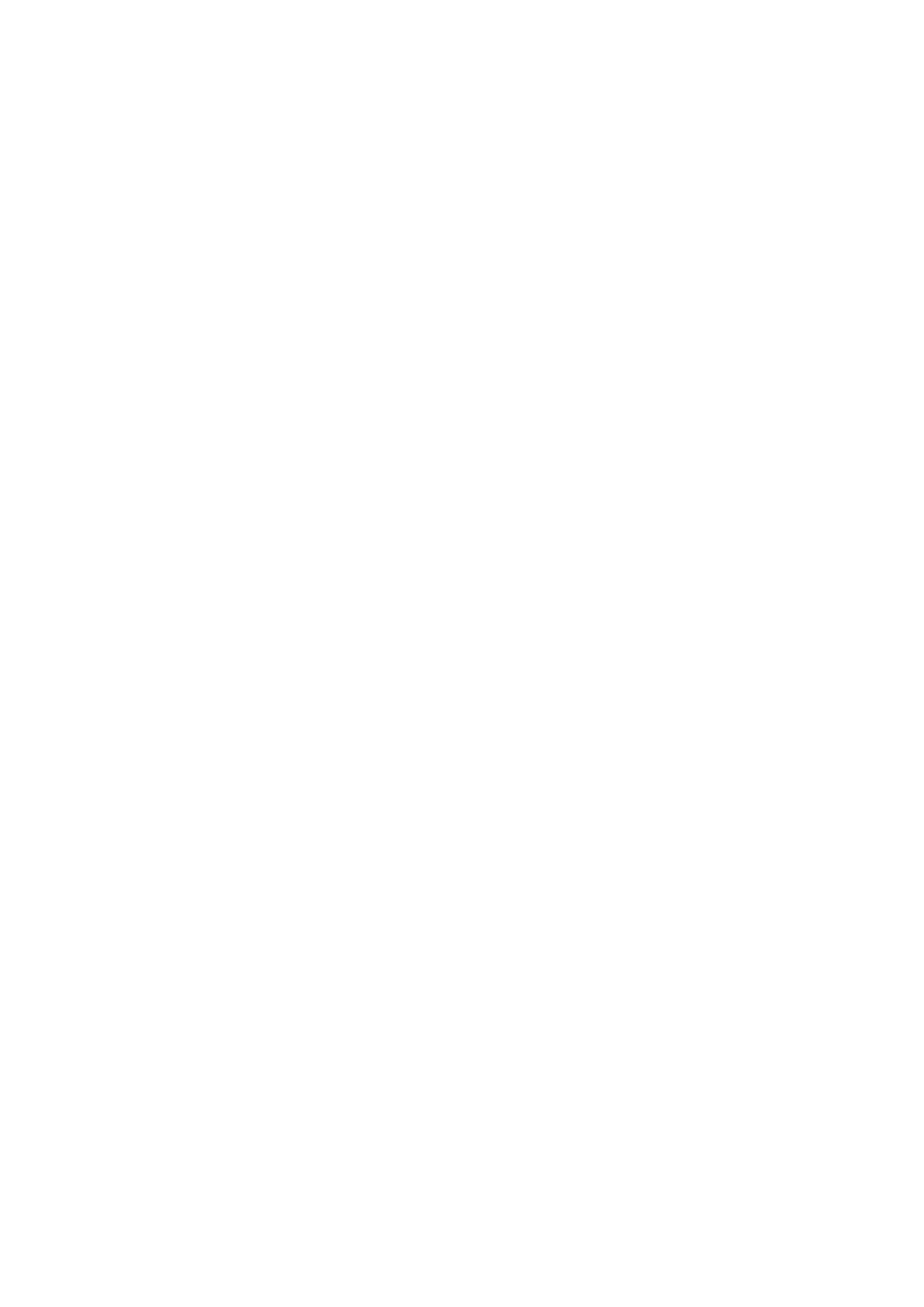#### **Renfrewshire Council Estimates of Expenditure and Income for the Year Ended 31st March 2021 General Fund Summary Objective Summary**

|                                                                        |                        | 2019/20     | 2020/21          |
|------------------------------------------------------------------------|------------------------|-------------|------------------|
| <b>Net Expenditure</b>                                                 |                        | Estimates*  | <b>Estimates</b> |
|                                                                        |                        | £           | £                |
| <b>Children's Services</b>                                             |                        | 176,089,767 | 200,801,755      |
| <b>Leisure Services</b>                                                |                        | 10,386,408  | 11,005,908       |
| <b>Environment &amp; Infrastructure</b>                                |                        | 35,445,187  | 41,142,214       |
| <b>Finance and Resources</b>                                           |                        | 33,203,537  | 31,691,446       |
| <b>SPT</b>                                                             |                        | 3,167,700   | 3,167,700        |
| <b>Valuation Joint Board</b>                                           |                        | 1,301,800   | 1,670,800        |
| <b>Communities, Housing and Planning</b>                               |                        | 9,743,783   | 10,514,457       |
| <b>Chief Executives</b>                                                |                        | 9,578,146   | 9,305,544        |
| <b>Miscellaneous</b>                                                   |                        | 54,275,788  | 37,863,379       |
| <b>Adult Services</b>                                                  |                        | 64,114,750  | 69,598,492       |
| <b>Loans Fund</b><br>Loans Fund (included in Miscellaneous in 2019/20) |                        | 0           | 9,438,135        |
|                                                                        |                        |             |                  |
|                                                                        |                        |             |                  |
|                                                                        | <b>Net Expenditure</b> | 397,306,866 | 426,199,830      |

\* Estimates as per Report to Council 28 February 2019, prior to any budget decisions and in-year redeterminations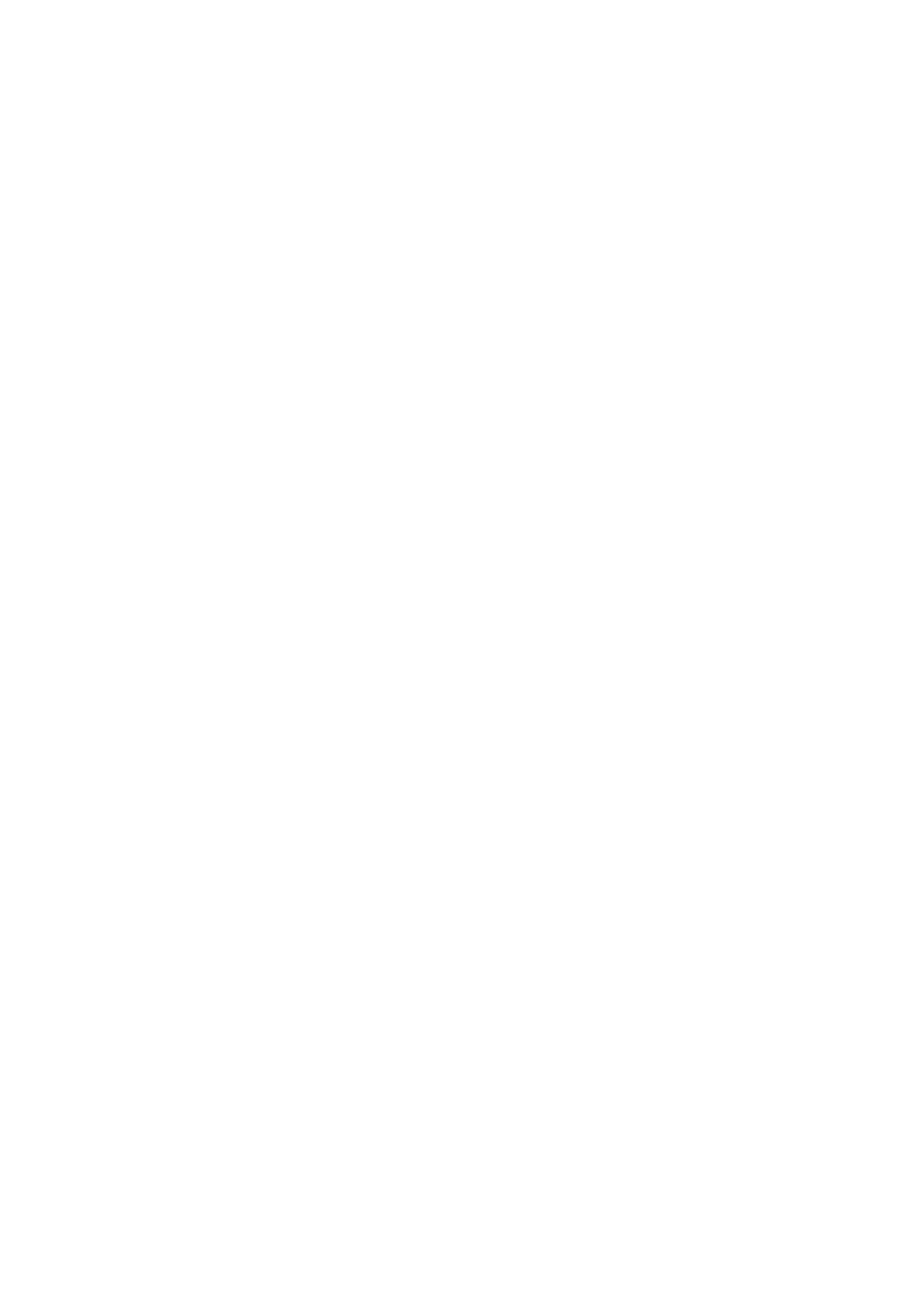#### **Renfrewshire Council**

#### **General Fund Probable Outturn for 2019/20**

| Line           |                                                   | 2019/20                          | 2019/20                         |
|----------------|---------------------------------------------------|----------------------------------|---------------------------------|
| No             | <b>Net Expenditure</b>                            | <b>Revised Estimates</b><br>£000 | <b>Probable Outturn</b><br>£000 |
| 1              | <b>Children's Services</b>                        | 204,220                          | 204,220                         |
| $\overline{2}$ | <b>Leisure Services</b>                           | 10,376                           | 10,376                          |
| 3              | <b>Environment and Infrastructure</b>             | 41,622                           | 41,622                          |
| 4              | <b>Finance and Resources</b>                      | 31,046                           | 31,046                          |
| 5              | <b>Renfrewshire Valuation Joint Board</b>         | 1,415                            | 1,415                           |
| 6              | <b>Communities, Housing and Planning Services</b> | 11,428                           | 11,028                          |
| $\overline{7}$ | <b>SPT</b>                                        | 3,048                            | 3,048                           |
| 8              | <b>Chief Executive Services</b>                   | 10,388                           | 10,388                          |
| 9              | <b>Miscellaneous Services</b>                     | 24,740                           | 24,740                          |
| 10             | <b>Adult Services</b>                             | 70,849                           | 70,849                          |
| 11             | <b>Loans Fund</b>                                 | 15,212                           | 15,212                          |
| 12             | <b>Net Expenditure</b>                            | 424,344                          | 423,944                         |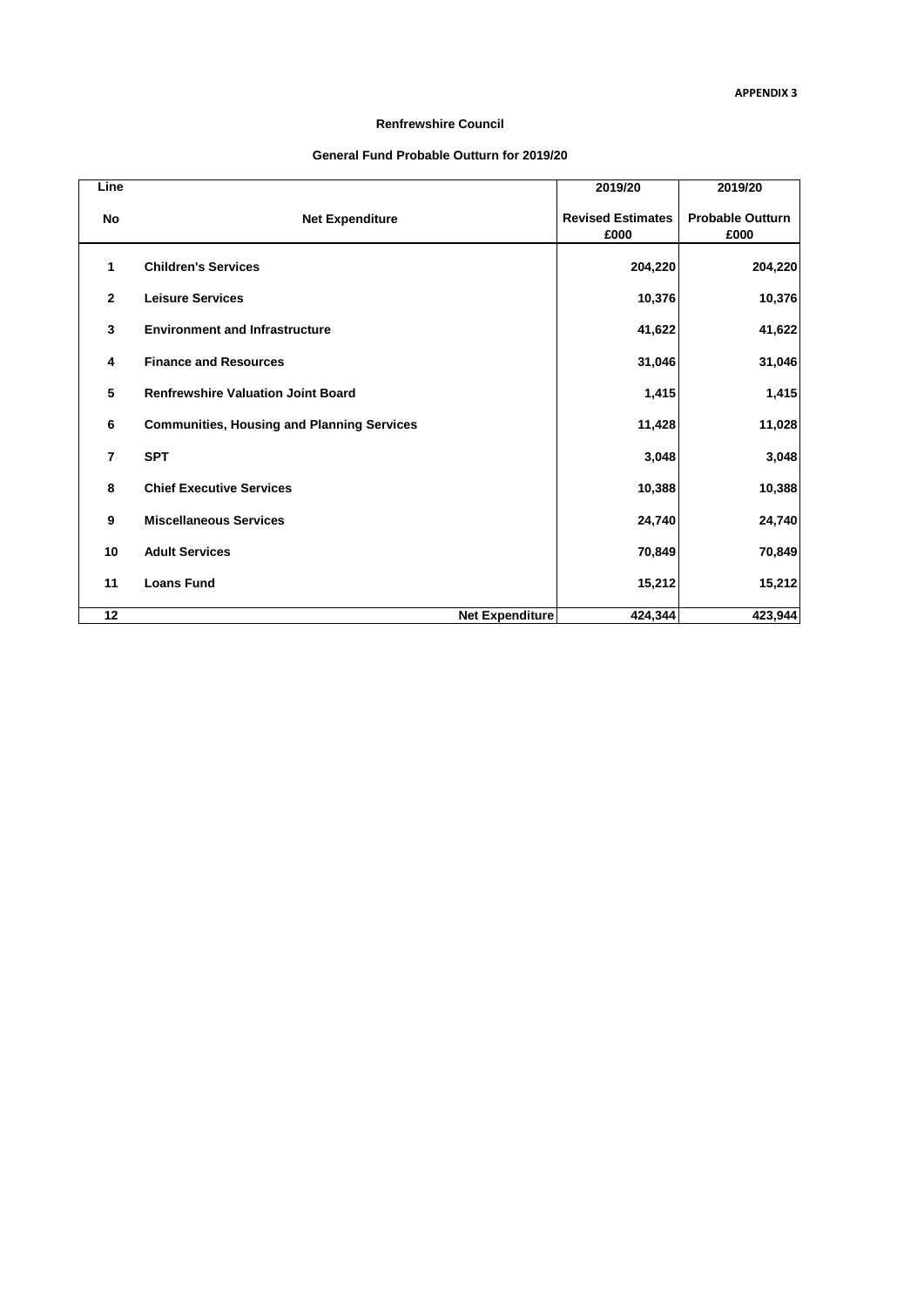# **PAPER 1 RENFREWSHIRE COUNCIL SUMMARY OF 2020/21 REVENUE ESTIMATES DEPARTMENT : CHIEF EXECUTIVE £ £ £ Analysis of Change between 2019/20 and 2020/21 2019/20 Estimates 9,196,944 Adjustment to Current Year Estimates** Unavoidable Increase (Decrease) (PAPER 2) 108,600 Transfers (PAPER 3) and the state of the state of the state of the state of the state of the state of the state of the state of the state of the state of the state of the state of the state of the state of the state of the 108,600 **2020/21 Estimates** 9,305,544 **(Before budget decisions)**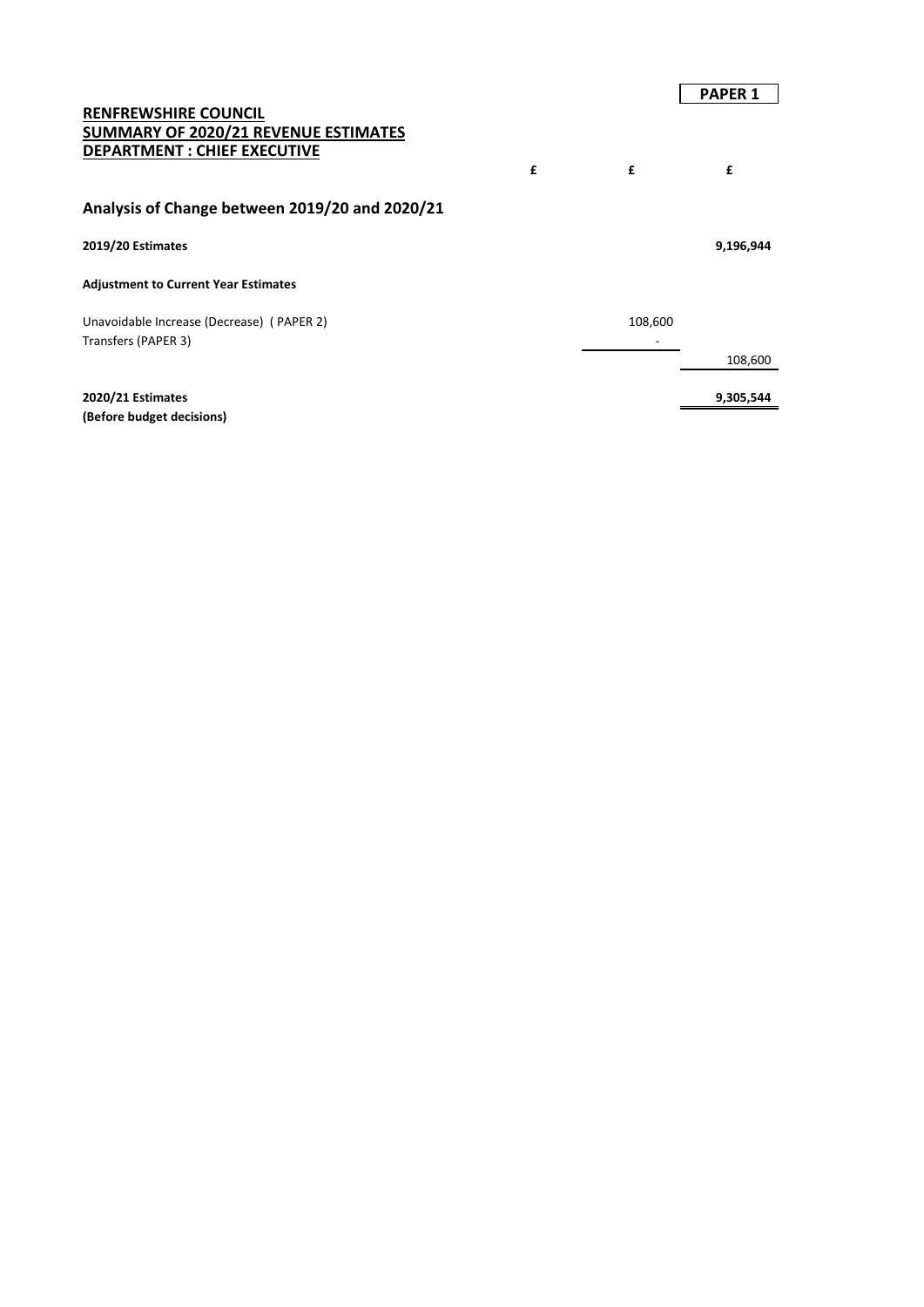## **DEPARTMENT : CHIEF EXECUTIVE**

| <b>CE</b> |                                                               | f         |
|-----------|---------------------------------------------------------------|-----------|
| 1         | Better Council budget adjustments                             | (64,000)  |
| 2         | Digital Strategy development                                  | 64,000    |
| 3         | Mainline Economic Regeneration staff and strategy development | 203,000   |
| 4         | Inflationary increase in Scotland Excel requisition           | 3,500     |
| 5         | Inflationary increase in COSLA levy                           | 2,100     |
| 6         | Reversal of 2019/20 single year investments                   | (100,000) |
| 7         |                                                               |           |
| 8         |                                                               |           |
| 9         |                                                               |           |
| 10        |                                                               |           |
|           | <b>Total Increase (Decrease) to Budget</b>                    | 108,600   |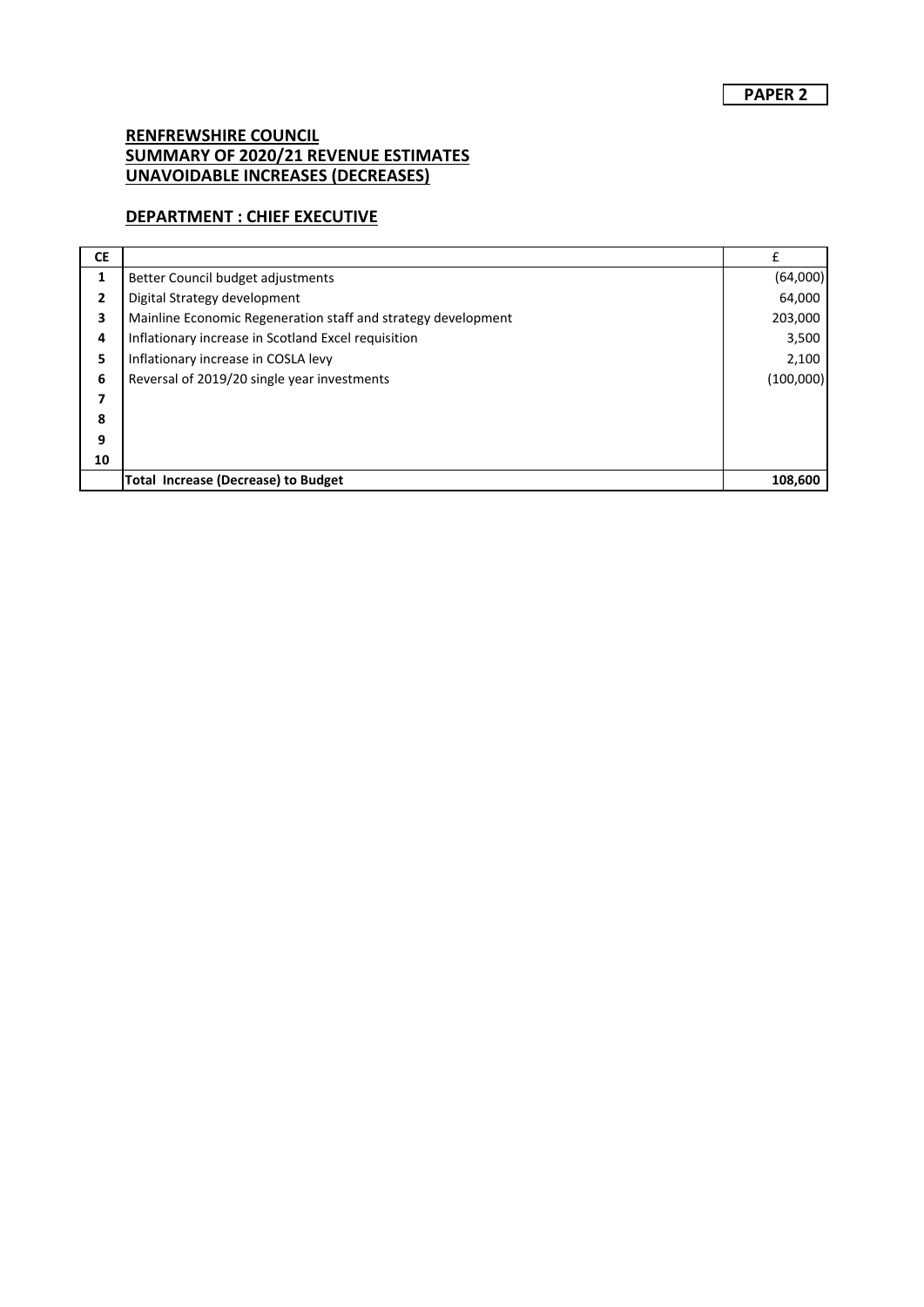# **DEPARTMENT : CHIEF EXECUTIVE**

| <b>CE</b>      |                                     | f |
|----------------|-------------------------------------|---|
| 1              |                                     |   |
| $\overline{2}$ |                                     |   |
| 3              |                                     |   |
| 4              |                                     |   |
| 5              |                                     |   |
| 6              |                                     |   |
| 7              |                                     |   |
| 8              |                                     |   |
| 9              |                                     |   |
| 10             |                                     |   |
|                | Total Increase (Decrease) to Budget |   |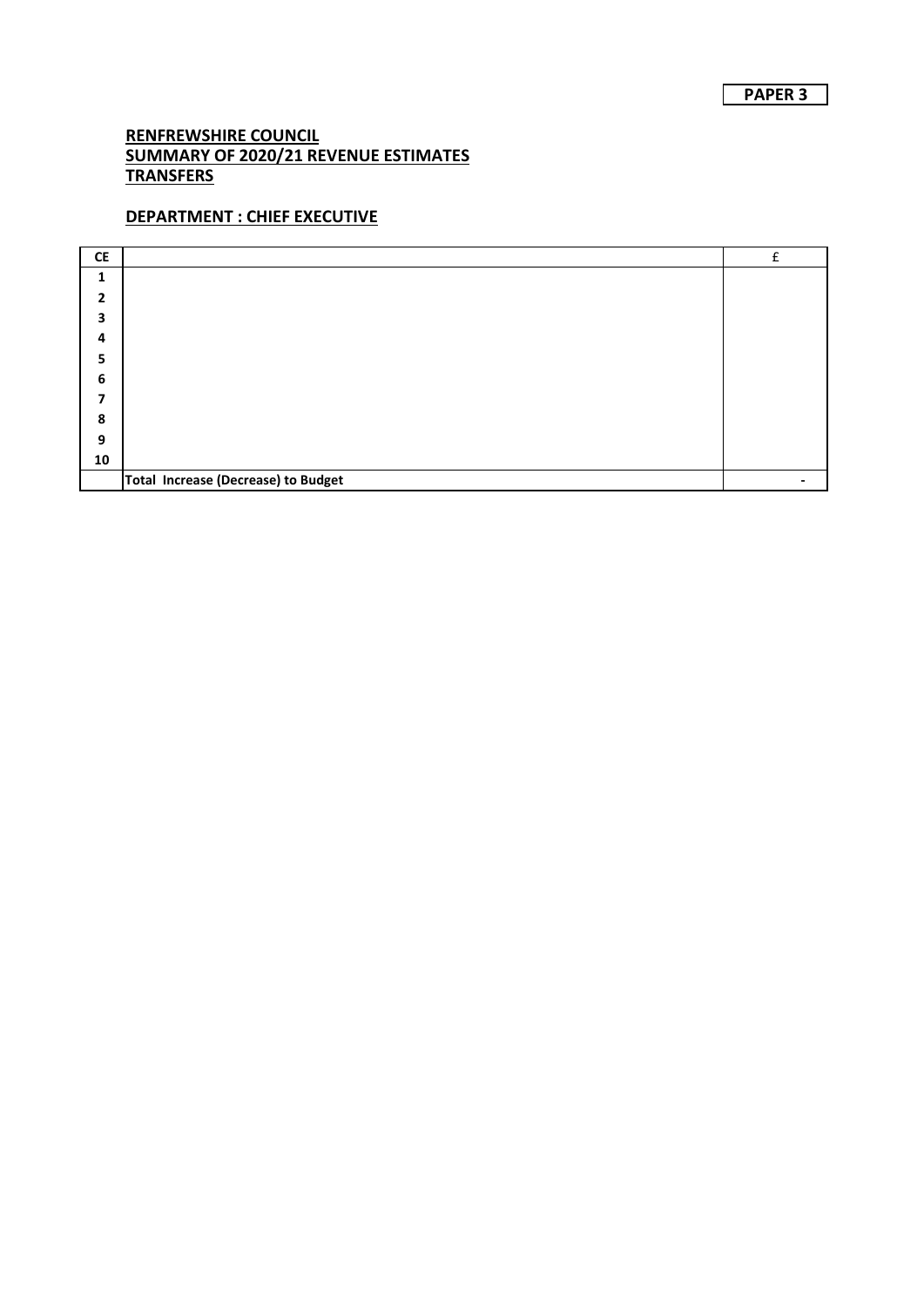#### **RENFREWSHIRE COUNCIL SUMMARY OF 2020/21 REVENUE ESTIMATES DEPARTMENT : LEISURE SERVICES**

## **Analysis of Change between 2019/20 and 2020/21**

#### **2019/20 Estimates 10,386,408**

#### **Adjustment to Current Year Estimates**

Unavoidable Increase (Decrease) (PAPER 2) 619,500 Transfers (PAPER 3) and the state of the state of the state of the state of the state of the state of the state of the state of the state of the state of the state of the state of the state of the state of the state of the

**2020/21 Estimates 11,005,908 (Before budget decisions)**

**£ £ £**

619,500

#### **PAPER 1**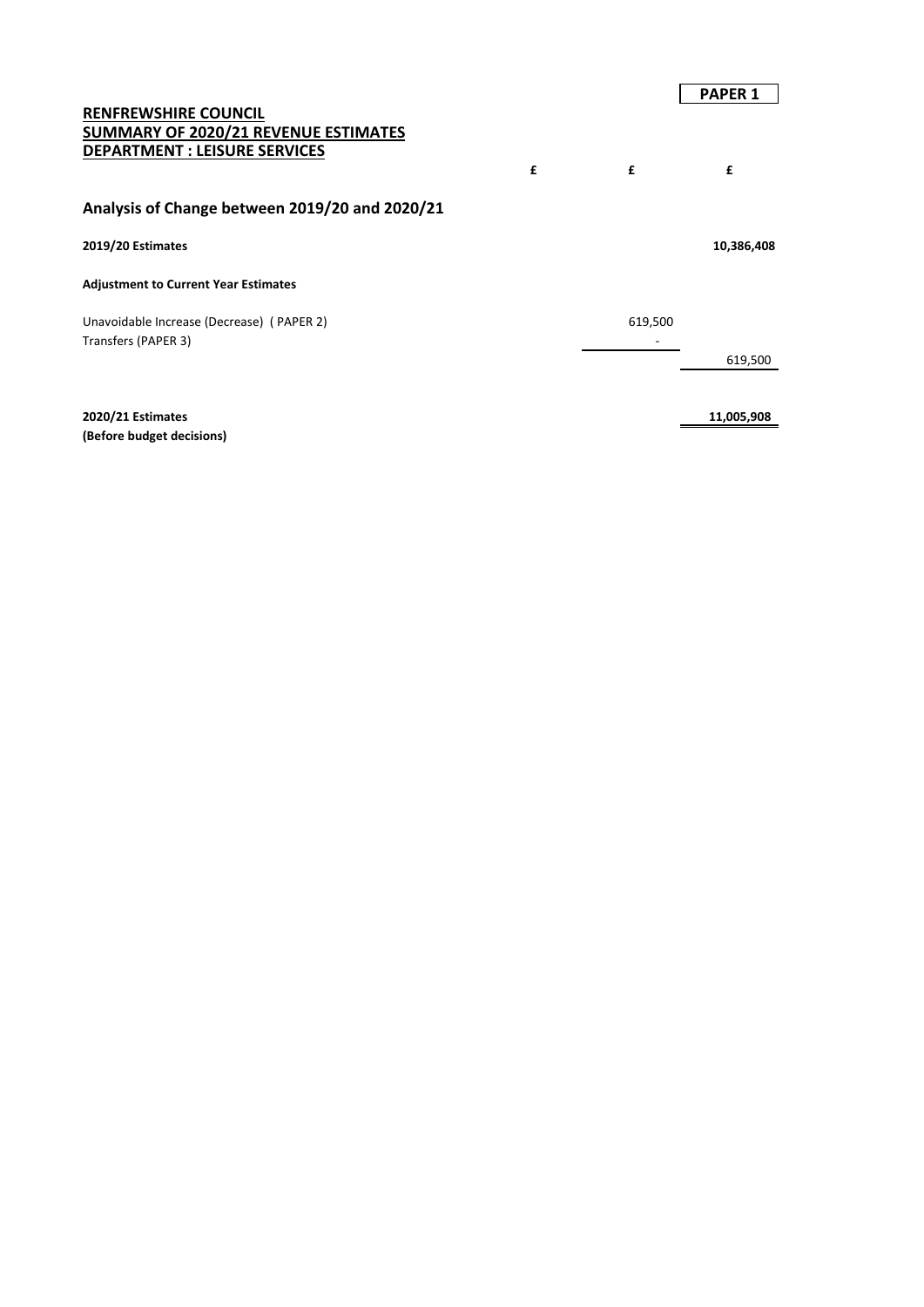## **DEPARTMENT : LEISURE SERVICES**

| LS |                                                  | f       |
|----|--------------------------------------------------|---------|
| 1  | Renfrewshire Leisure Contract Payment adjustment | 619,500 |
| 2  |                                                  |         |
| 3  |                                                  |         |
| 4  |                                                  |         |
| 5  |                                                  |         |
| 6  |                                                  |         |
| 7  |                                                  |         |
| 8  |                                                  |         |
| 9  |                                                  |         |
| 10 |                                                  |         |
|    | <b>Total Increase (Decrease) to Budget</b>       | 619,500 |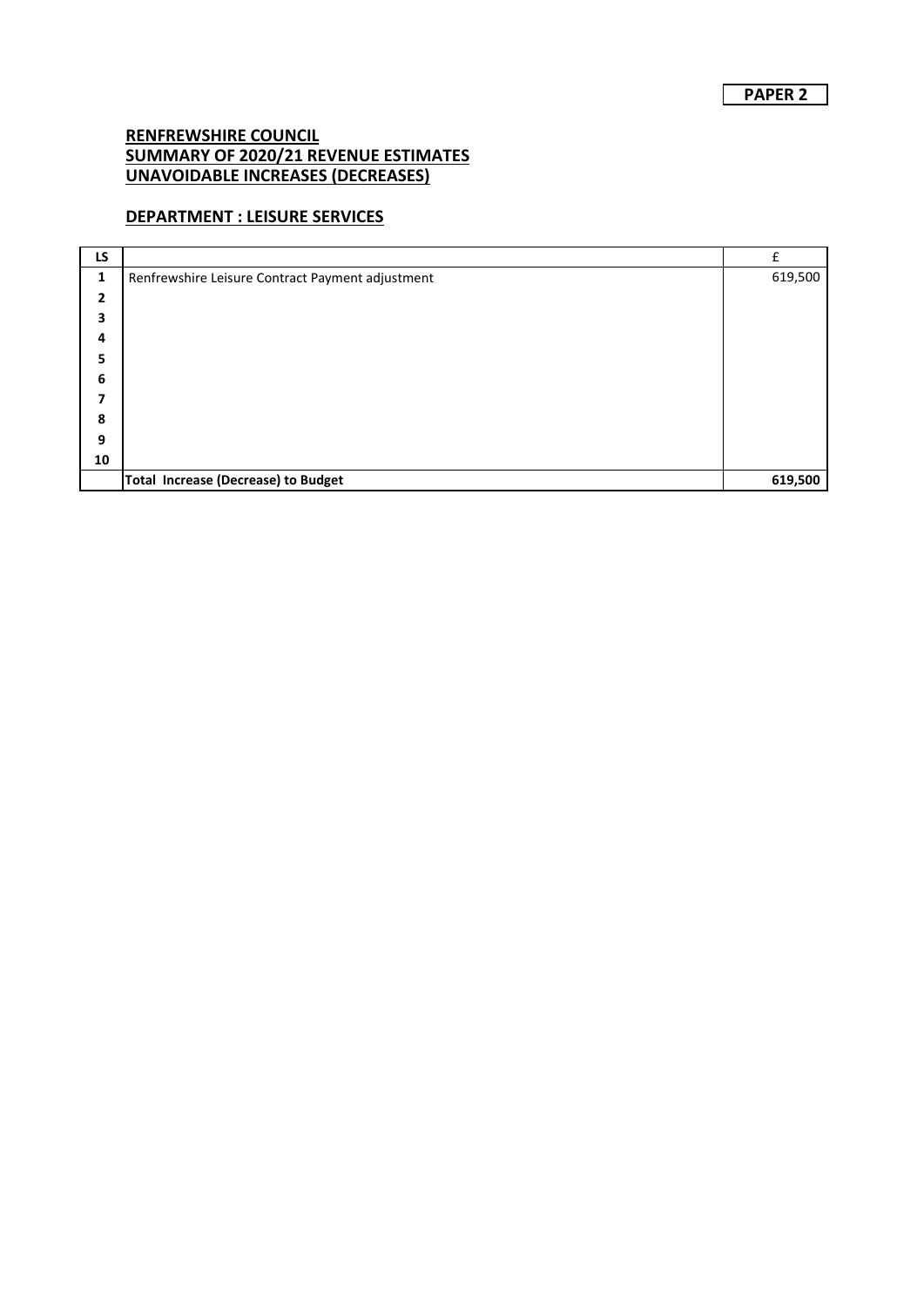# **DEPARTMENT : LEISURE SERVICES**

| LS             |                                     | f |
|----------------|-------------------------------------|---|
| $\mathbf{1}$   |                                     |   |
| $\overline{2}$ |                                     |   |
| 3              |                                     |   |
| 4              |                                     |   |
| 5              |                                     |   |
| 6              |                                     |   |
| 7              |                                     |   |
| 8              |                                     |   |
| 9              |                                     |   |
| 10             |                                     |   |
|                | Total Increase (Decrease) to Budget |   |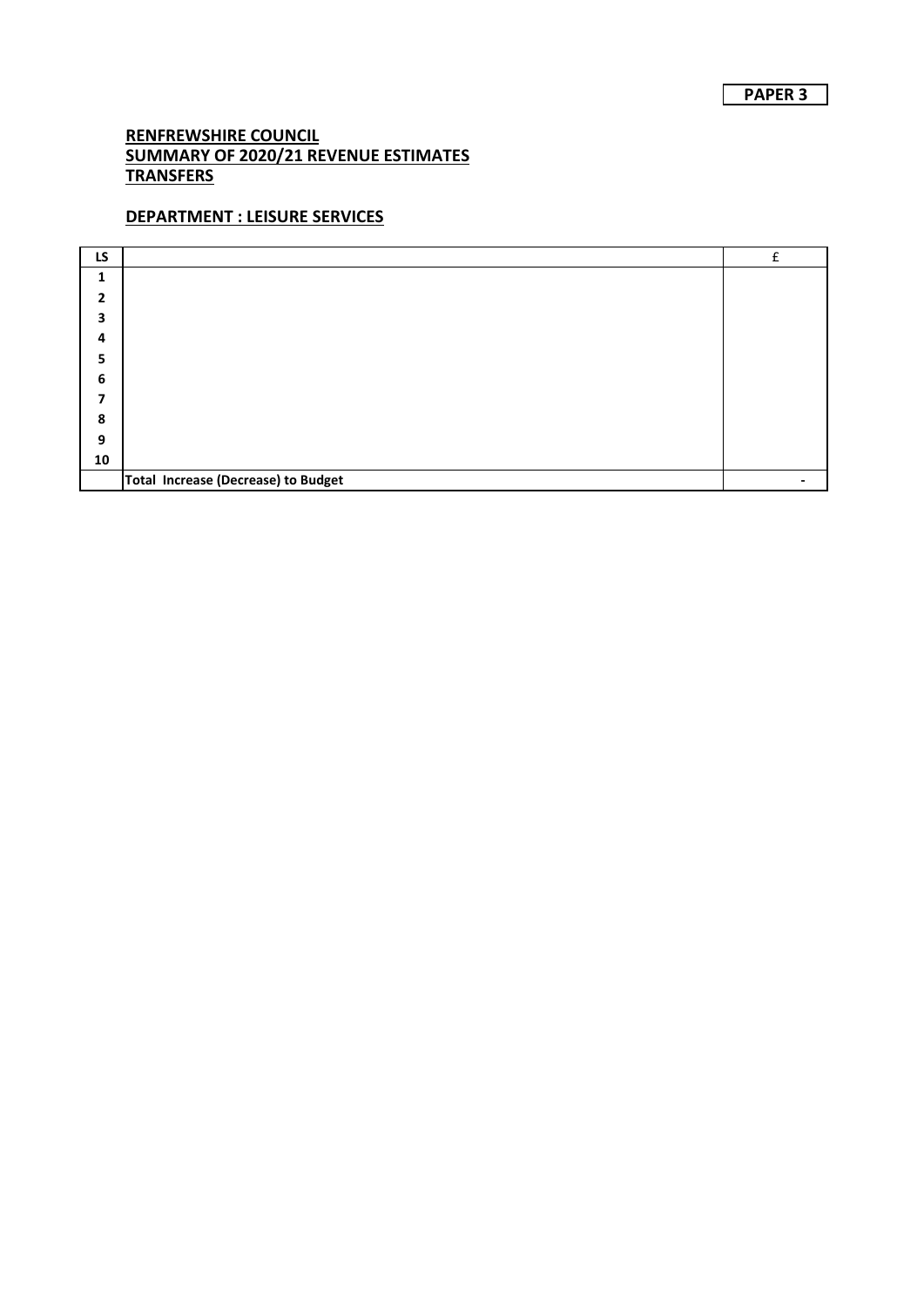|   |           | <b>PAPER 1</b> |
|---|-----------|----------------|
|   |           |                |
|   |           |                |
| £ | £         | £              |
|   |           |                |
|   |           |                |
|   |           | 190,082,755    |
|   |           |                |
|   | 9,419,000 |                |
|   | 1,300,000 |                |
|   |           | 10,719,000     |
|   |           |                |
|   |           |                |

**2020/21 Estimates 200,801,755 (Before budget decisions)**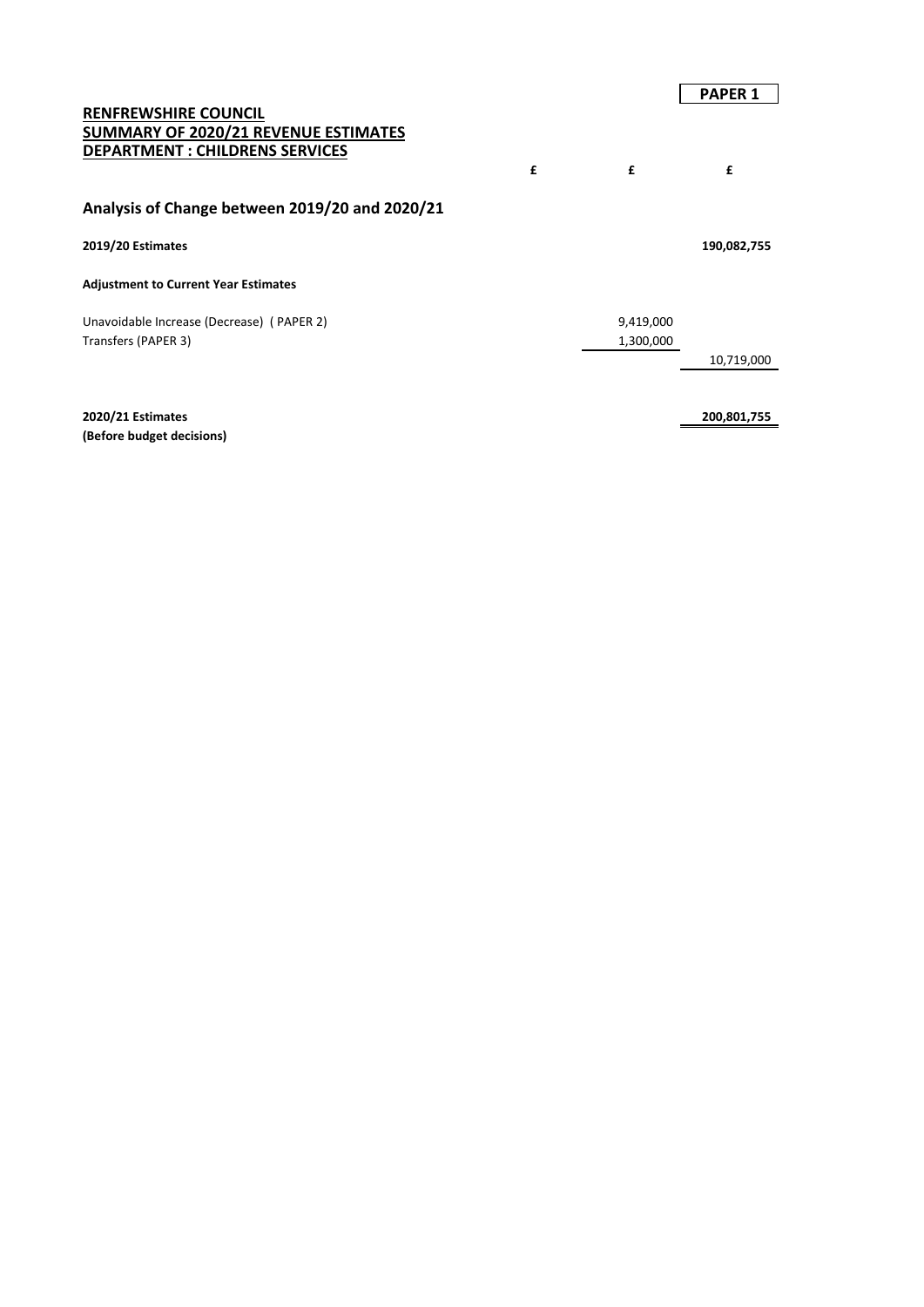## **DEPARTMENT : CHILDRENS SERVICES**

| <b>ED</b> |                                                         |           |
|-----------|---------------------------------------------------------|-----------|
| 1         | Reversal of 2019/20 single year investments             | (135,000) |
| 2         | Management costs reduction                              | (210,000) |
| 3         | PPP Contract Indexation Adjustment                      | 410,000   |
| 4         | Childrens care - external provider contract adjustments | 192,000   |
| 5         | Early Years operating cost funding                      | 111,000   |
| 6         | Teacher Numbers funding adjustment                      | 208,000   |
| 7         | Early Years expansion                                   | 8,018,000 |
| 8         | Settlement adjustment: School counselling               | 518,000   |
| 9         | <b>Additional Support for Learning</b>                  | 307,000   |
| 10        |                                                         |           |
|           | <b>Total Increase (Decrease) to Budget</b>              | 9,419,000 |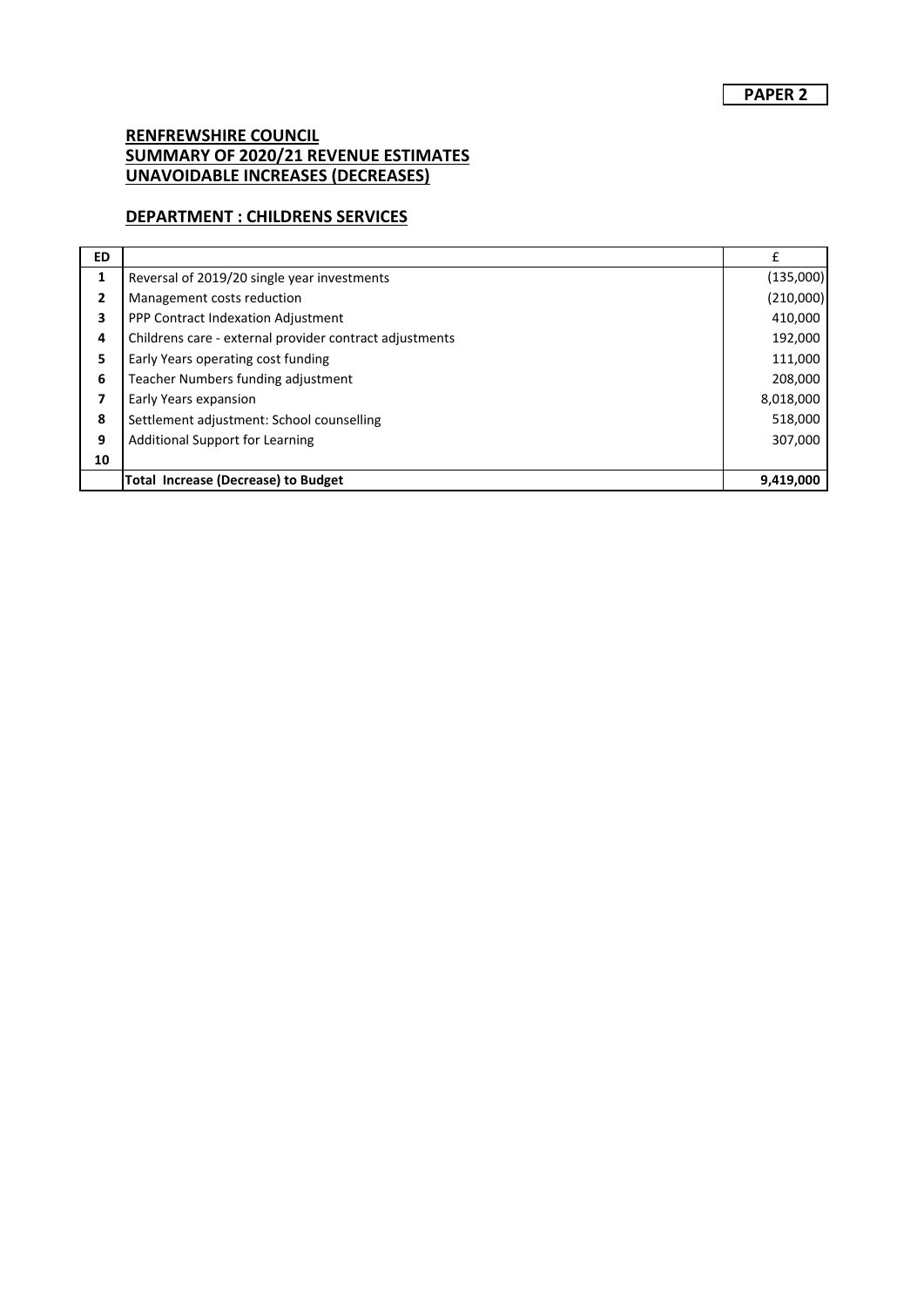## **DEPARTMENT : CHILDRENS SERVICES**

| <b>CS</b>    |                                            | f         |
|--------------|--------------------------------------------|-----------|
| $\mathbf{1}$ | Transfer Teacher numbers funding           | 600,000   |
| 2            | Transfer childrens social care funding     | 700,000   |
| 3            |                                            |           |
| 4            |                                            |           |
| 5            |                                            |           |
| 6            |                                            |           |
| 7            |                                            |           |
| 8            |                                            |           |
| 9            |                                            |           |
| 10           |                                            |           |
|              | <b>Total Increase (Decrease) to Budget</b> | 1,300,000 |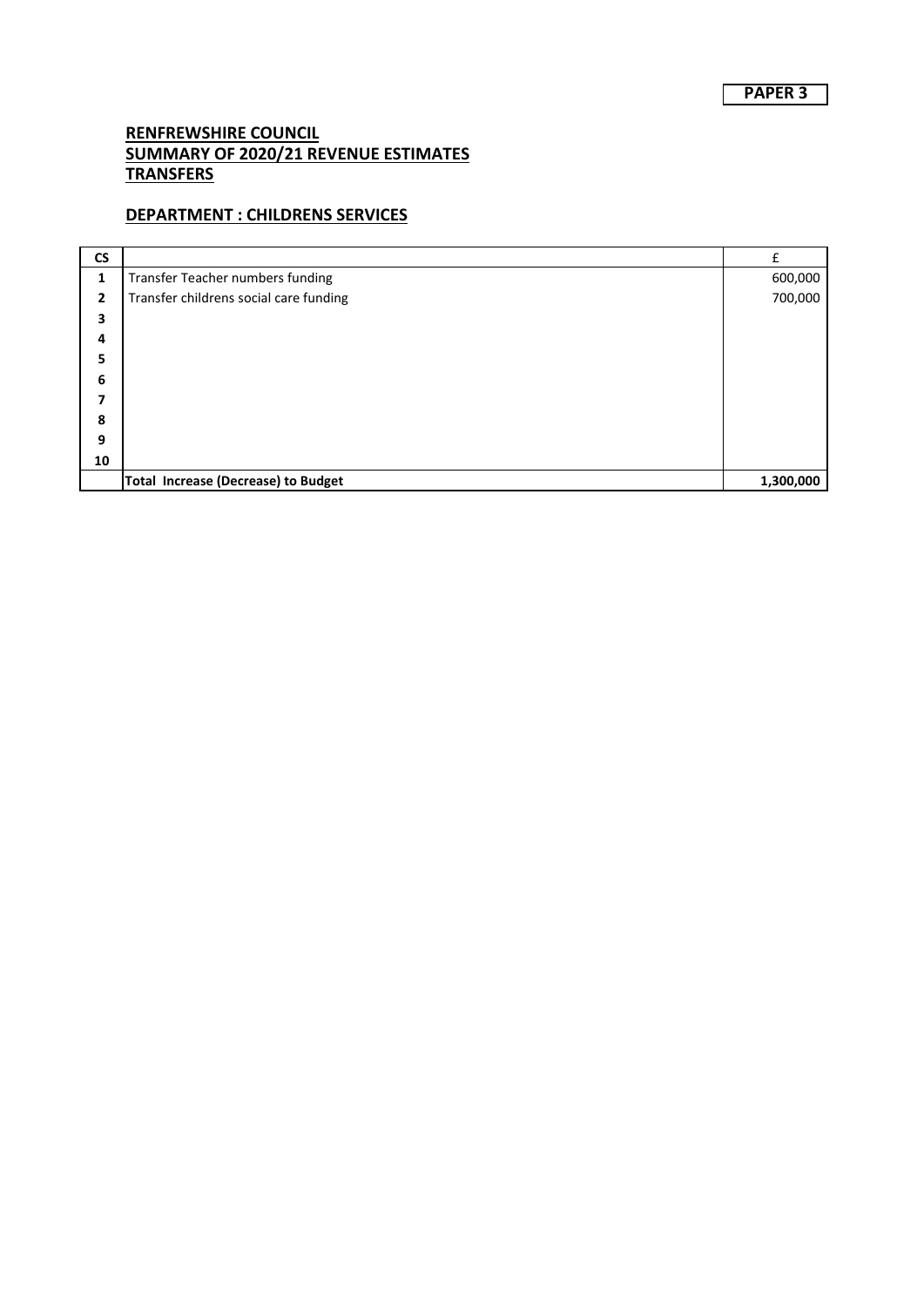|           | <b>PAPER 1</b> |
|-----------|----------------|
|           |                |
|           |                |
|           |                |
|           | £              |
|           |                |
|           | 41,249,214     |
|           |                |
| (132,000) |                |
| 25,000    |                |
|           | (107,000)      |
|           |                |
| £         | £              |

**2020/21 Estimates 41,142,214 (Before budget decisions)**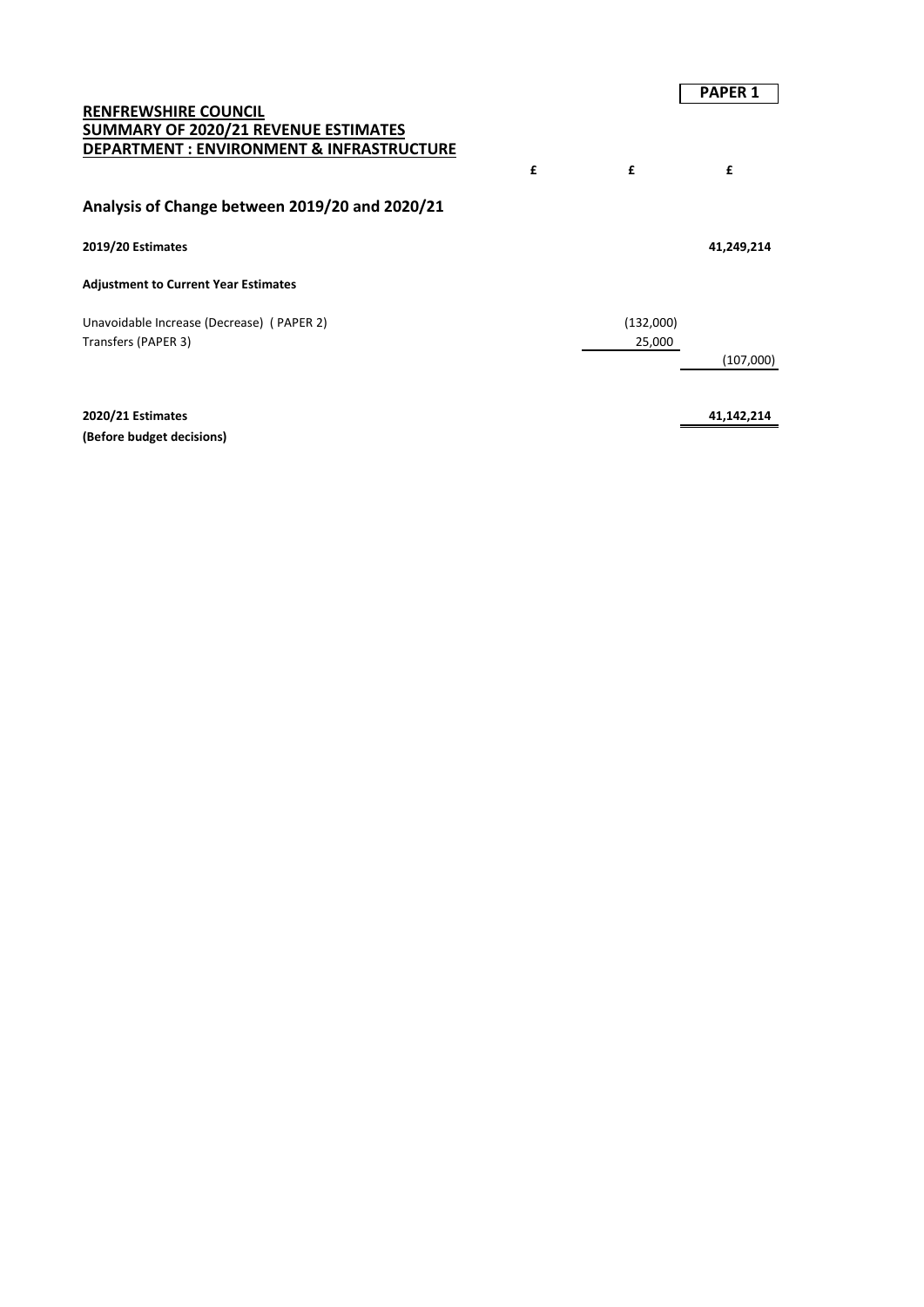## **DEPARTMENT : ENVIRONMENT & INFRASTRUCTURE**

| EI |                                                                           |           |
|----|---------------------------------------------------------------------------|-----------|
| 1  | Reversal of 2019/20 single year investments                               | (300,000) |
| 2  | Better Council Change Programme                                           | (75,000)  |
| 3  | Service changes agreed by Environment & Infrastructure Board January 2020 | (202,000) |
| 4  | Revised charges agreed by Environment & Infrastruture Board January 2020  | (537,000) |
| 5  | Digital traffic lights                                                    | 53,000    |
| 6  | Waste collection - increased costs relating to new housing                | 114,000   |
| 7  | Waste disposal - increased costs relating to new housing                  | 90,000    |
| 8  | General waste pressures                                                   | 600,000   |
| 9  | Inflationary increase in food costs                                       | 65,000    |
| 10 | Soft Facilities Management - Early Years                                  | 30,000    |
| 11 | Real time bus passenger information systems maintenance                   | 30,000    |
|    | <b>Total Increase (Decrease) to Budget</b>                                | (132,000) |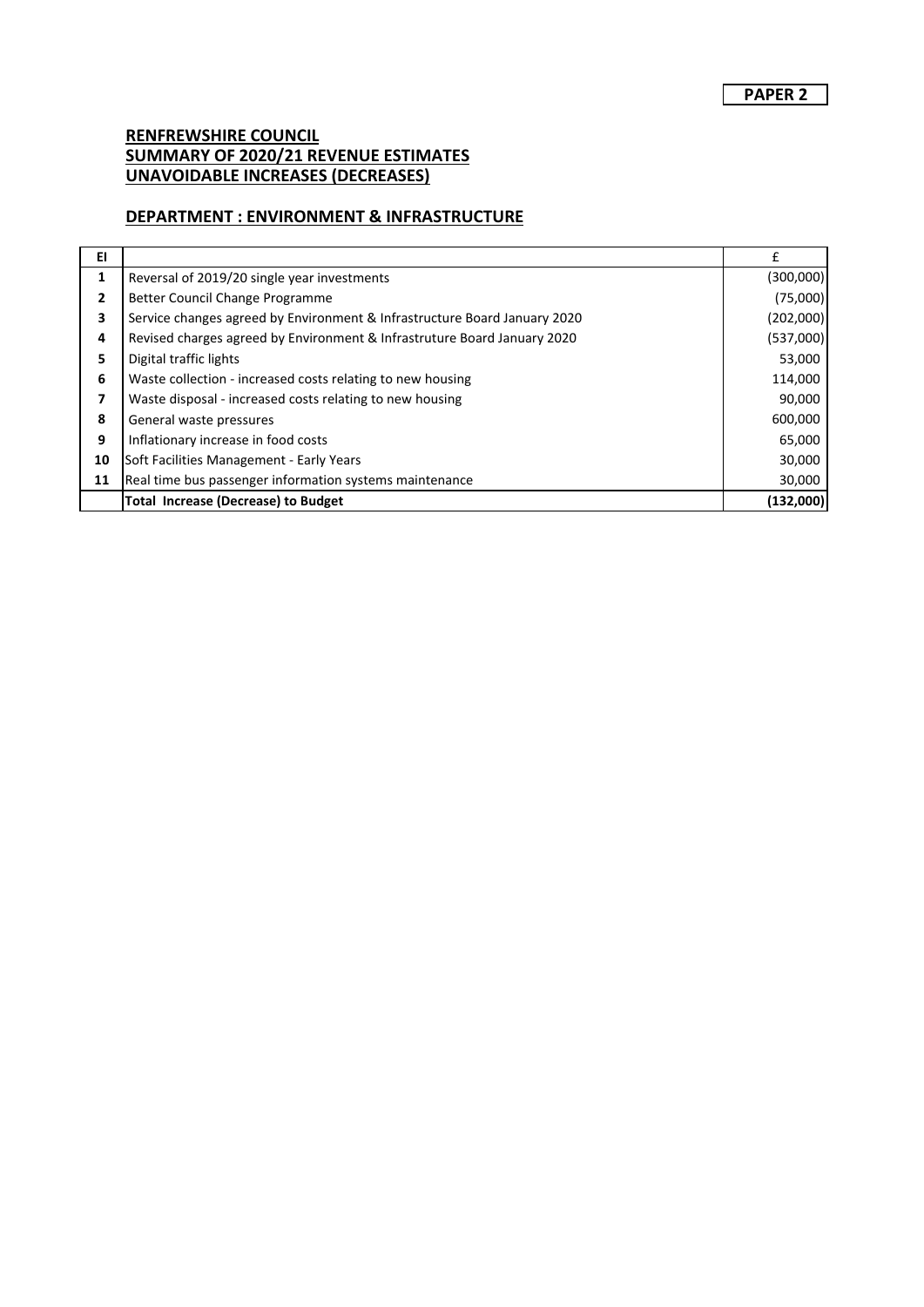## **DEPARTMENT : ENVIRONMENT & INFRASTRUCTURE**

| EI           |                                                          |          |
|--------------|----------------------------------------------------------|----------|
| 1            | Price inflation on streetlighting electricity            | 50,000   |
| $\mathbf{2}$ | Vehicles workshop investment - supported borrowing costs | (25,000) |
| 3            |                                                          |          |
| 4            |                                                          |          |
| 5            |                                                          |          |
| 6            |                                                          |          |
| 7            |                                                          |          |
| 8            |                                                          |          |
| 9            |                                                          |          |
| 10           |                                                          |          |
|              | <b>Total Increase (Decrease) to Budget</b>               | 25,000   |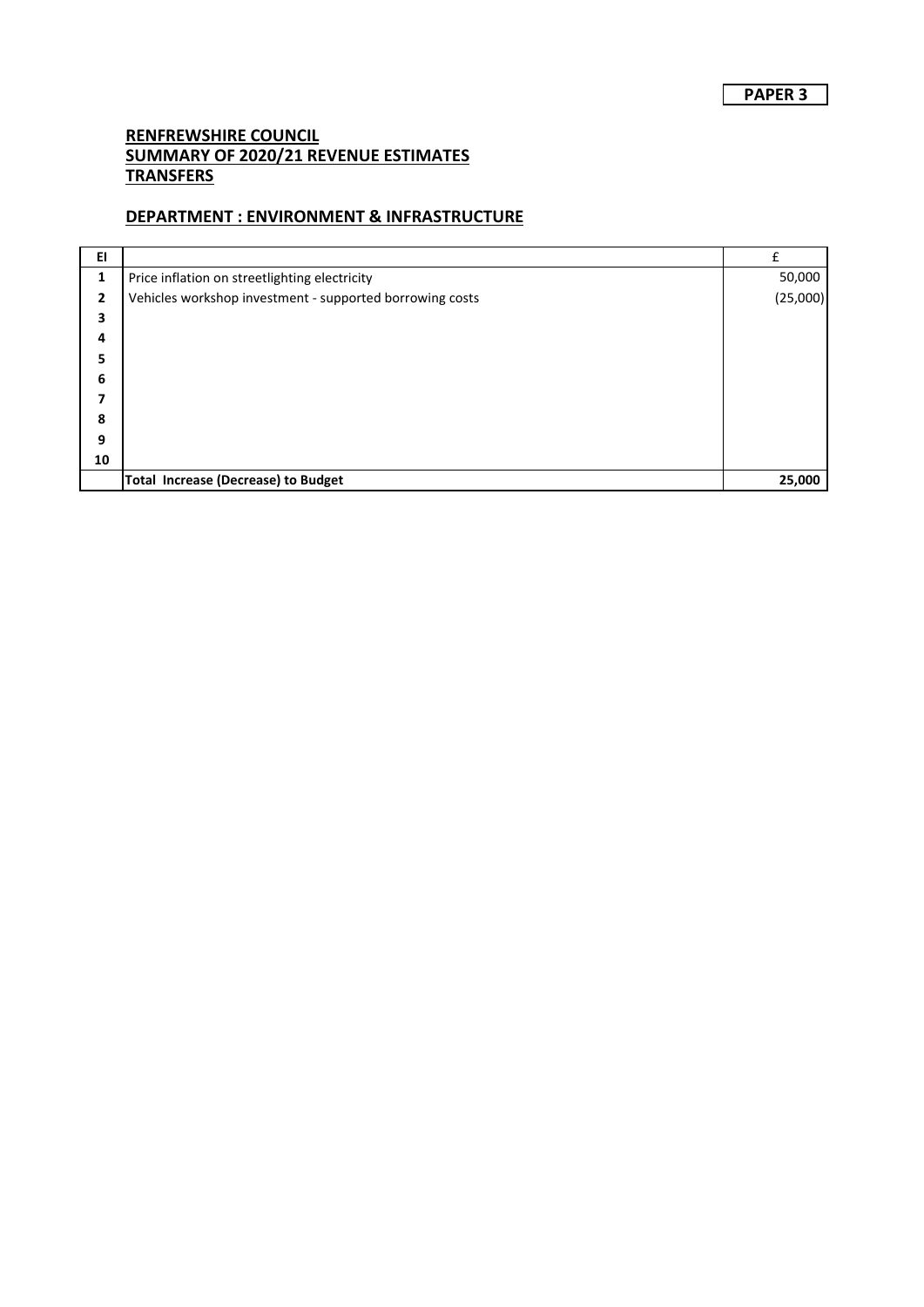|                                                                                                                     |   |   | <b>PAPER 1</b> |
|---------------------------------------------------------------------------------------------------------------------|---|---|----------------|
| <b>RENFREWSHIRE COUNCIL</b><br>SUMMARY OF 2020/21 REVENUE ESTIMATES<br>DEPARTMENT : STRATHCLYDE PASSENGER TRANSPORT |   |   |                |
|                                                                                                                     | £ | £ | £              |
| Analysis of Change between 2019/20 and 2020/21                                                                      |   |   |                |
| 2019/20 Estimates                                                                                                   |   |   | 3,167,700      |
| <b>Adjustment to Current Year Estimates</b>                                                                         |   |   |                |
| Unavoidable Increase (Decrease) (PAPER 2)                                                                           |   |   |                |
| Transfers (PAPER 3)                                                                                                 |   |   |                |
|                                                                                                                     |   |   |                |
|                                                                                                                     |   |   |                |

**2020/21 Estimates 3,167,700 (Before budget decisions)**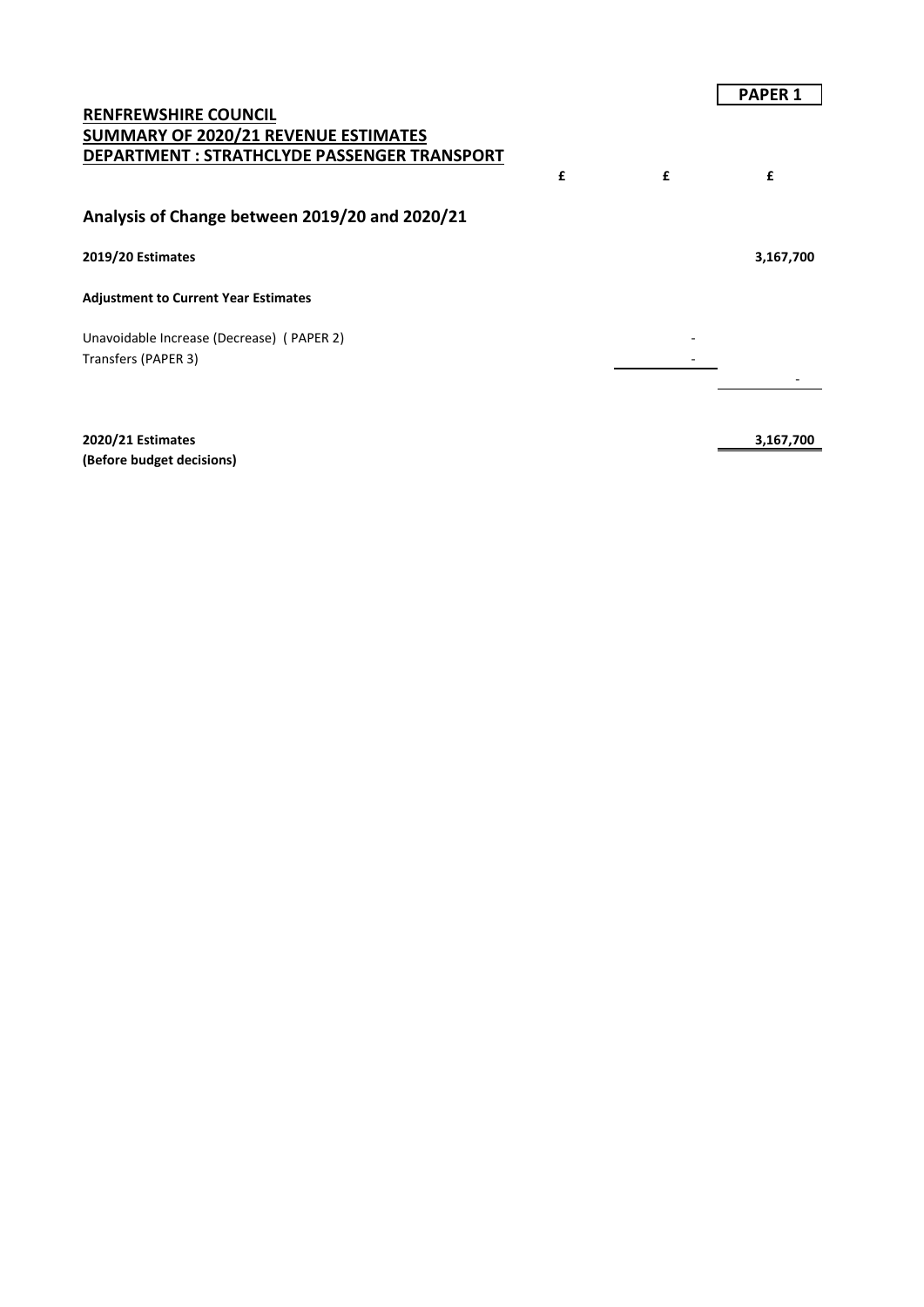## **DEPARTMENT : STRATHCLYDE PASSENGER TRANSPORT**

| <b>SPT</b>   |                                     | f |
|--------------|-------------------------------------|---|
| 1            |                                     |   |
| $\mathbf{2}$ |                                     |   |
| 3            |                                     |   |
| 4            |                                     |   |
| 5            |                                     |   |
| 6            |                                     |   |
| 7            |                                     |   |
| 8            |                                     |   |
| 9            |                                     |   |
| 10           |                                     |   |
|              | Total Increase (Decrease) to Budget |   |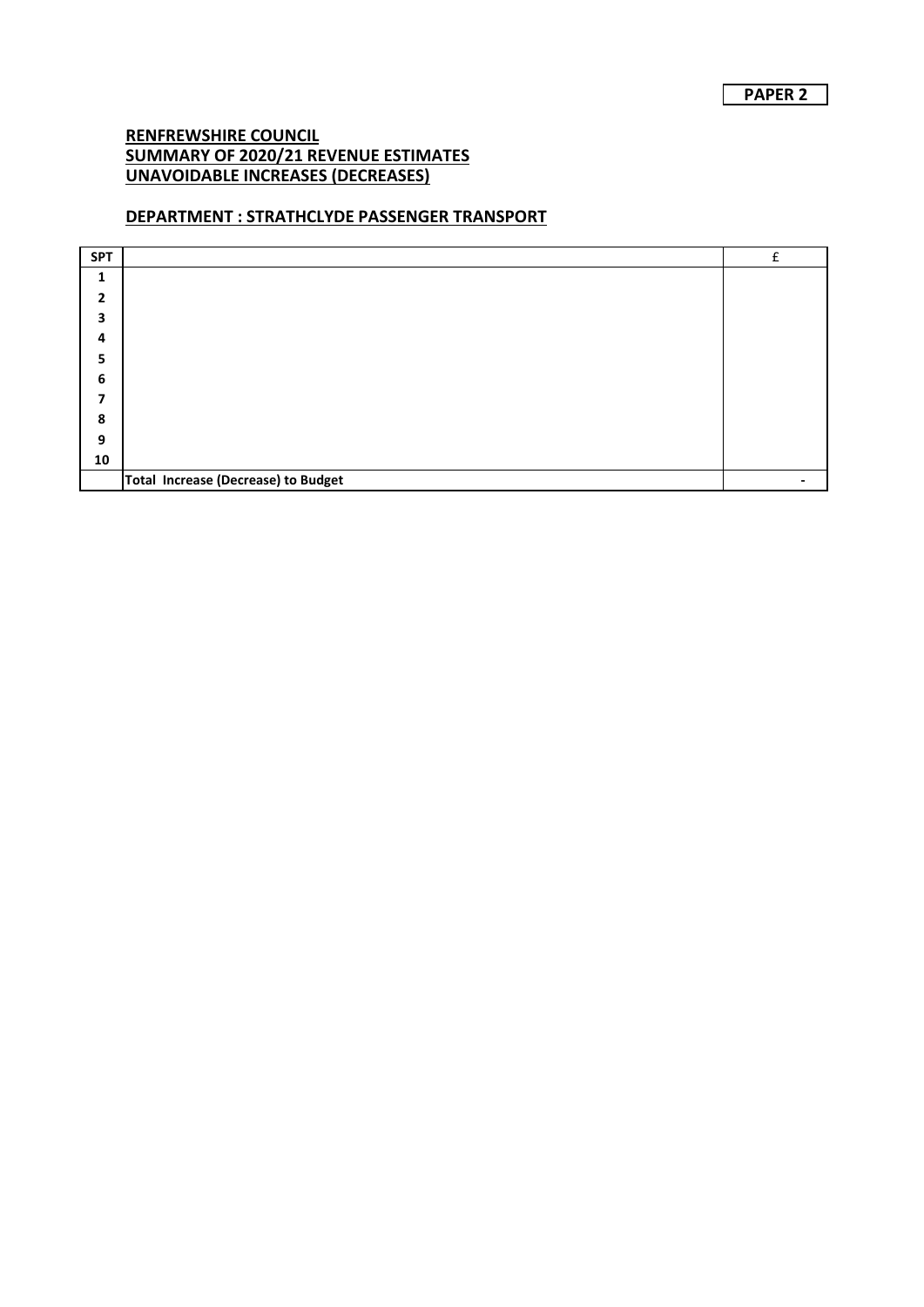## **DEPARTMENT : STRATHCLYDE PASSENGER TRANSPORT**

| <b>SPT</b>   |                                     | £ |
|--------------|-------------------------------------|---|
| 1            |                                     |   |
| $\mathbf{2}$ |                                     |   |
| 3            |                                     |   |
| 4            |                                     |   |
| 5            |                                     |   |
| 6            |                                     |   |
| 7            |                                     |   |
| 8            |                                     |   |
| 9            |                                     |   |
| ${\bf 10}$   |                                     |   |
|              | Total Increase (Decrease) to Budget |   |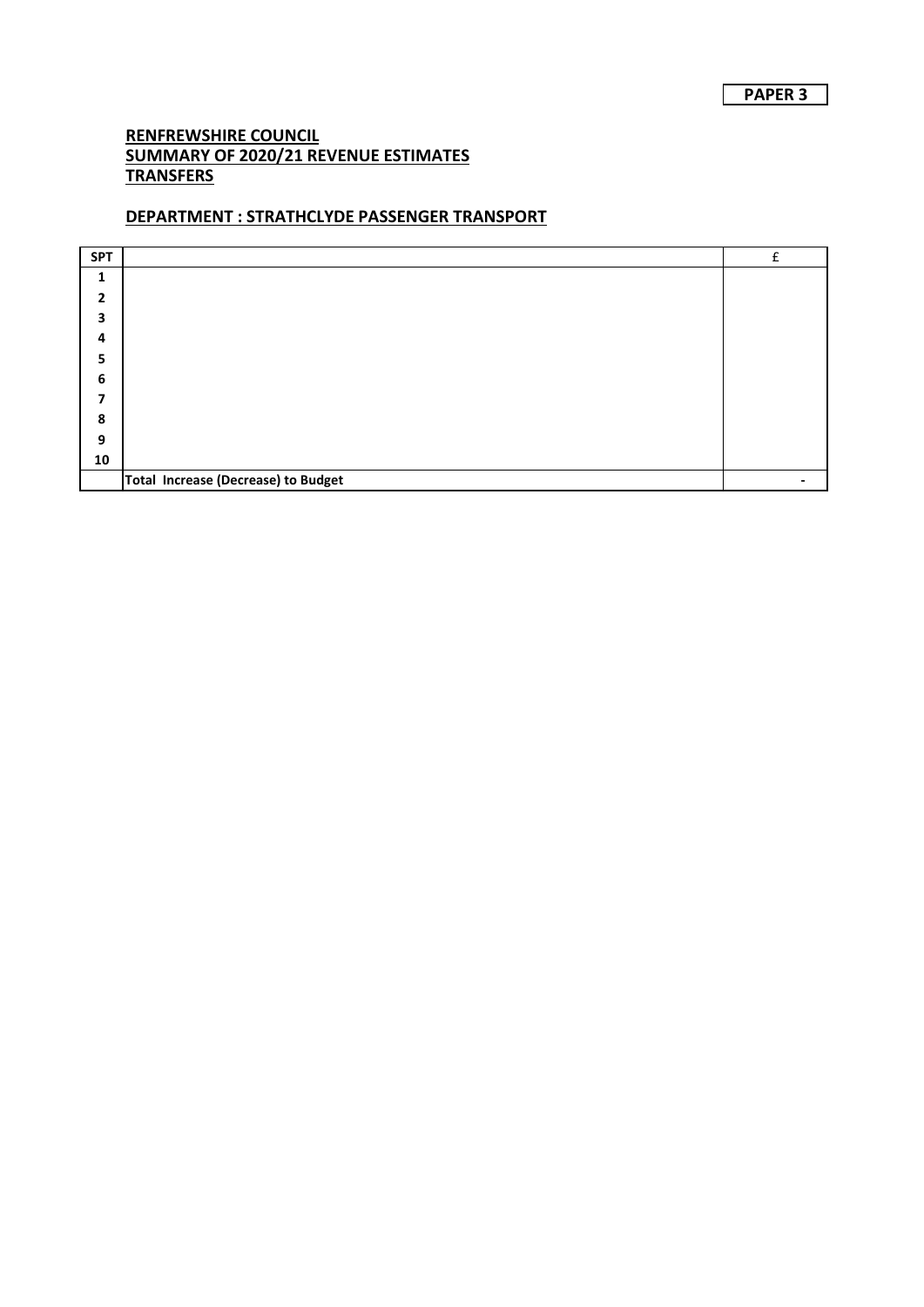# **PAPER 1 RENFREWSHIRE COUNCIL SUMMARY OF 2020/21 REVENUE ESTIMATES DEPARTMENT : FINANCE AND RESOURCES £ £ £ Analysis of Change between 2019/20 and 2020/21 2019/20 Estimates 30,837,696 Adjustment to Current Year Estimates** Unavoidable Increase (Decrease) (PAPER 2) 853,750 Transfers (PAPER 3) and the state of the state of the state of the state of the state of the state of the state of the state of the state of the state of the state of the state of the state of the state of the state of the 853,750 **2020/21 Estimates 31,691,446**

**(Before budget decisions)**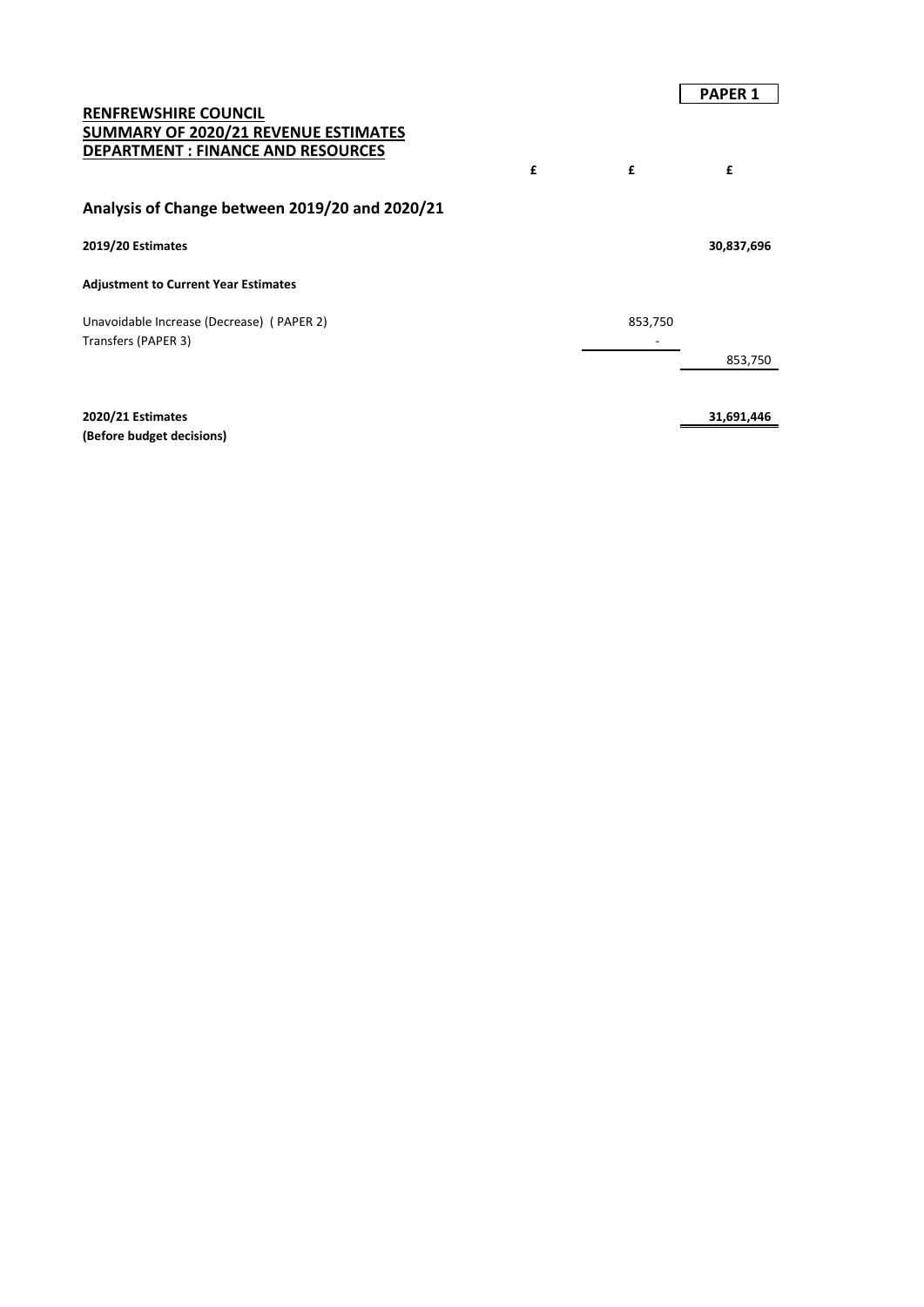## **DEPARTMENT : FINANCE AND RESOURCES**

| <b>FAR</b> |                                                             | f         |
|------------|-------------------------------------------------------------|-----------|
| 1          | Increase in Licensing income budget                         | (70,000)  |
| 2          | Council-wide Buying Additional Annual Leave saving          | (50,000)  |
| 3          | Treasury and cash management efficiencies                   | (100,000) |
| 4          | DWP Benefit Admin Subsidy reduction                         | 153,000   |
| 5          | Associate bodies requisition changes                        | 61,250    |
| 6          | Increase in Council-wide Insurance Premiums and IPT         | 131,000   |
| 7          | Required cyber security updates and MS Enterprise agreement | 349,700   |
| 8          | ICT software licensing and maintenance increased costs      | 178,300   |
| 9          | CBS core staffing budget adjustment                         | 85,500    |
| 10         | Unison accommodation contribution (TU Facility Agreement)   | 9,000     |
| 11         | Scottish Welfare Fund - settlement adjustment               | 106,000   |
|            | <b>Total Increase (Decrease) to Budget</b>                  | 853,750   |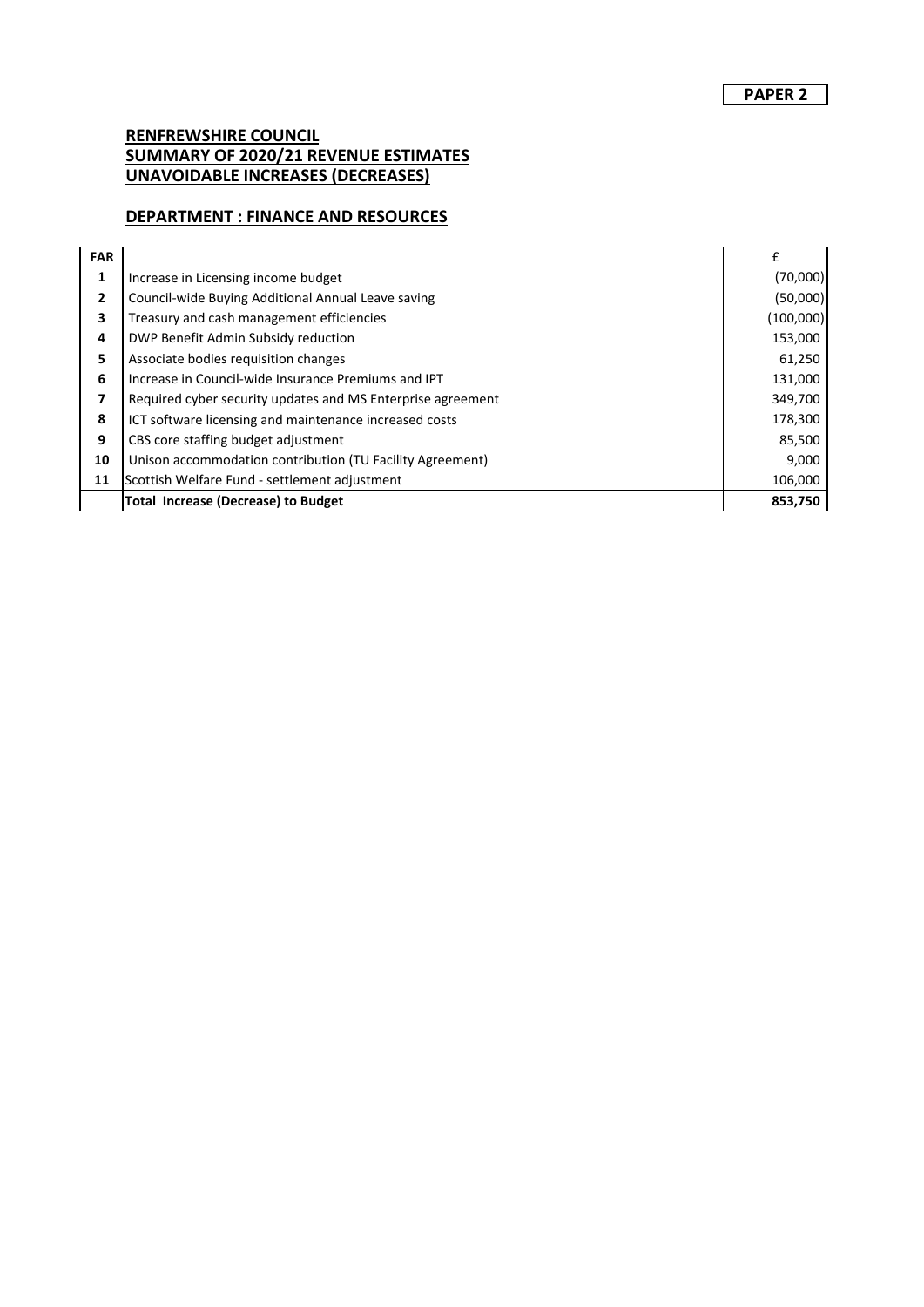## **DEPARTMENT : FINANCE AND RESOURCES**

| <b>FAR</b>   |                                     | f |
|--------------|-------------------------------------|---|
| 1            |                                     |   |
| $\mathbf{2}$ |                                     |   |
| 3            |                                     |   |
| 4            |                                     |   |
| 5            |                                     |   |
| 6            |                                     |   |
| 7            |                                     |   |
| 8            |                                     |   |
| 9            |                                     |   |
| ${\bf 10}$   |                                     |   |
|              | Total Increase (Decrease) to Budget |   |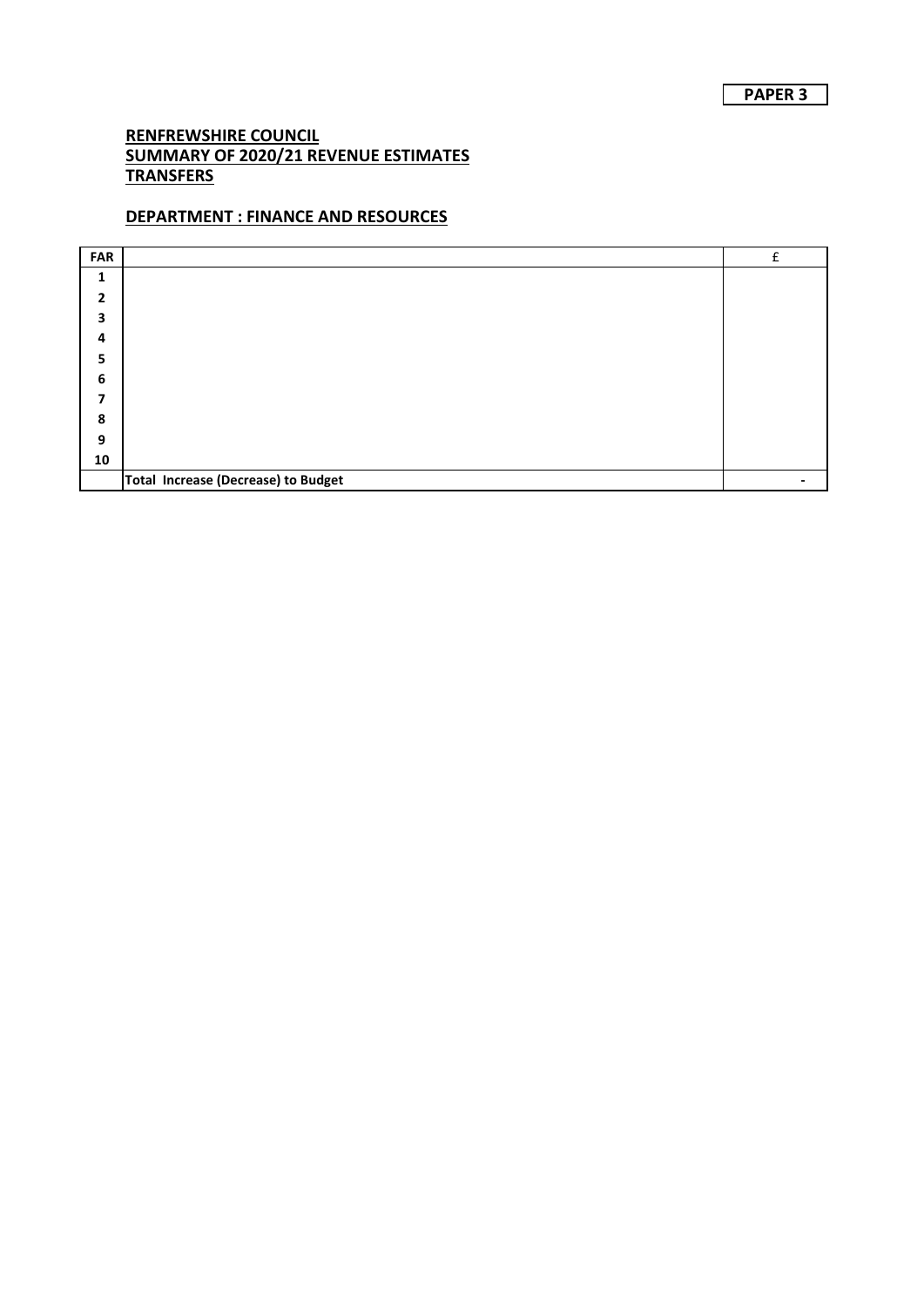| <b>RENFREWSHIRE COUNCIL</b><br><b>SUMMARY OF 2020/21 REVENUE ESTIMATES</b><br><b>DEPARTMENT: RENFREWSHIRE VALUATION JOINT BOARD</b><br>£<br>£<br>£<br>Analysis of Change between 2019/20 and 2020/21<br>2019/20 Estimates<br>1,414,800<br><b>Adjustment to Current Year Estimates</b><br>Unavoidable Increase (Decrease) (PAPER 2)<br>256,000<br>Transfers (PAPER 3)<br>256,000<br>2020/21 Estimates<br>1,670,800 |  | <b>PAPER 1</b> |
|-------------------------------------------------------------------------------------------------------------------------------------------------------------------------------------------------------------------------------------------------------------------------------------------------------------------------------------------------------------------------------------------------------------------|--|----------------|
|                                                                                                                                                                                                                                                                                                                                                                                                                   |  |                |
|                                                                                                                                                                                                                                                                                                                                                                                                                   |  |                |
|                                                                                                                                                                                                                                                                                                                                                                                                                   |  |                |
|                                                                                                                                                                                                                                                                                                                                                                                                                   |  |                |
|                                                                                                                                                                                                                                                                                                                                                                                                                   |  |                |
|                                                                                                                                                                                                                                                                                                                                                                                                                   |  |                |
|                                                                                                                                                                                                                                                                                                                                                                                                                   |  |                |
|                                                                                                                                                                                                                                                                                                                                                                                                                   |  |                |
|                                                                                                                                                                                                                                                                                                                                                                                                                   |  |                |
|                                                                                                                                                                                                                                                                                                                                                                                                                   |  |                |
|                                                                                                                                                                                                                                                                                                                                                                                                                   |  |                |
|                                                                                                                                                                                                                                                                                                                                                                                                                   |  |                |

**(Before budget decisions)**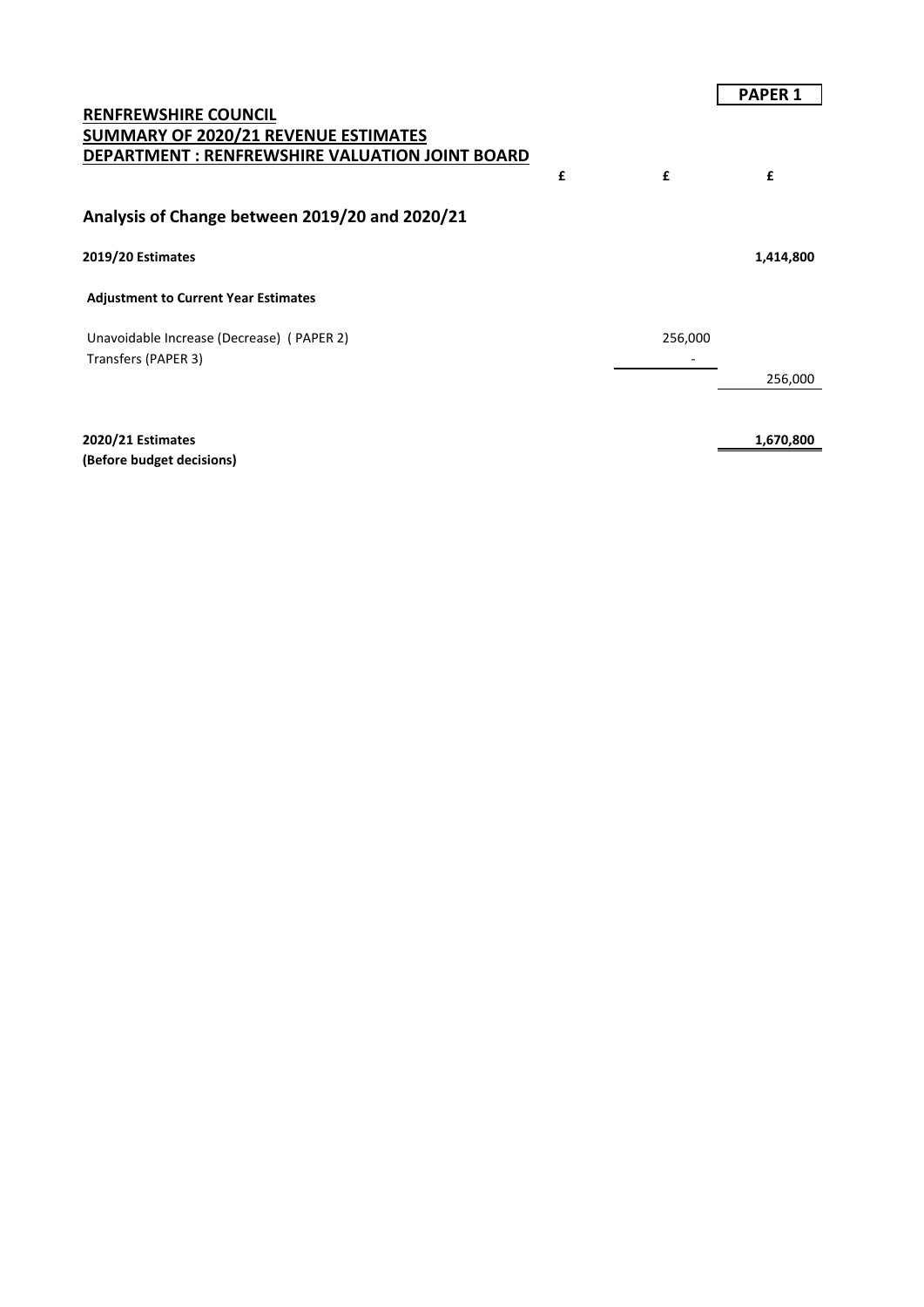## **DEPARTMENT : RENFREWSHIRE VALUATION JOINT BOARD**

| <b>JVB</b>     |                                      | f       |
|----------------|--------------------------------------|---------|
| $\mathbf{1}$   | Barclay funding pass through to RVJB | 256,000 |
| $\overline{2}$ |                                      |         |
| 3              |                                      |         |
| 4              |                                      |         |
| 5              |                                      |         |
| 6              |                                      |         |
| 7              |                                      |         |
| 8              |                                      |         |
| 9              |                                      |         |
| 10             |                                      |         |
|                |                                      | 256,000 |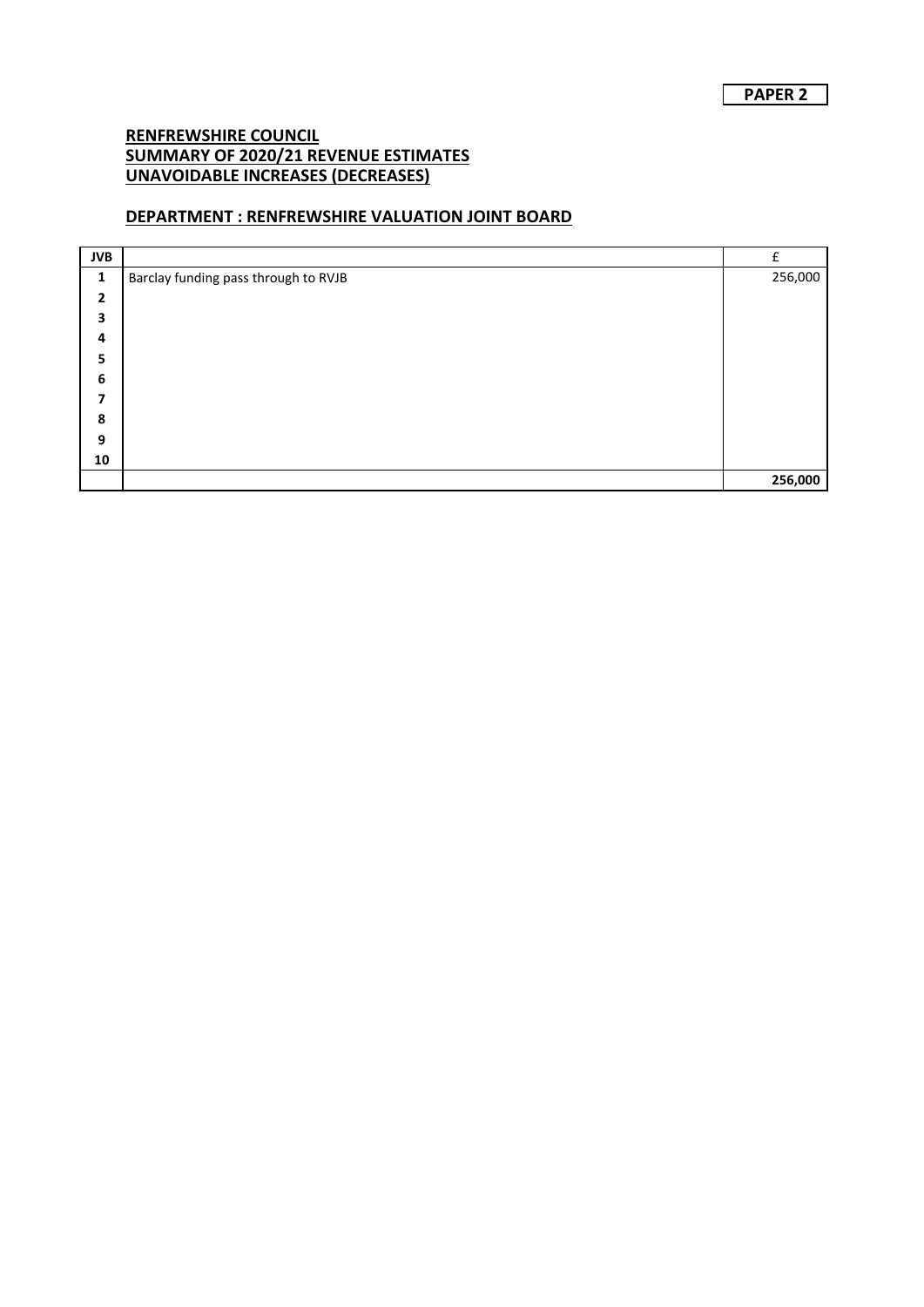## **DEPARTMENT : RENFREWSHIRE VALUATION JOINT BOARD**

| <b>JVB</b>     | c |
|----------------|---|
| 1              |   |
| $\overline{2}$ |   |
| 3              |   |
| 4              |   |
| 5              |   |
| 6              |   |
| 7              |   |
| 8              |   |
| 9              |   |
| 10             |   |
|                |   |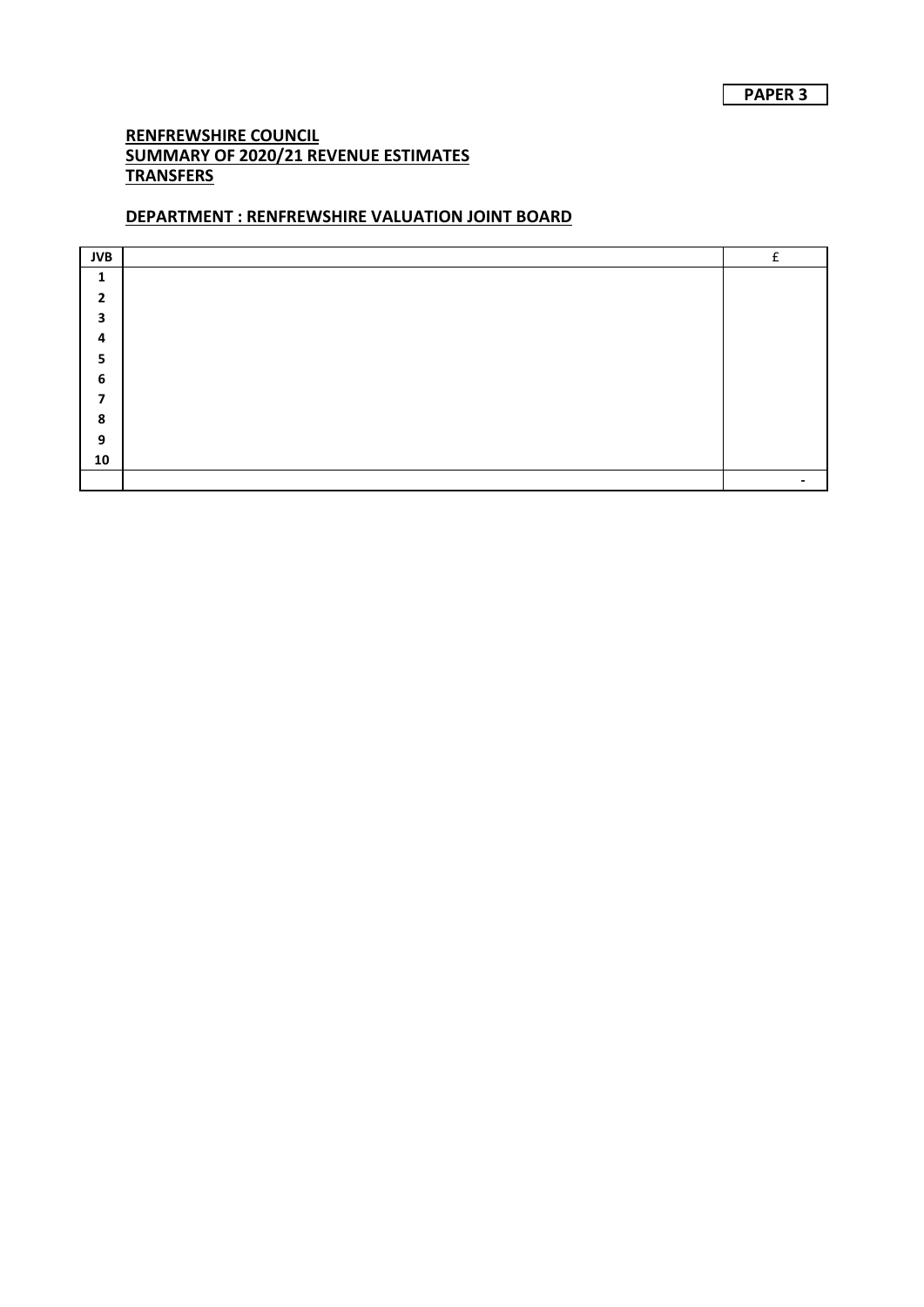|                                                       |        | <b>PAPER 1</b> |
|-------------------------------------------------------|--------|----------------|
| <b>RENFREWSHIRE COUNCIL</b>                           |        |                |
| <b>SUMMARY OF 2020/21 REVENUE ESTIMATES</b>           |        |                |
| DEPARTMENT : COMMUNITY, HOUSING AND PLANNING SERVICES |        |                |
| £                                                     | £      | £              |
| Analysis of Change between 2019/20 and 2020/21        |        |                |
| 2019/20 Estimates                                     |        | 10,437,557     |
| <b>Adjustment to Current Year Estimates</b>           |        |                |
| Unavoidable Increase (Decrease) (PAPER 2)             | 76,900 |                |
| Transfers (PAPER 3)                                   |        |                |
|                                                       |        | 76,900         |
|                                                       |        |                |
| 2020/21 Estimates                                     |        | 10,514,457     |

**(Before budget decisions)**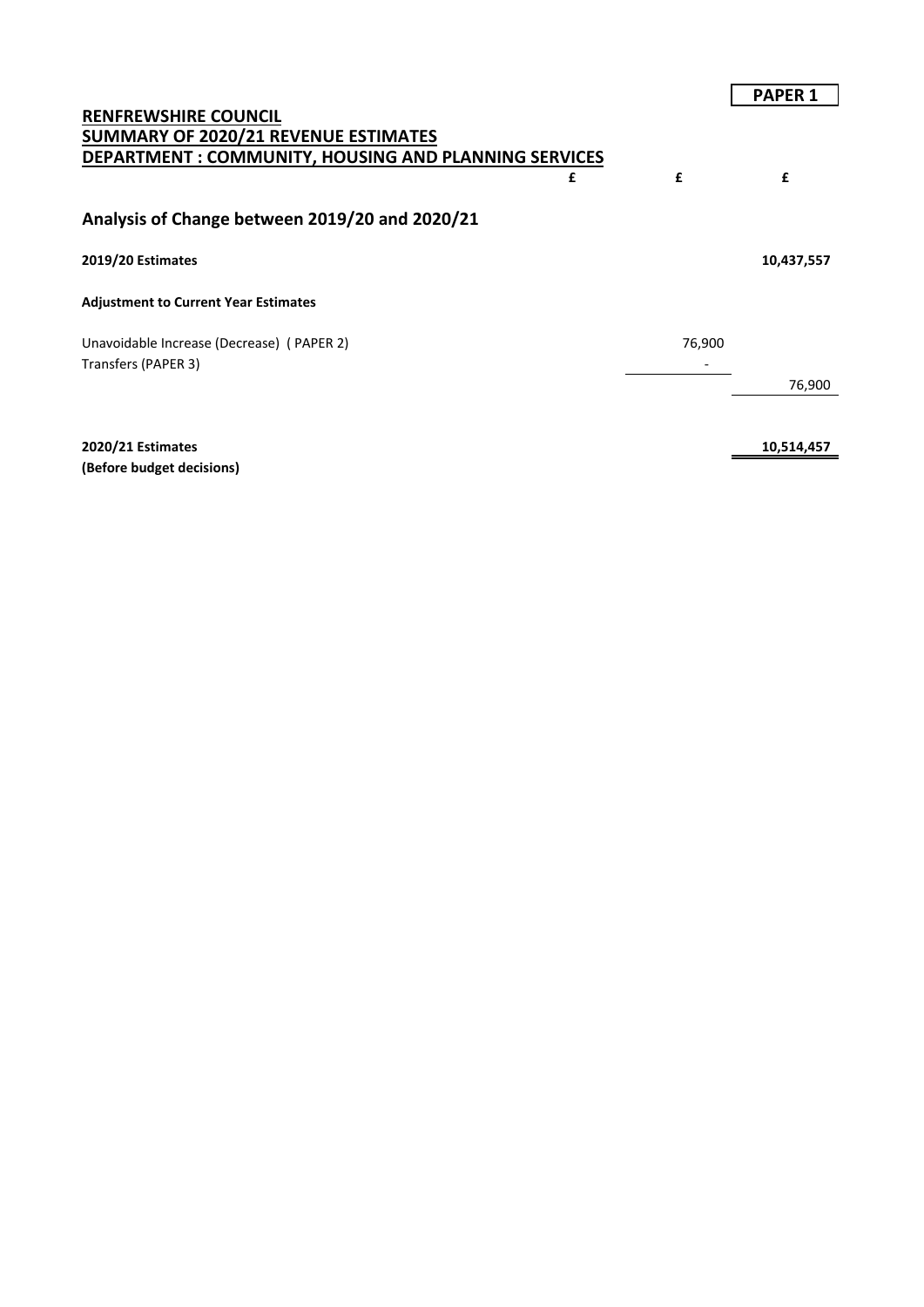## **DEPARTMENT : COMMUNITY, HOUSING AND PLANNING SERVICES**

| <b>CHAPS</b>   |                                                           |           |
|----------------|-----------------------------------------------------------|-----------|
| 1              | Clyde Muirshiel Park requisition                          | 9,000     |
| $\overline{2}$ | General non-staffing efficiencies                         | (22, 500) |
| 3              | Management and overtime cost reduction                    | (32, 500) |
| 4              | Increased charges (pest control and export health cert's) | (60, 100) |
| 5              | Settlement adjustment: Rapid Rehousing Planning           | 183,000   |
| 6              |                                                           |           |
|                |                                                           |           |
| 8              |                                                           |           |
| 9              |                                                           |           |
| 10             |                                                           |           |
|                | <b>Total Increase (Decrease) to Budget</b>                | 76,900    |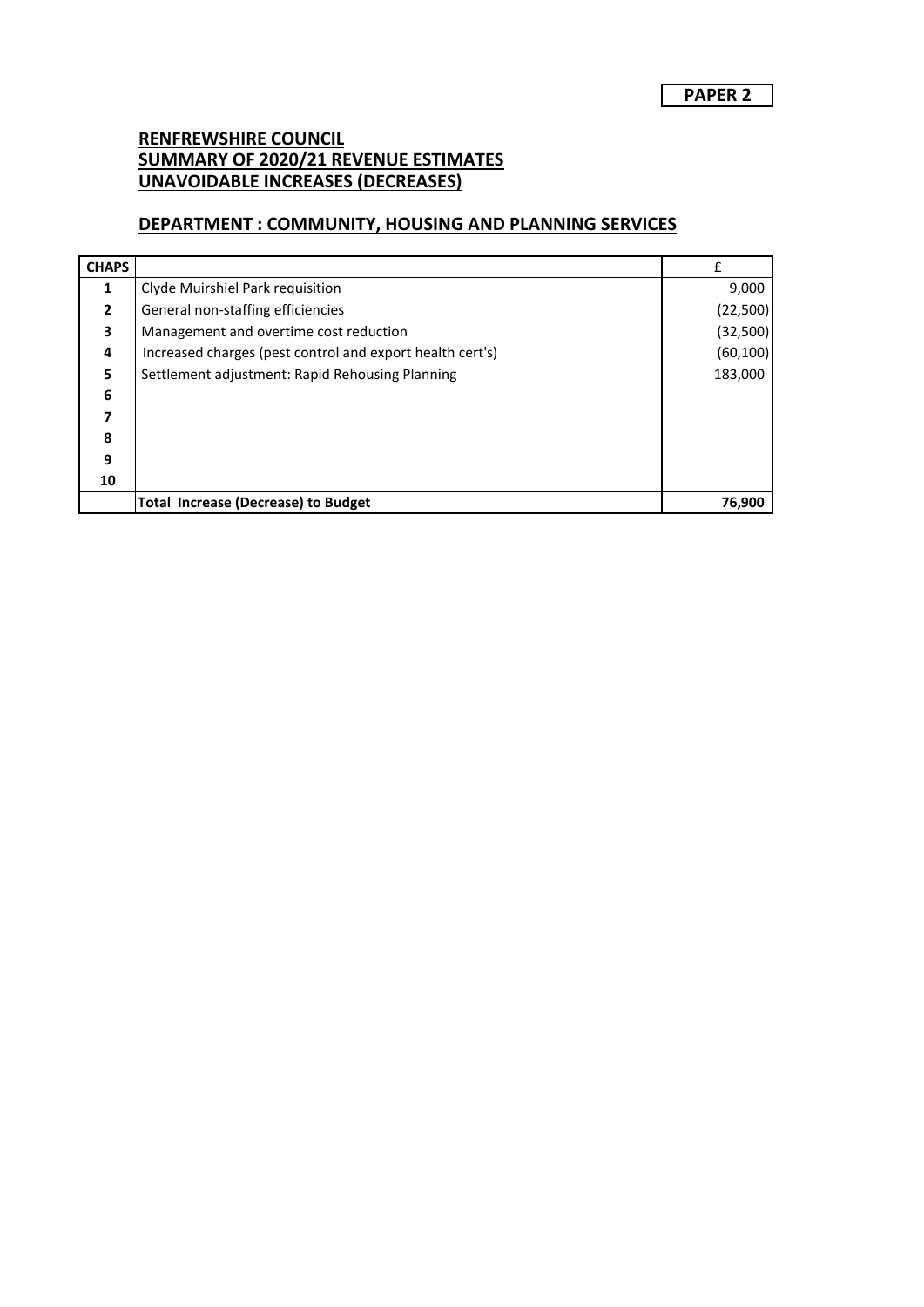#### **DEPARTMENT : COMMUNITY, HOUSING AND PLANNING SERVICES**

| OH                       |                                            | $\mathbf{f}$ |
|--------------------------|--------------------------------------------|--------------|
| $\mathbf{1}$             |                                            |              |
| $\overline{\phantom{a}}$ |                                            |              |
| 3                        |                                            |              |
| 4                        |                                            |              |
| 5                        |                                            |              |
| 6                        |                                            |              |
| 7                        |                                            |              |
| 8                        |                                            |              |
| 9                        |                                            |              |
| ${\bf 10}$               |                                            |              |
|                          | <b>Total Increase (Decrease) to Budget</b> |              |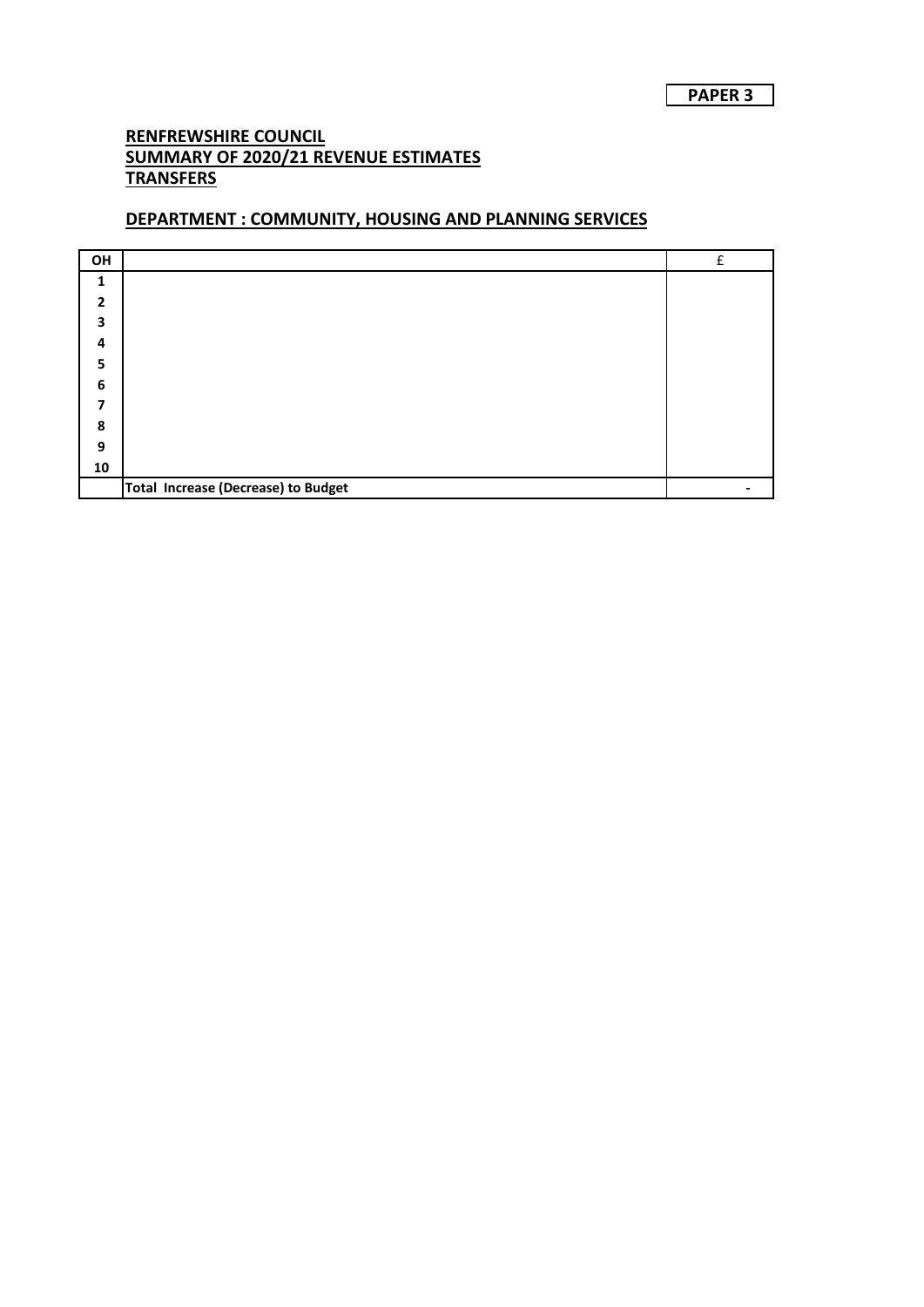#### **RENFREWSHIRE COUNCIL SUMMARY OF 2020/21 REVENUE ESTIMATES DEPARTMENT : ADULT SERVICES**

#### **Analysis of Change between 2019/20 and 2020/21**

#### **2019/20 Estimates 68,654,903**

#### **Adjustment to Current Year Estimates**

Unavoidable Increase (Decrease) (PAPER 2) 943,589 Transfers (PAPER 3) and the state of the state of the state of the state of the state of the state of the state of the state of the state of the state of the state of the state of the state of the state of the state of the

**2020/21 Estimates 69,598,492 (Before budget decisions)**

**£ £ £**

943,589

**PAPER 1**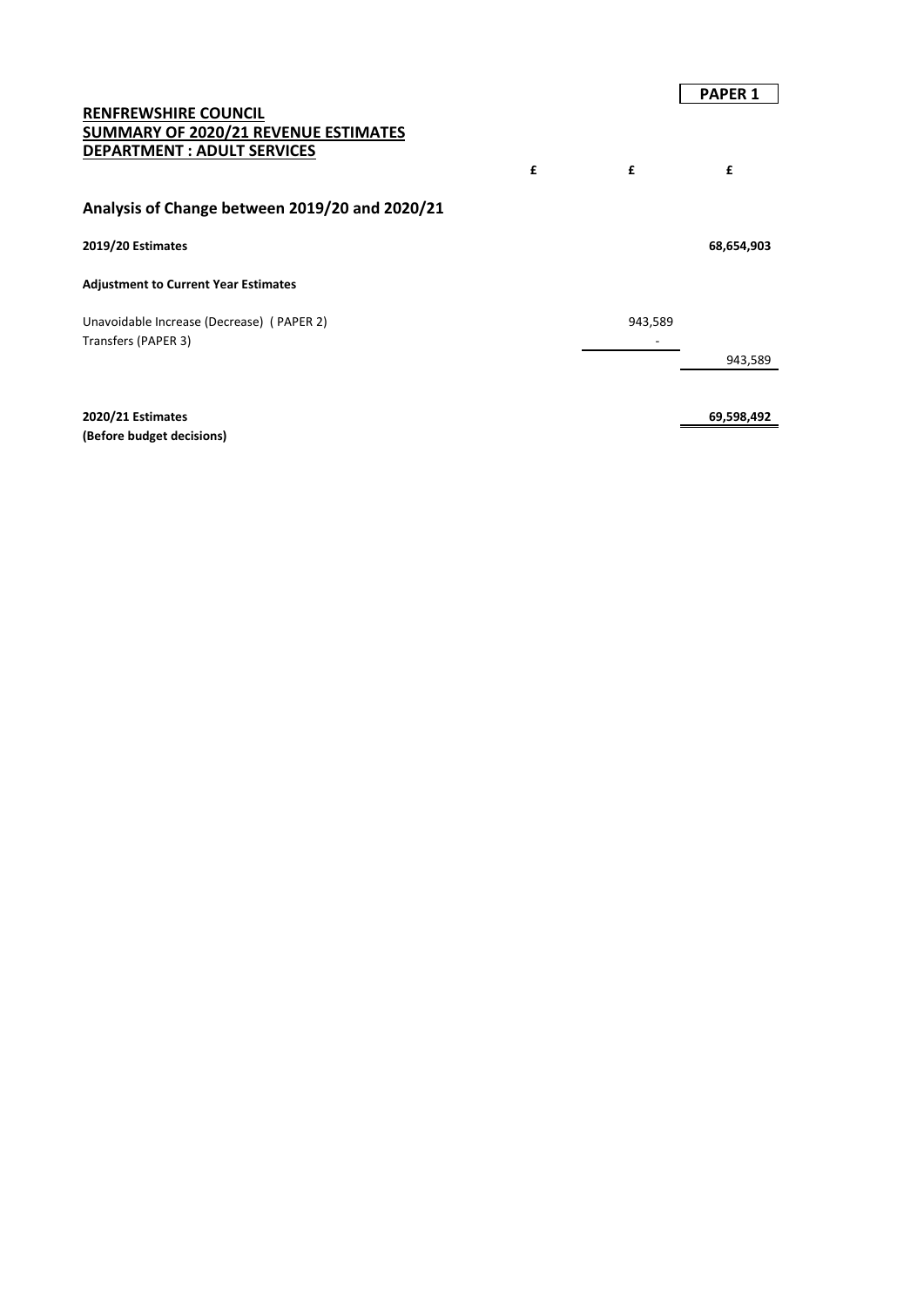#### **DEPARTMENT : ADULT SERVICES**

| AS |                                               | £       |
|----|-----------------------------------------------|---------|
| 1  | Service demand pressures                      | 550,000 |
| 2  | Settlement adjustment: Health and Social Care | 393,589 |
| 3  |                                               |         |
| 4  |                                               |         |
| 5  |                                               |         |
| 6  |                                               |         |
| 7  |                                               |         |
| 8  |                                               |         |
| 9  |                                               |         |
| 10 |                                               |         |
|    | <b>Total Increase (Decrease) to Budget</b>    | 943,589 |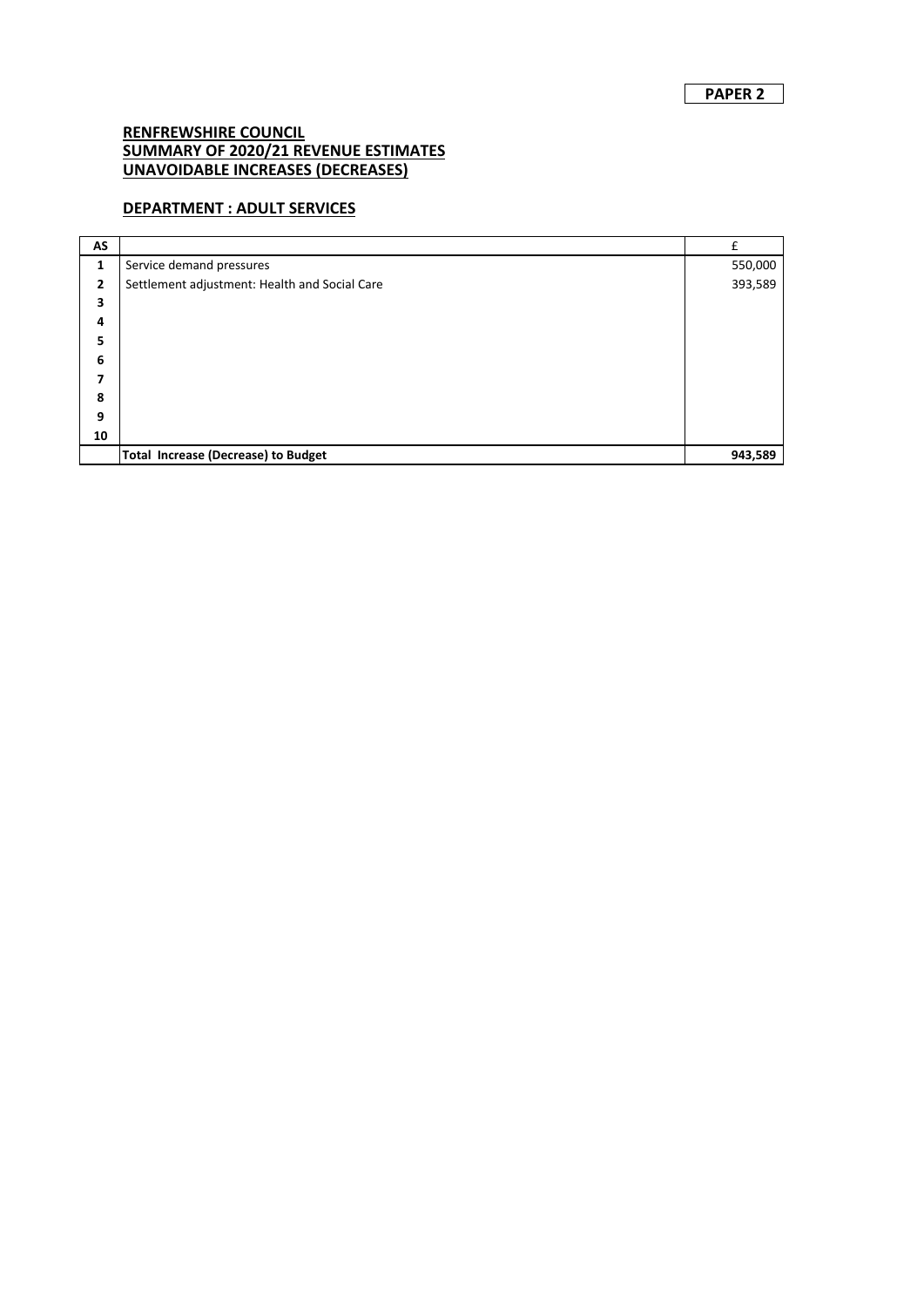# **DEPARTMENT : ADULT SERVICES**

| AS           |                                     | f |
|--------------|-------------------------------------|---|
| 1            |                                     |   |
| $\mathbf{2}$ |                                     |   |
| 3            |                                     |   |
| 4            |                                     |   |
| е<br>э       |                                     |   |
| 6            |                                     |   |
| 7            |                                     |   |
| 8            |                                     |   |
| 9            |                                     |   |
| 10           |                                     |   |
|              | Total Increase (Decrease) to Budget |   |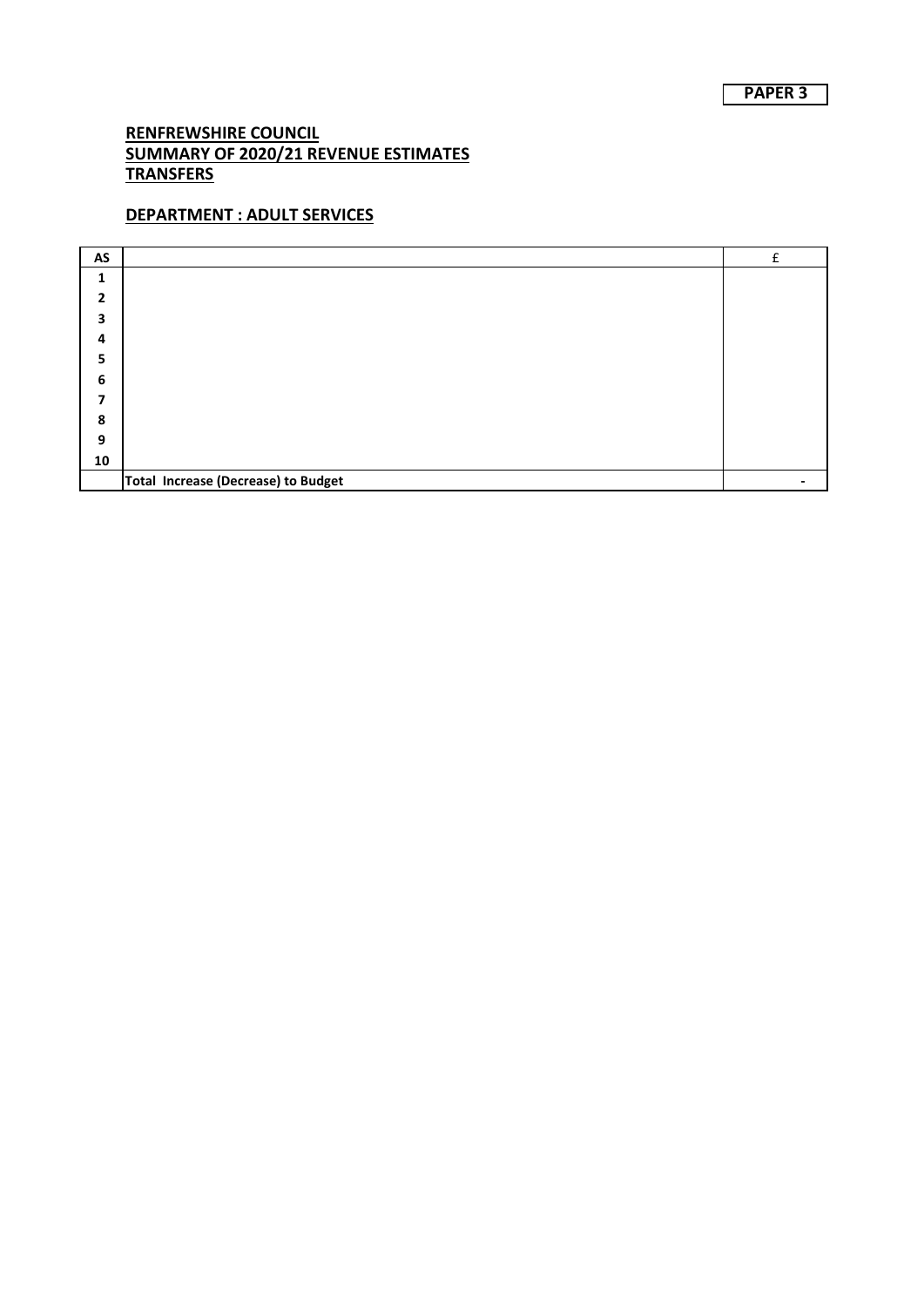|                                                                                                                |   |             | <b>PAPER 1</b> |
|----------------------------------------------------------------------------------------------------------------|---|-------------|----------------|
| <b>RENFREWSHIRE COUNCIL</b><br><b>SUMMARY OF 2020/21 REVENUE ESTIMATES</b><br><b>DEPARTMENT: MISCELLANEOUS</b> | £ | £           | £              |
| Analysis of Change between 2019/20 and 2020/21                                                                 |   |             |                |
| 2019/20 Estimates                                                                                              |   |             | 32,255,001     |
| <b>Adjustment to Current Year Estimates</b>                                                                    |   |             |                |
| Unavoidable Increase (Decrease) (PAPER 2)                                                                      |   | 6,958,378   |                |
| Transfers (PAPER 3)                                                                                            |   | (1,350,000) |                |
|                                                                                                                |   |             | 5,608,378      |
|                                                                                                                |   |             |                |
| 2020/21 Estimates                                                                                              |   |             | 37,863,379     |

**(Before budget decisions)**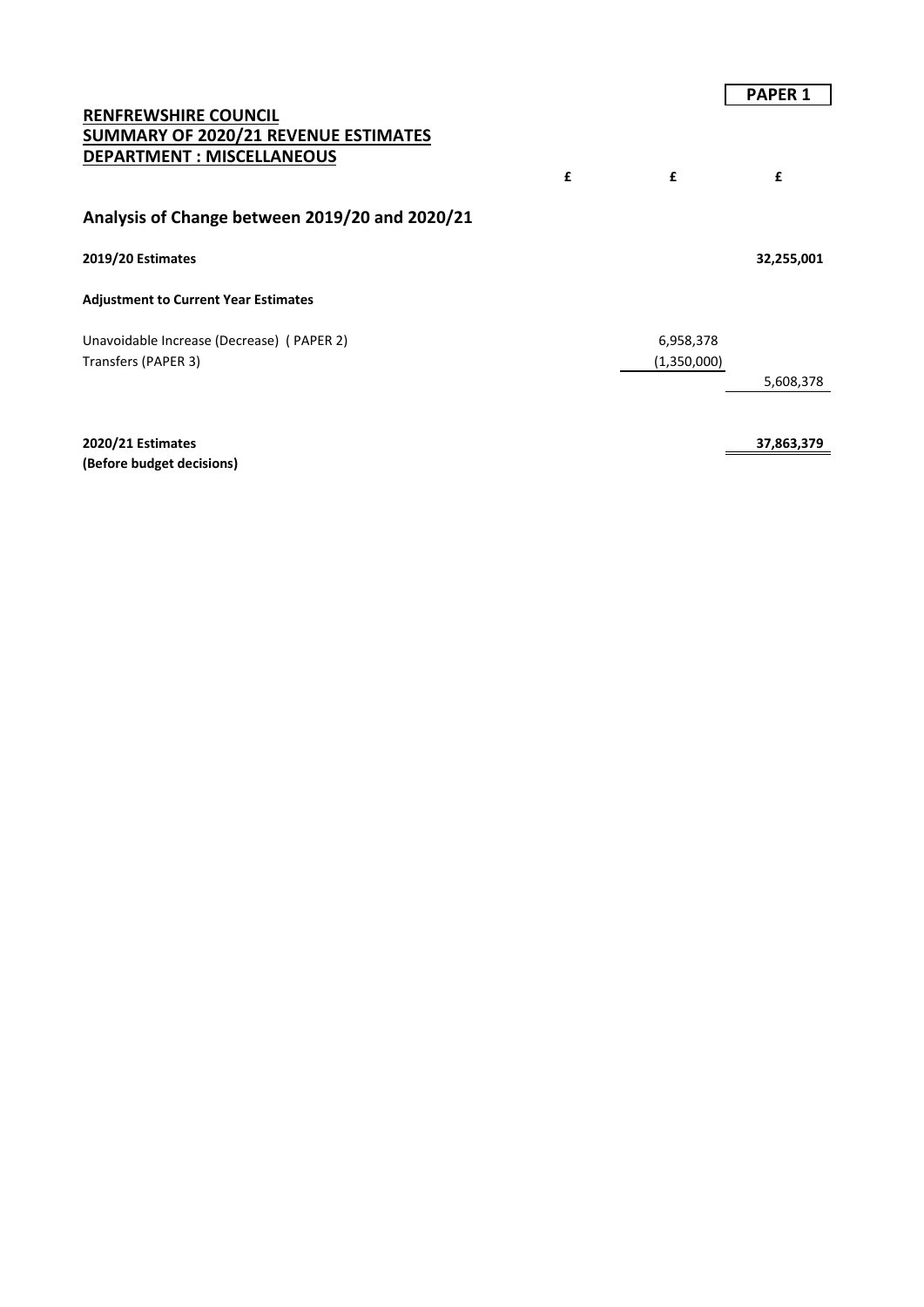#### **DEPARTMENT : MISCELLANEOUS**

| 1  | Reversal of 2019/20 Motion Decisions                                            | (435,000)   |
|----|---------------------------------------------------------------------------------|-------------|
| 2  | Reversal of Kilbarchan AAC contribution (total £0.5m contribution over 2 years) | (250,000)   |
| 3  | Council-wide Non-domestic Rates Poundage increase                               | 130,000     |
| 4  | Council-wide price inflation on Electricity and Gas                             | 100,000     |
| 5  | Memorial headstone safety assessment                                            | 1,000,000   |
| 6  | Right for Renfrewshire savings as agreed by Leadership Board                    | (2,569,000) |
| 7  | Settlement adjustments (eg Teachers' Pay & Pensions)                            | 9,232,378   |
| 8  | Full impact of Water Direct process change                                      | (250,000)   |
| 9  |                                                                                 |             |
| 10 |                                                                                 |             |
|    | <b>Total Increase (Decrease) to Budget</b>                                      | 6,958,378   |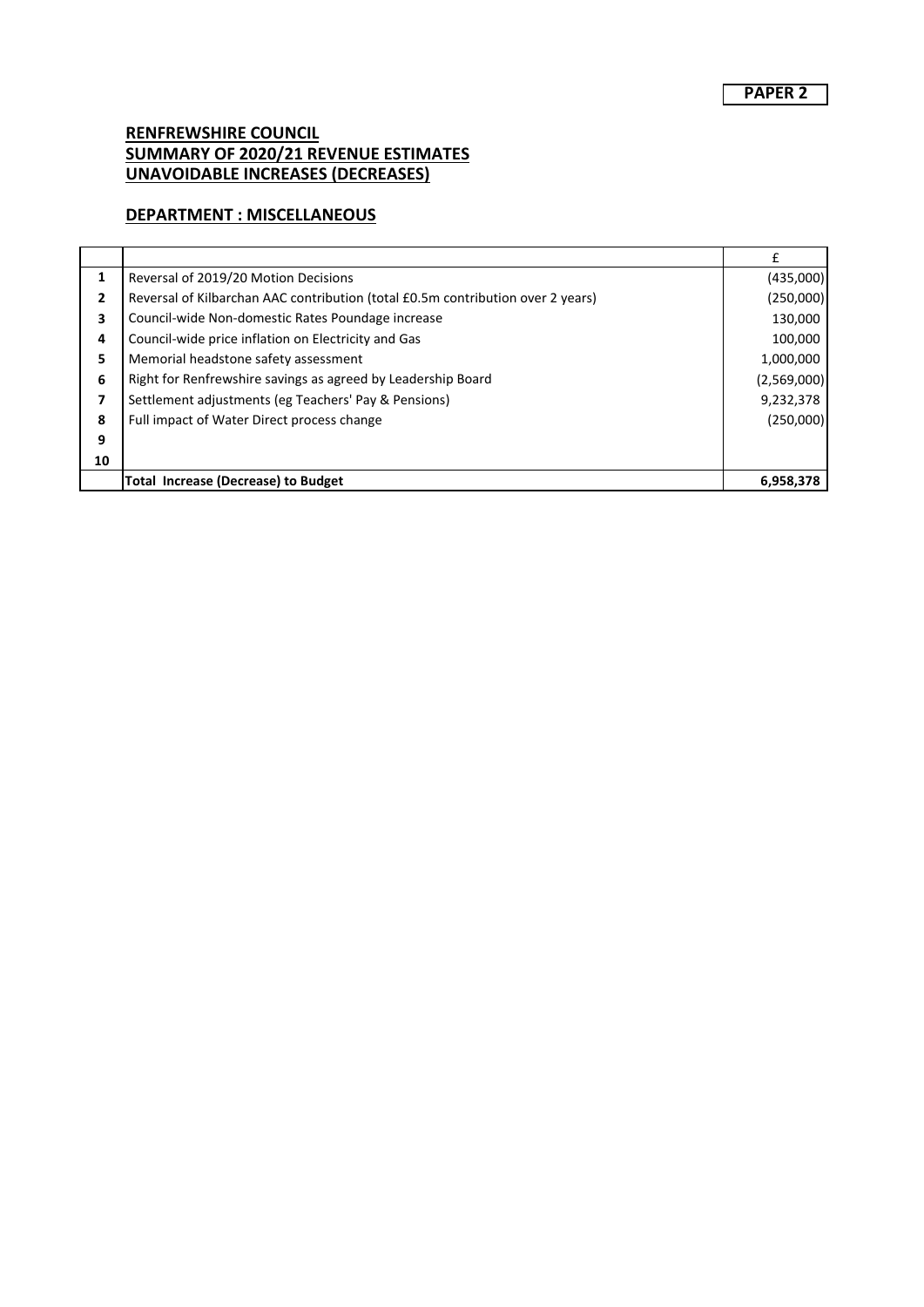# **DEPARTMENT : MISCELLANEOUS**

| <b>MS</b> |                                               | f           |
|-----------|-----------------------------------------------|-------------|
| 1         | Teacher numbers                               | (600,000)   |
| 2         | Children's social care                        | (700,000)   |
| 3         | Price inflation on streetlighting electricity | (50,000)    |
| 4         |                                               |             |
| 5         |                                               |             |
| 6         |                                               |             |
| 7         |                                               |             |
| 8         |                                               |             |
| 9         |                                               |             |
| 10        |                                               |             |
|           | <b>Total Increase (Decrease) to Budget</b>    | (1,350,000) |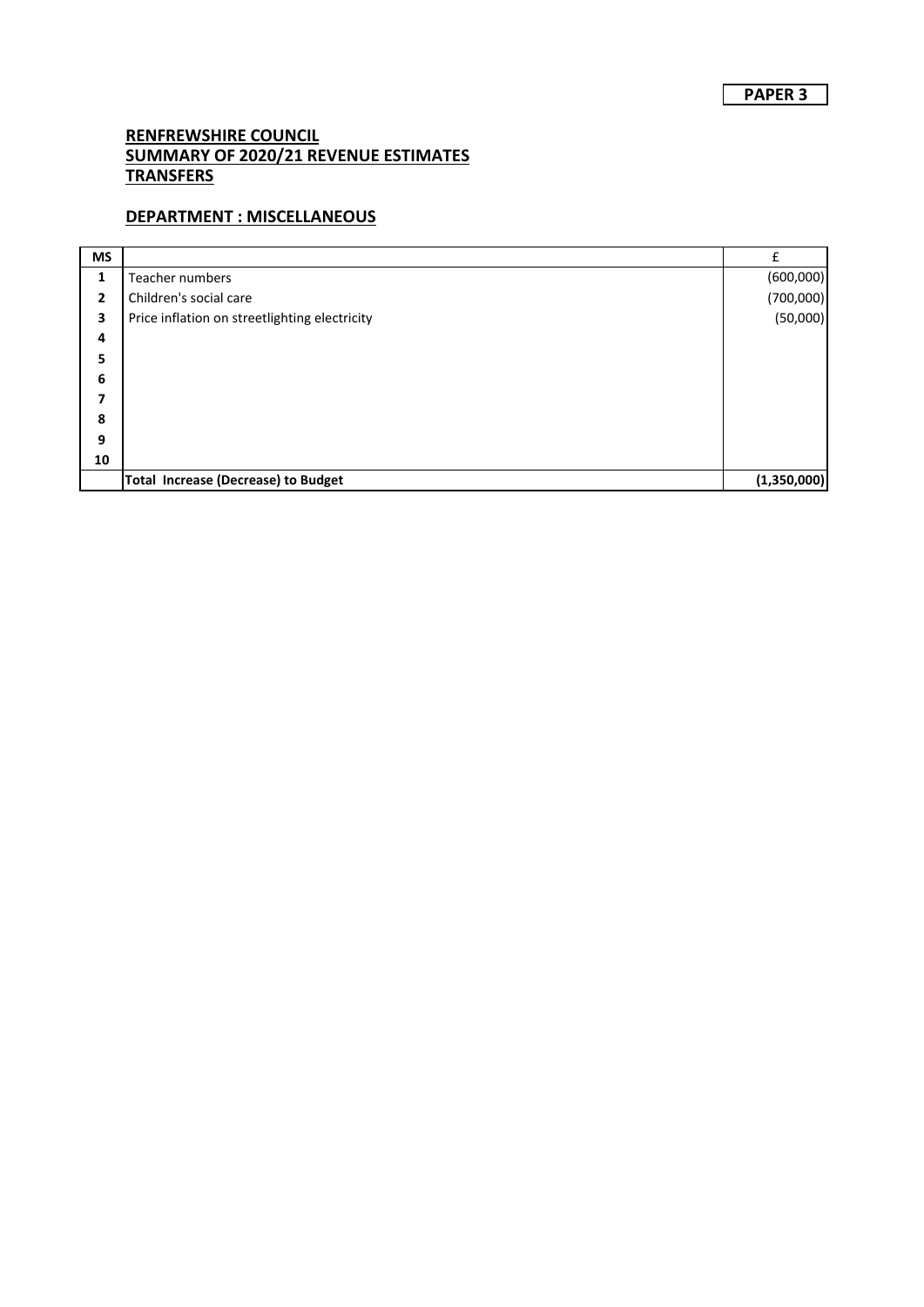|                                                                                                              |   |             | <b>PAPER 1</b> |
|--------------------------------------------------------------------------------------------------------------|---|-------------|----------------|
| <b>RENFREWSHIRE COUNCIL</b><br><b>SUMMARY OF 2020/21 REVENUE ESTIMATES</b><br><b>DEPARTMENT : LOANS FUND</b> | £ | £           | £              |
| Analysis of Change between 2019/20 and 2020/21                                                               |   |             |                |
| 2019/20 Estimates                                                                                            |   |             | 15,212,429     |
| <b>Adjustment to Current Year Estimates</b>                                                                  |   |             |                |
| Unavoidable Increase (Decrease) (PAPER 2)                                                                    |   | (5,799,294) |                |
| Transfers (PAPER 3)                                                                                          |   | 25,000      |                |
|                                                                                                              |   |             | (5,774,294)    |
|                                                                                                              |   |             |                |
| 2020/21 Estimates                                                                                            |   |             | 9,438,135      |

**(Before budget decisions)**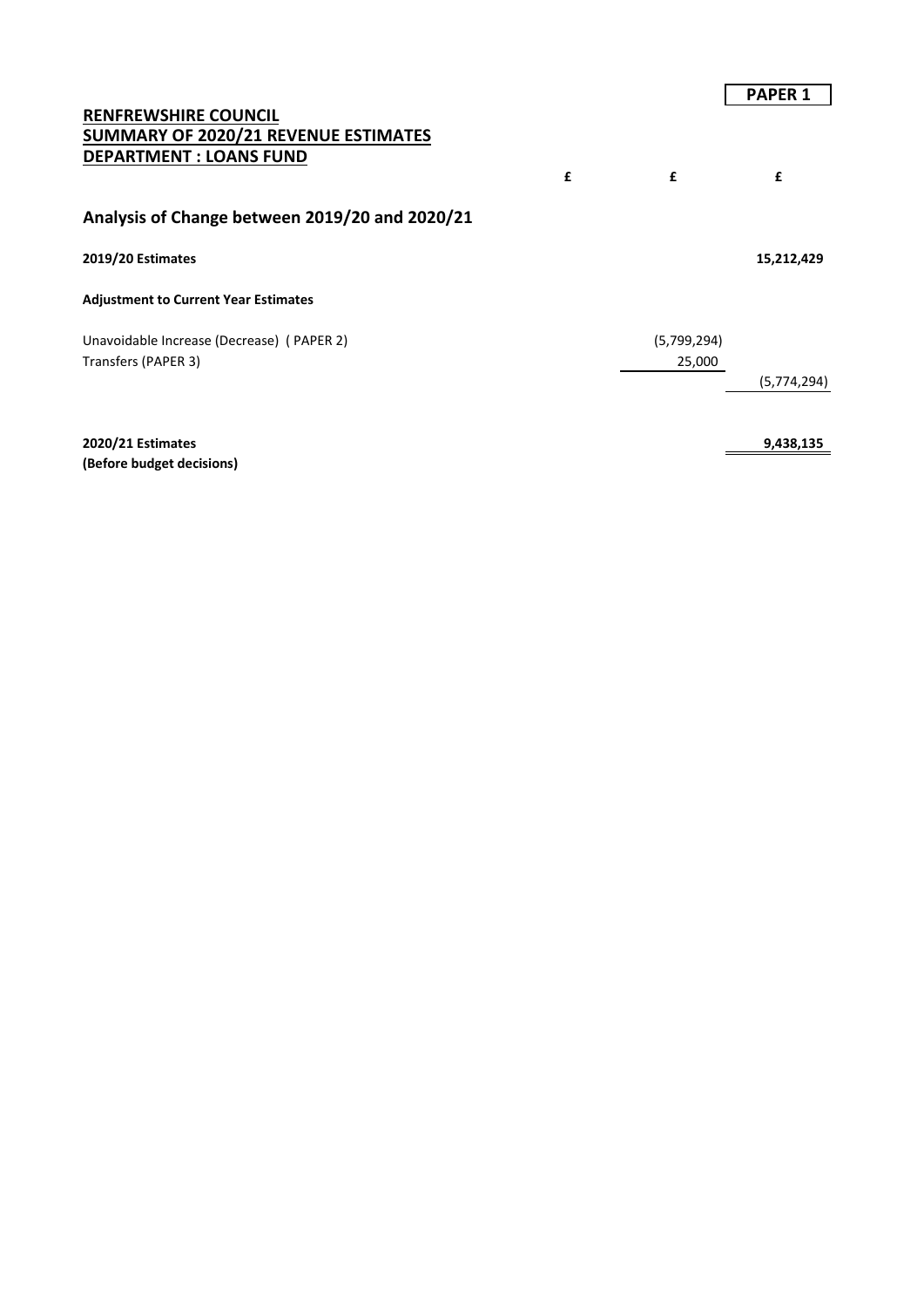## **DEPARTMENT : LOANS FUND**

|    |                                                                                 | £           |
|----|---------------------------------------------------------------------------------|-------------|
| 1  | Debt Smoothing Strategy savings                                                 | (2,000,000) |
| 2  | Reversal of 2019/20 Motion Decisions                                            | (6,660,000) |
| 3  | Supported borrowing implications of agreed investments (Heritage and City Deal) | 2,860,706   |
| 4  |                                                                                 |             |
| 5. |                                                                                 |             |
| 6  |                                                                                 |             |
| 7  |                                                                                 |             |
| 8  |                                                                                 |             |
| 9  |                                                                                 |             |
| 10 |                                                                                 |             |
|    | <b>Total Increase (Decrease) to Budget</b>                                      | (5,799,294) |